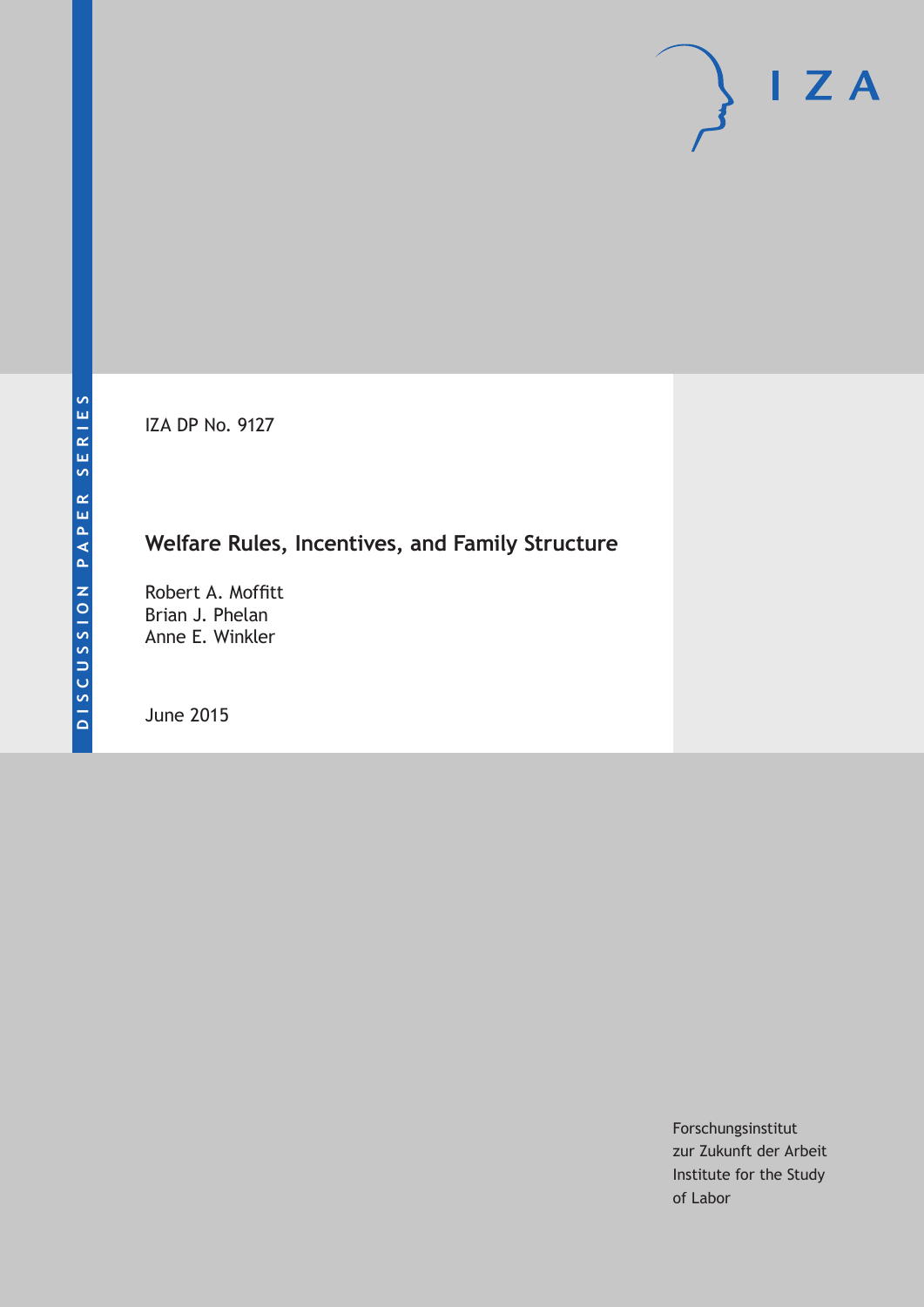# **Welfare Rules, Incentives, and Family Structure**

### **Robert A. Moffitt**

*Johns Hopkins University and IZA*

### **Brian J. Phelan**

*DePaul University*

### **Anne E. Winkler**

*University of Missouri-St. Louis and IZA*

### Discussion Paper No. 9127 June 2015

IZA

P.O. Box 7240 53072 Bonn Germany

Phone: +49-228-3894-0 Fax: +49-228-3894-180 E-mail: iza@iza.org

Any opinions expressed here are those of the author(s) and not those of IZA. Research published in this series may include views on policy, but the institute itself takes no institutional policy positions. The IZA research network is committed to the IZA Guiding Principles of Research Integrity.

The Institute for the Study of Labor (IZA) in Bonn is a local and virtual international research center and a place of communication between science, politics and business. IZA is an independent nonprofit organization supported by Deutsche Post Foundation. The center is associated with the University of Bonn and offers a stimulating research environment through its international network, workshops and conferences, data service, project support, research visits and doctoral program. IZA engages in (i) original and internationally competitive research in all fields of labor economics, (ii) development of policy concepts, and (iii) dissemination of research results and concepts to the interested public.

<span id="page-1-0"></span>IZA Discussion Papers often represent preliminary work and are circulated to encourage discussion. Citation of such a paper should account for its provisional character. A revised version may be available directly from the author.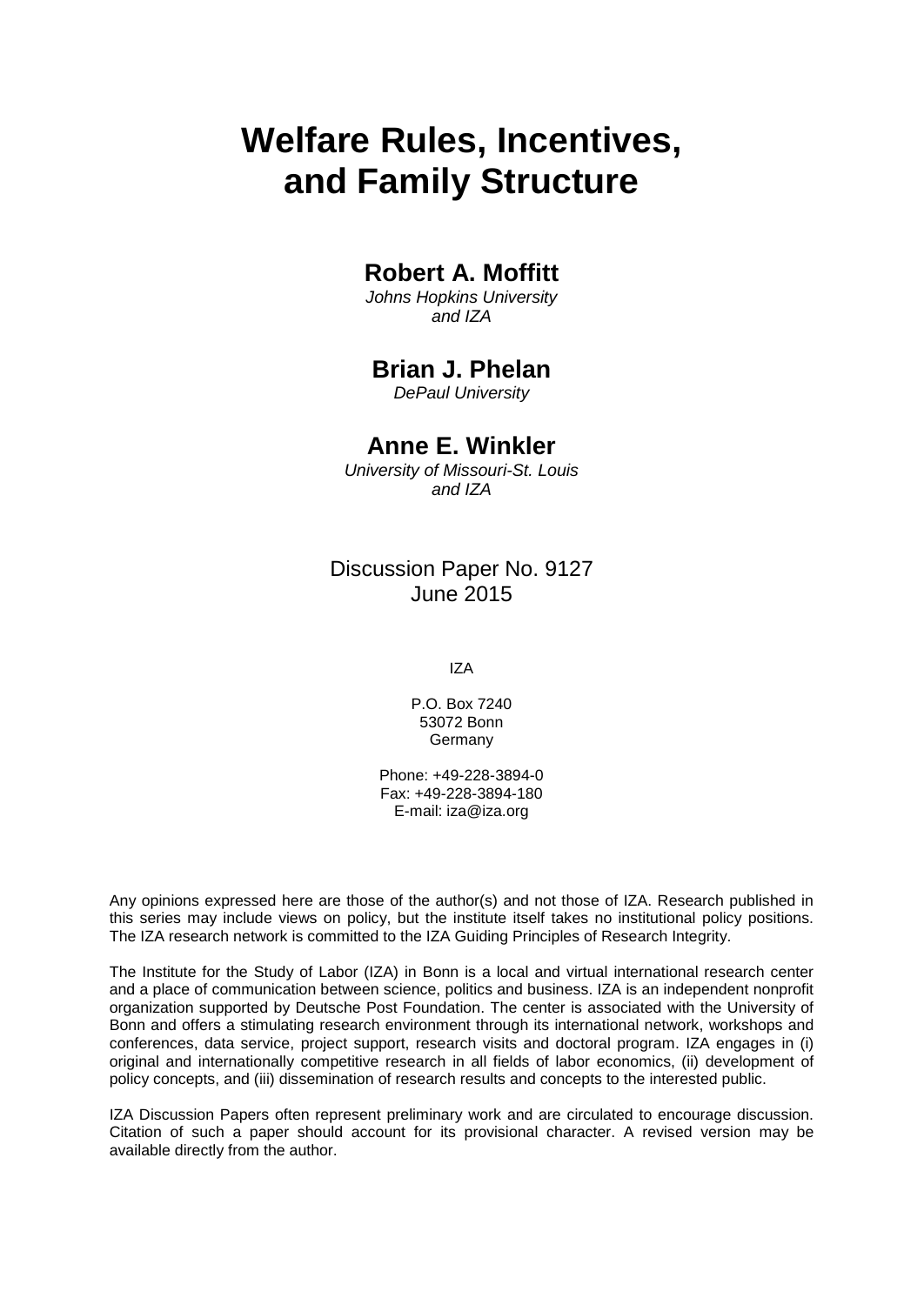IZA Discussion Paper No. 9127 June 2015

## **ABSTRACT**

## **Welfare Rules, Incentives, and Family Structure[\\*](#page-1-0)**

In this study we provide a new examination of the incentive effects of welfare rules on family structure. Focusing on the AFDC and TANF programs, we first emphasize that the literature, by and large, has assumed that the rules of those programs make a key distinction between married women and cohabiting women, but this is not a correct interpretation. In fact, it is the biological relationship between the children and any male in the household that primarily determines how the family is treated. In an empirical analysis conducted over the period 1996 to 2004 that correctly matches family structure outcomes to welfare rules, we find significant effects of several welfare policies on family structure, both work-related policies and familyoriented policies, effects that are stronger than in most past work. Many of our significant effects show that these rules led to a decrease in single motherhood and an increase in biological partnering. For all of our results, our findings indicate that the impact of welfare rules crucially hinges on the biological relationship of the male partner to the children in the household.

JEL Classification: I3, J1

Keywords: welfare, family

Corresponding author:

Robert A. Moffitt Department of Economics Johns Hopkins University Mergenthaler Hall 429 Baltimore, MD 21218 USA E-mail: [moffitt@jhu.edu](mailto:moffitt@jhu.edu)

The authors would like to thank the National Institutes of Health under R01 HD 27248 for partial support of this project. We also thank seminar participants at IZA and the SOLE sessions at the Midwest Economic Association Annual Conference for helpful feedback. All errors are our own.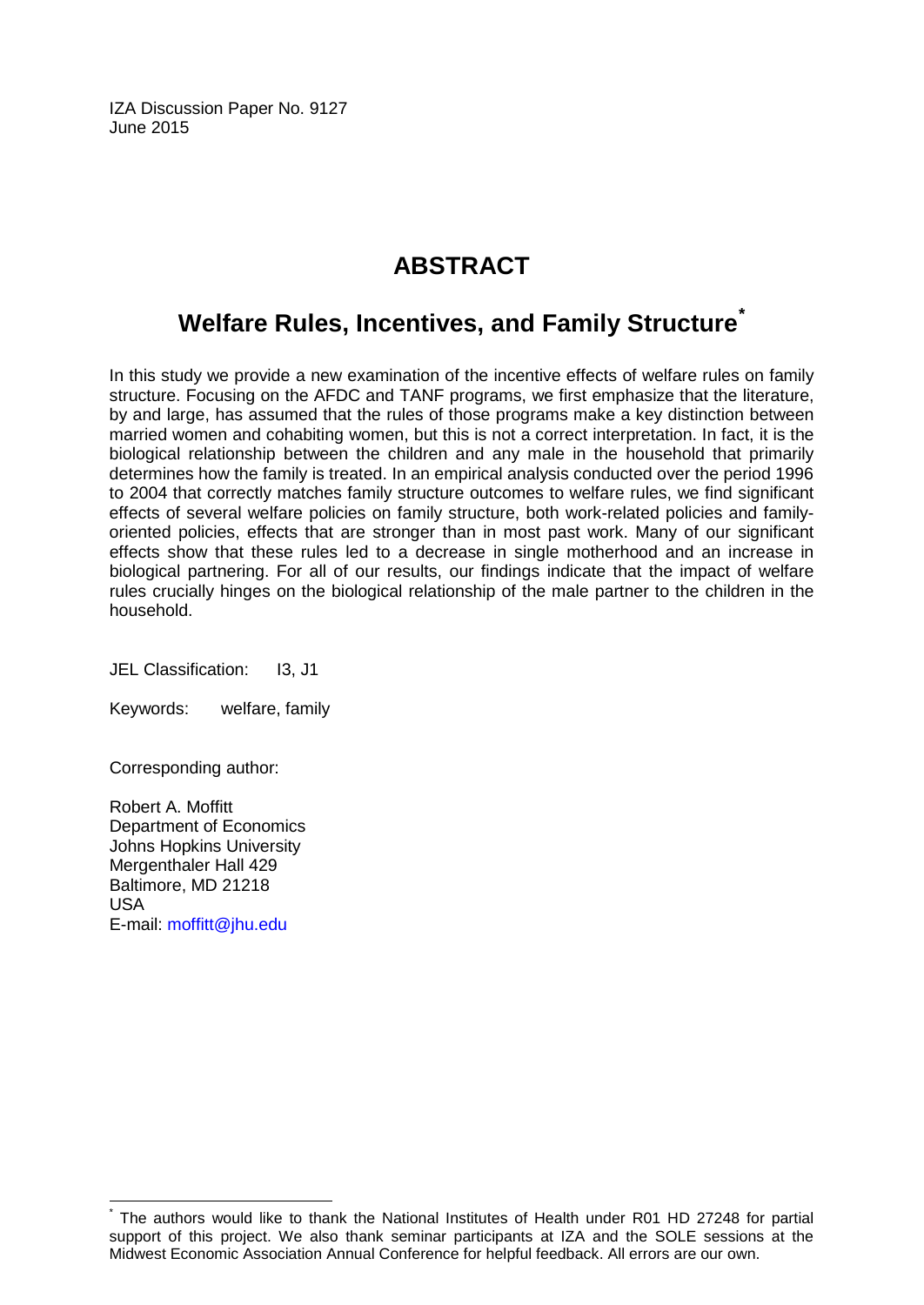#### **Introduction**

 $\overline{a}$ 

A question of long-standing research and policy interest is whether the U.S. welfare system discourages marriage and encourages single motherhood. The origin of this hypothesis lies in the structure of the main welfare program through the early 1990s, the Aid to Families with Dependent Children (AFDC) program, which primarily made families with children eligible only if they were one-parent families. A large volume of research was conducted from the 1990s through the early 2000s on whether AFDC affected family structure (Blackburn, 2003; Blau et al., 2004; Duncan and Hoffman, 1990; Ellwood and Jencks, 2001; Hoffman and Foster, 2000; Lichter et al., 1991; McLaughlin and Lichter, 1997; Moffitt et al., 1998; Winkler, 1995). Summaries of that research (e.g., Moffitt, 1998) showed quite weak evidence for the hypothesis, albeit with a wide range of estimates across different studies consistent with the existence of a nonzero positive effect on single motherhood but one which is probably small in magnitude and hard to detect.

The more recent literature on this topic has concerned itself instead with the effect of a major federal reform of the AFDC program in 1996 that imposed work requirements, time limits, and other features on the program and renamed it the Temporary Assistance for Needy Families (TANF) program. While most of the major features of the reform did not directly affect incentives for different family structures, the clearly articulated goal of the legislation was to reduce single motherhood.<sup>1</sup> There have been several studies of whether this reform affected different dimensions of family structure, with one important dimension being the extent of

 $<sup>1</sup>$  These reforms were part of the Personal Responsibility and Work Opportunity Act</sup> (PRWORA) of 1996. The first section of the legislation is entirely devoted to documenting the rise in nonmarital births and it ends with the statement that "...it is the sense of Congress that prevention of out-of-wedlock pregnancy and reduction of out-of-wedlock births are very important government interests and [this legislation] is intended to address the crisis."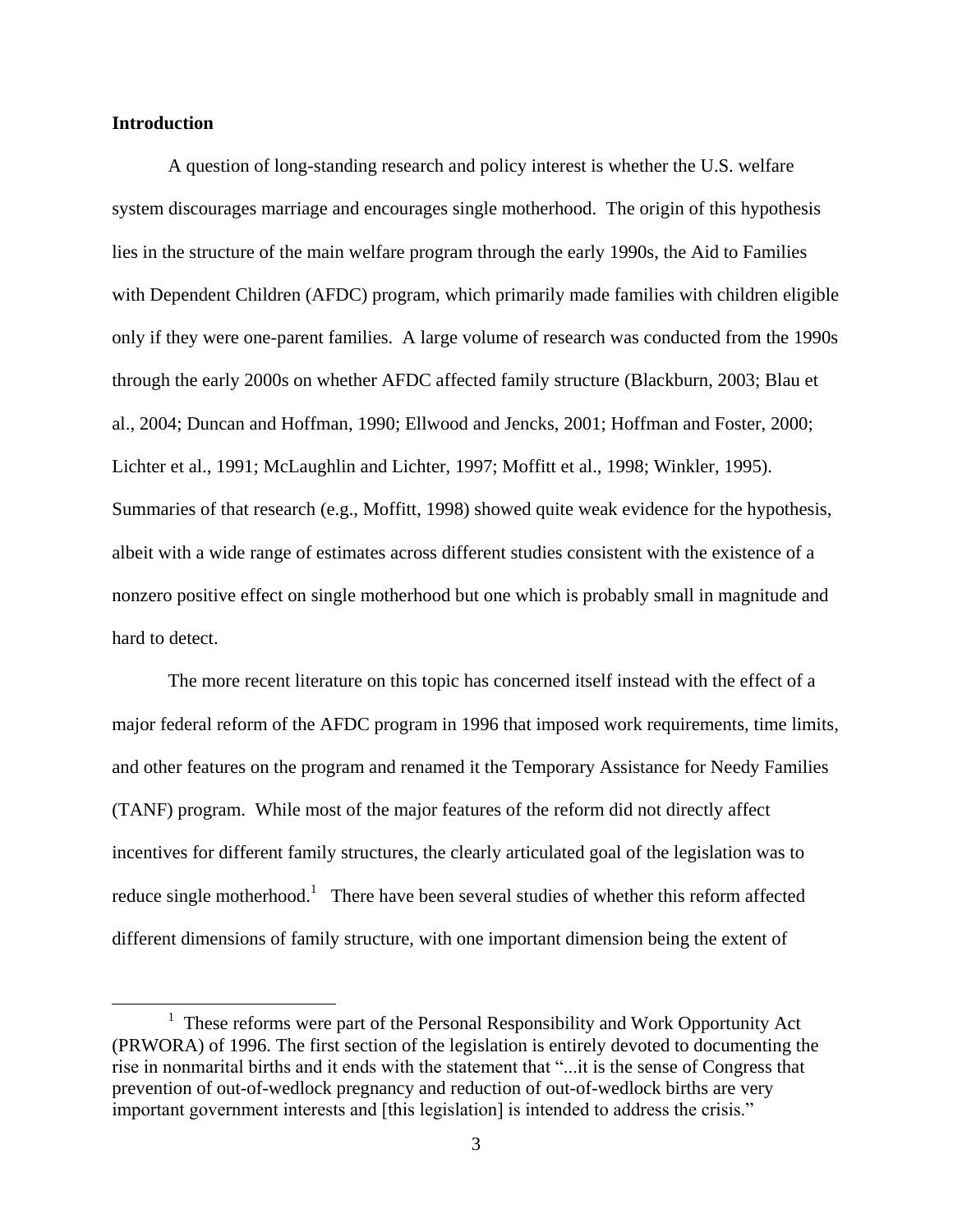cohabitation.<sup>2</sup> A number of the studies of welfare reform have added cohabitation as an outcome in addition to marriage and have examined whether the reform had an effect on the relative proportions of women with children who were married, cohabiting, or neither. The studies (including a few which did not examine cohabitation) include Acs and Nelson (2004), Bitler et al. (2006), Blau and van der Klaauw (2013), Dunifon et al. (2009), Ellwood (2000), and Fitzgerald and Ribar (2004). Surveys of this literature (Blank, 2002; Grogger and Karoly, 2005; Lopoo and Raissian, 2014; Moffitt, 2007) have generally summarized the results as showing mixed effects, with a few studies finding some significant effects but many finding no effects or even effects with counterintuitive signs.

Our study also focuses on the effects of welfare reform in the 1990s on family structure but makes an important correction to past work by using a superior classification of that structure. Whereas much of the work just cited classifies women as either married, cohabiting, or neither, this is an incorrect interpretation of the rules in the AFDC and TANF programs. Those programs base eligibility not on marital status but on the biological relationship of any male in the household to the children. The programs treat families the same whether they are married or cohabiting, if the male in the household is the biological father of the children. If the male is not the biological father of the children, then the programs treat the mother and her children completely differently.<sup>3</sup> This distinction has been known for some time (e.g. Winkler, 1995; Moffitt et al., 1994, 1998) but most of the work on the effect of welfare reform on family

 $2^2$  The rise in cohabitation has long been studied by demographers and its disproportionate prevalence in the low income population has been repeatedly demonstrated (Bumpass and Lu, 2000; Kennedy and Bumpass, 2008; Smock, 2000).

<sup>&</sup>lt;sup>3</sup> We discuss the case of blended families – where some children are the biological children of the male and some are not – below. We also discuss those studies in the literature that focus on children's living arrangements rather than adult relationships, which can sometimes result in a different set of outcomes.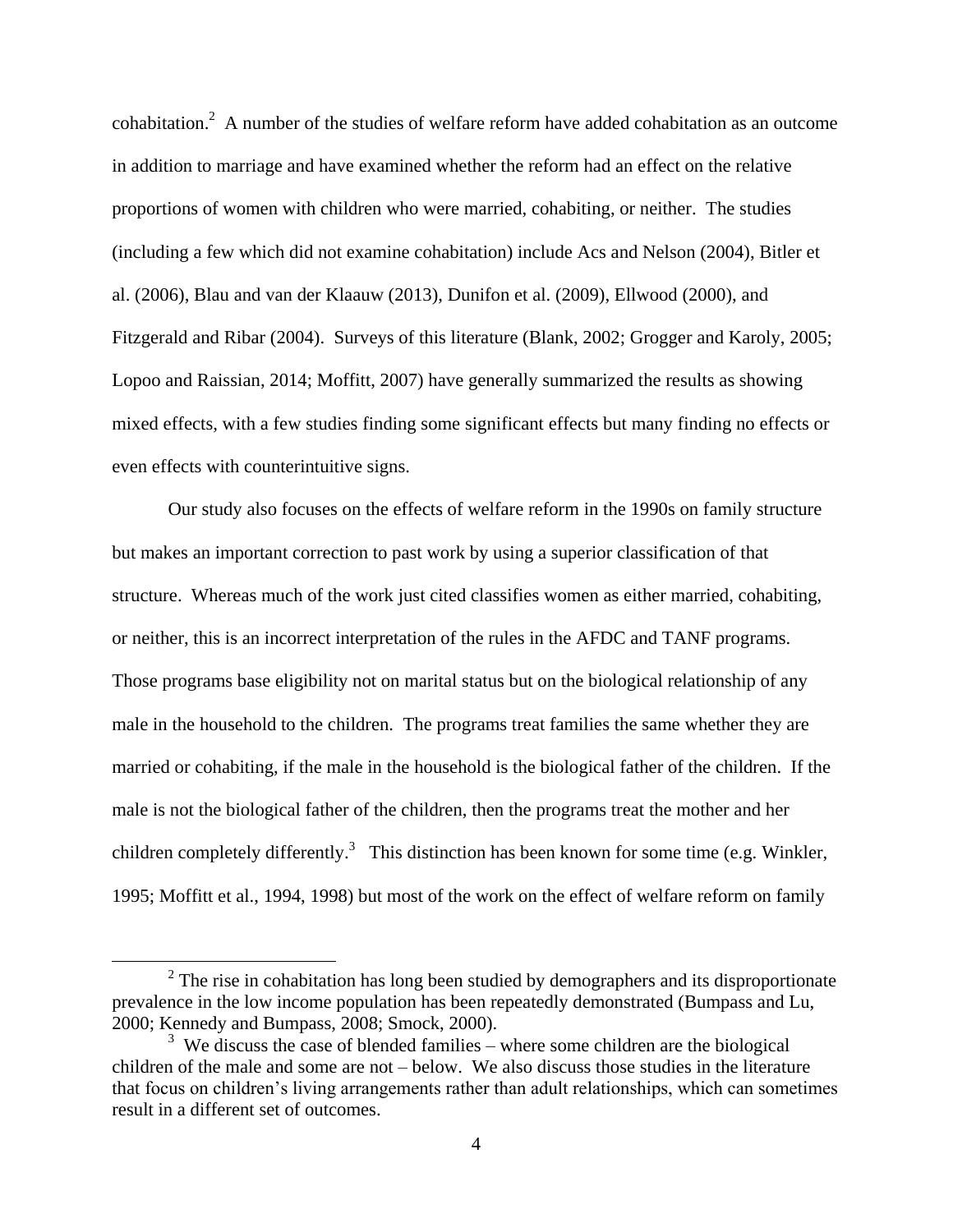structure has not taken account of the actual program rules. Two notable exceptions are Acs and Nelson (2004) and Blau and van der Klaauw (2013). However, as we discuss below, these studies differ significantly from ours.<sup>4</sup>

A correct classification of family structure is important in terms of magnitude. For example, we show below that 52% of low-income cohabiting women with children in 1996 were cohabiting with a male who was the biological father of all of the mother's children.<sup>5</sup> Further, and more important for present purposes, we show that it makes a difference to the estimated results of the effect of welfare reform if one uses the correct rather than the incorrect definition of family structure in matching welfare rules.<sup>6</sup>

A second contribution of our study is to recognize that there are additional detailed rules governing the treatment of cohabitors who are unrelated to the children in both the AFDC and TANF programs. These rules are not systematically collected in state welfare manuals and/or in the Urban Institute's Welfare Rules Database (WRD) and they have not been used in past research, with the exception of Moffitt et al. (1998). For example, different states treat contributions of non-biological male cohabitors toward rent and other living expenses differently, and these could affect family structure outcomes. We use the results of two telephone surveys of welfare administrators in all U.S. states and jurisdictions that were conducted in 1993 and 2006 to show the effects of changes in unrelated cohabitor rules over

 $4$  Earlier, Moffitt et al. (1998) recognized the biological distinction as well but their data lacked sufficient information on biological relationships. In addition, theirs was a cross-sectional study of the effects of AFDC in the late 1980s and not a study of the more recent welfare reforms. They found the rules to have weak incentive effects on encouraging cohabitation.

 $<sup>5</sup>$  Interestingly, this is not much different than the rate for the total U.S. population of</sup> cohabitors, where approximately 50 percent of all cohabiting unions in 2007-2009 had shared biological children (Kennedy and Fitch, 2012, Table 3).

<sup>&</sup>lt;sup>6</sup> Aside from the importance of this distinction to the effects of welfare, whether the male is the biological or non-biological father may have implications for the children as well (e.g.,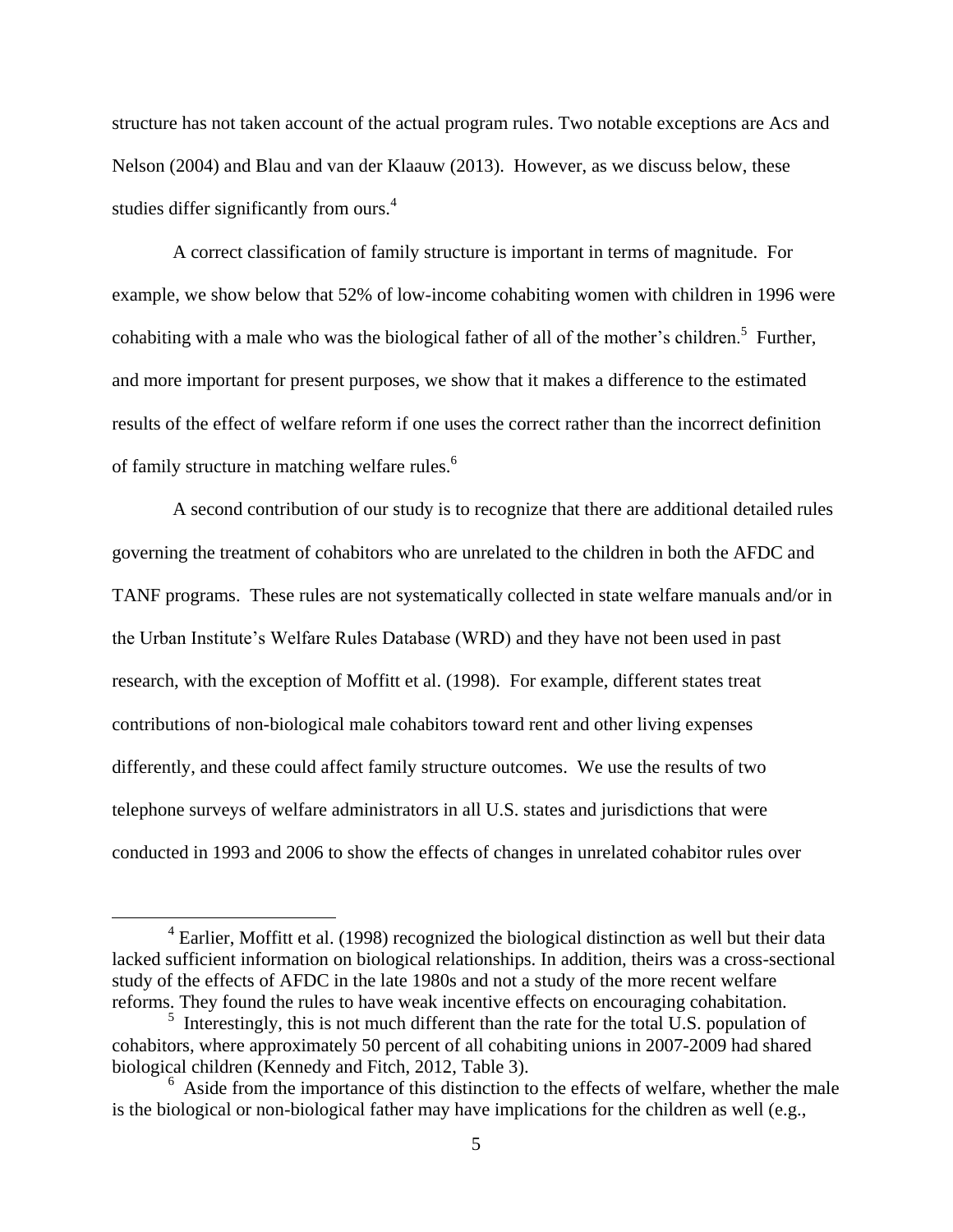time, along with changes in rules resulting from 1990s welfare reform.

We examine the effects of welfare reform and of changes in unrelated cohabitor rules on changes in family structure from 1996 to 2004 with data from the Survey of Income Program Participation (SIPP). The SIPP is a particularly good data source for this analysis because it contains a household relationship matrix identifying the biological relationships between the children and all of the adults in the household. In our empirical work, we find significant effects of several welfare policies on family structure, both policies reflecting the severity of workrelated rules and family-oriented policies more directly aimed at family structure. Many of our significant effects show that these rules led to a decrease in single motherhood and an increase in biological partnering. We also find that these policies affected the family structure of mothers both on and off of welfare. Thus, the family structure effects we observe do not simply reflect movements off of welfare and changes in family structure, but rather, a general movement away from single parenthood and towards biological partnering among all women exposed to these policies. These findings suggest that welfare reform had stronger effects on family structure than have been found in past work. For all of our results, our findings indicate that the impact of welfare rules crucially hinges on the biological relationship of the male partner to the children in the household, and this is part of the reason for the difference in our results compared to prior studies.

In the following section, we discuss the welfare rules in more detail (including their expected effects on family structure) and review several prior studies which are closest to ours. We then present our data and methods, and then our results, followed by a discussion and our conclusions.

Berger and Langton (2011) show that non-biological fathers are less involved with the children).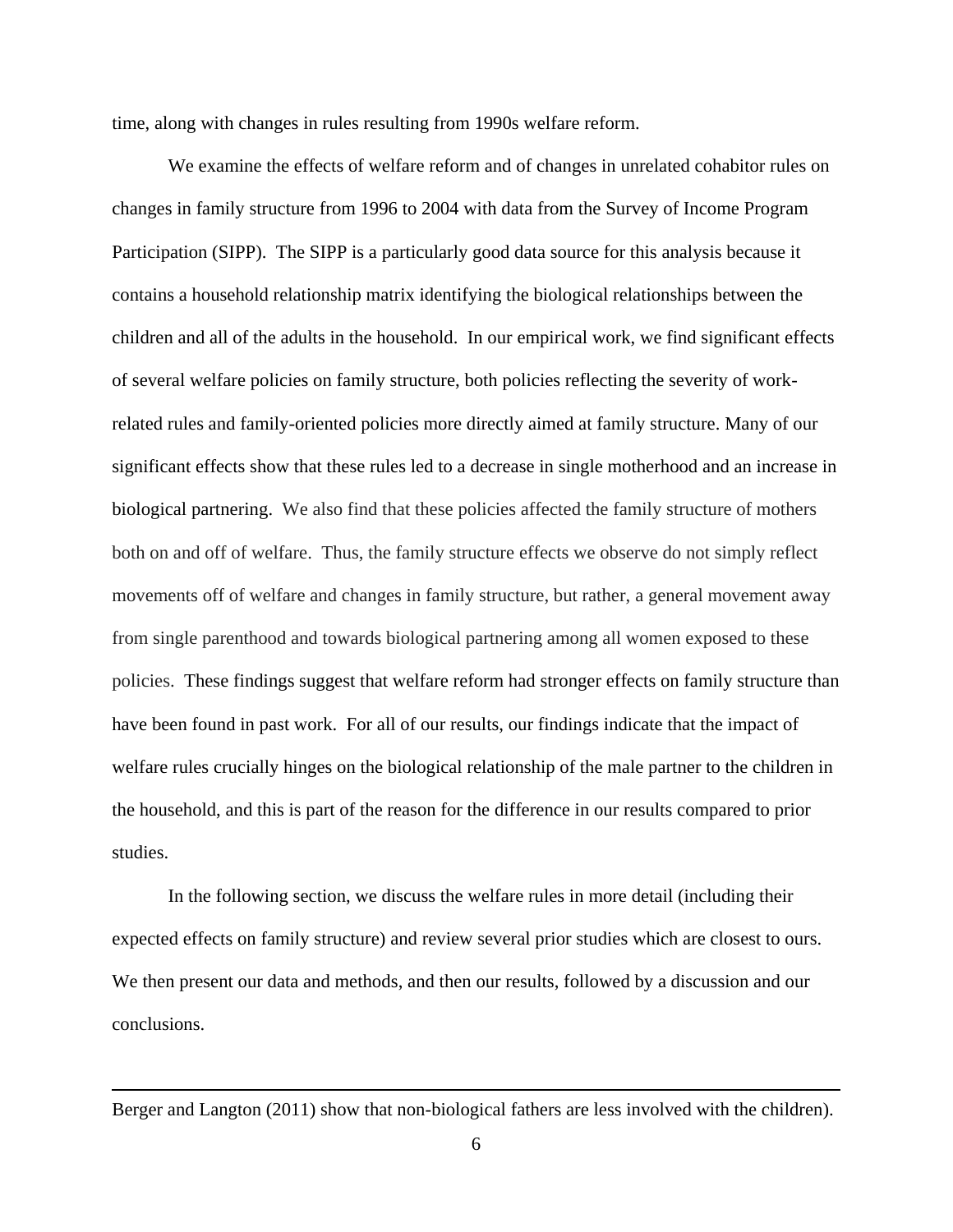#### **Welfare Rules and the Relationship Between Our Approach and Past Work**

The original 1935 Social Security Act which created the AFDC program provided for cash support to families with "dependent" children, who were defined as those who were deprived of the support or care of one natural (i.e., biological) parent by reason of death, disability, or absence from the home, and were under the care of the other parent or a relative. Death was the primary reason for eligibility in 1935 but divorce and nonmarital births rose as reasons for eligibility particularly after 1960. Thus, under the original rules, no household with two biological parents was eligible for benefits, while the presence of a non-biological adult in the household had no impact on the eligibility or benefits of an otherwise eligible single-parent household. However, state agencies did not always enforce the law as it was written and would often rule women as ineligible if there was any male in the household, even temporarily. This practice was outlawed by a Supreme Court case in 1968 which prohibited such "man-in-thehouse" rules, reiterating that the presence of a male who was not related to the children could not be used to determine eligibility.

A major change occurred in 1961, when Congress passed the "Unemployment Parent" program, which allowed states to make households with two biological parents eligible for AFDC benefits if the principal earner had a significant work history but currently worked no more than 100 hours per month. While this program was initially intended to provide supplementary benefits to families in cases of unemployment, it created a way for two-parent households to be eligible for AFDC benefits. Indeed, when the Unemployed Parent program was expanded to include all states in 1988, one justification for its expansion was to promote marriage.<sup>7</sup> However, for neither the AFDC "Basic" program (i.e., that for single parent families)

 $\frac{7}{7}$  AFDC-UP did not increase the number of two-parent families on the program very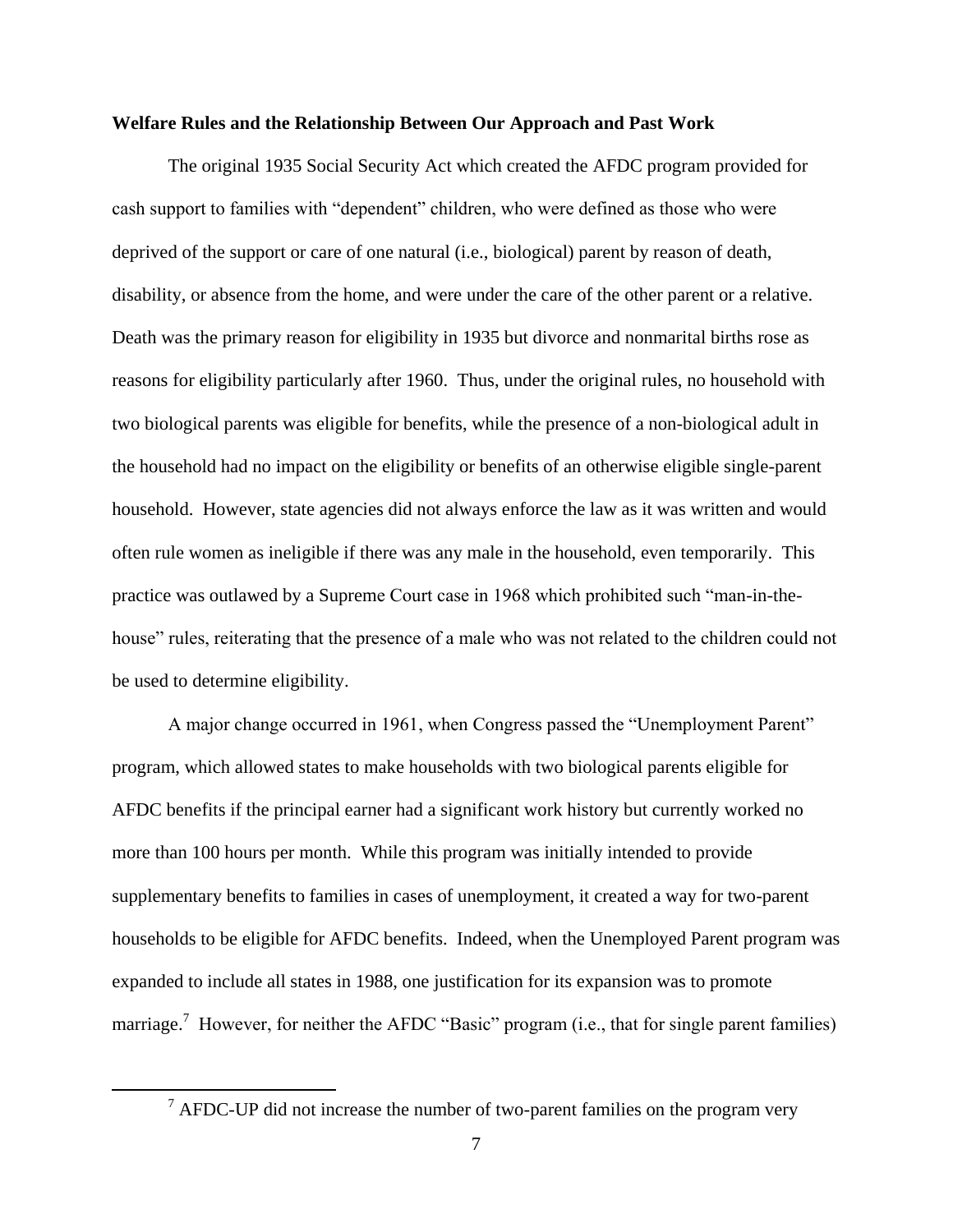nor the AFDC-UP program was marital status relevant for eligibility.

The policies toward non-biological adults in AFDC households also evolved over time. Following a Supreme Court ruling in 1970, states adopted different rules about counting contributions from unrelated cohabitors toward rent and other shared household expenses. For instance, some states reduced grants if cohabitors paid some or all of the rent or contributed cash for shared household expenses, while others did not. Some states even went so far as to require a contribution from an unrelated cohabitor or to reduce the grant if an unrelated cohabitor was present (regardless of whether he or she contributed to the household or not). A survey of state administrators in 1993 found wide variations in these polices (Moffitt et al., 1994).

Congress also reformed the way in which married non-biological adults (i.e. stepparents) were treated under AFDC. In 1981, Congress passed legislation requiring that some portion of the income of stepparents be "deemed," meaning it must be counted in total income when assessing eligibility and benefits received by the mother and her children. $\delta$  One consequence of these stepparent rules is that stepparent families are almost always treated more unfavorably than unrelated cohabitors since their income is always required to be at least partially counted. Thus, marital status does affect financial eligibility and benefit amounts when partners are unrelated to the children.

The incentive effects for family structure from these policies are clear. Relative to a policy where all males in the household are included in the unit and all their income is counted as part of the unit's total income, these policies clearly encourage cohabitation with a male

much, however, because of the stringent eligibility requirements discussed in the text (Winkler, 1995).

<sup>&</sup>lt;sup>8</sup> States had the option of including or excluding the stepparent in the assistance unit (or making it optional). The deeming rule applies when the stepparent is excluded—some portion of income must be counted. If the stepparent is included, all that income is counted as it would be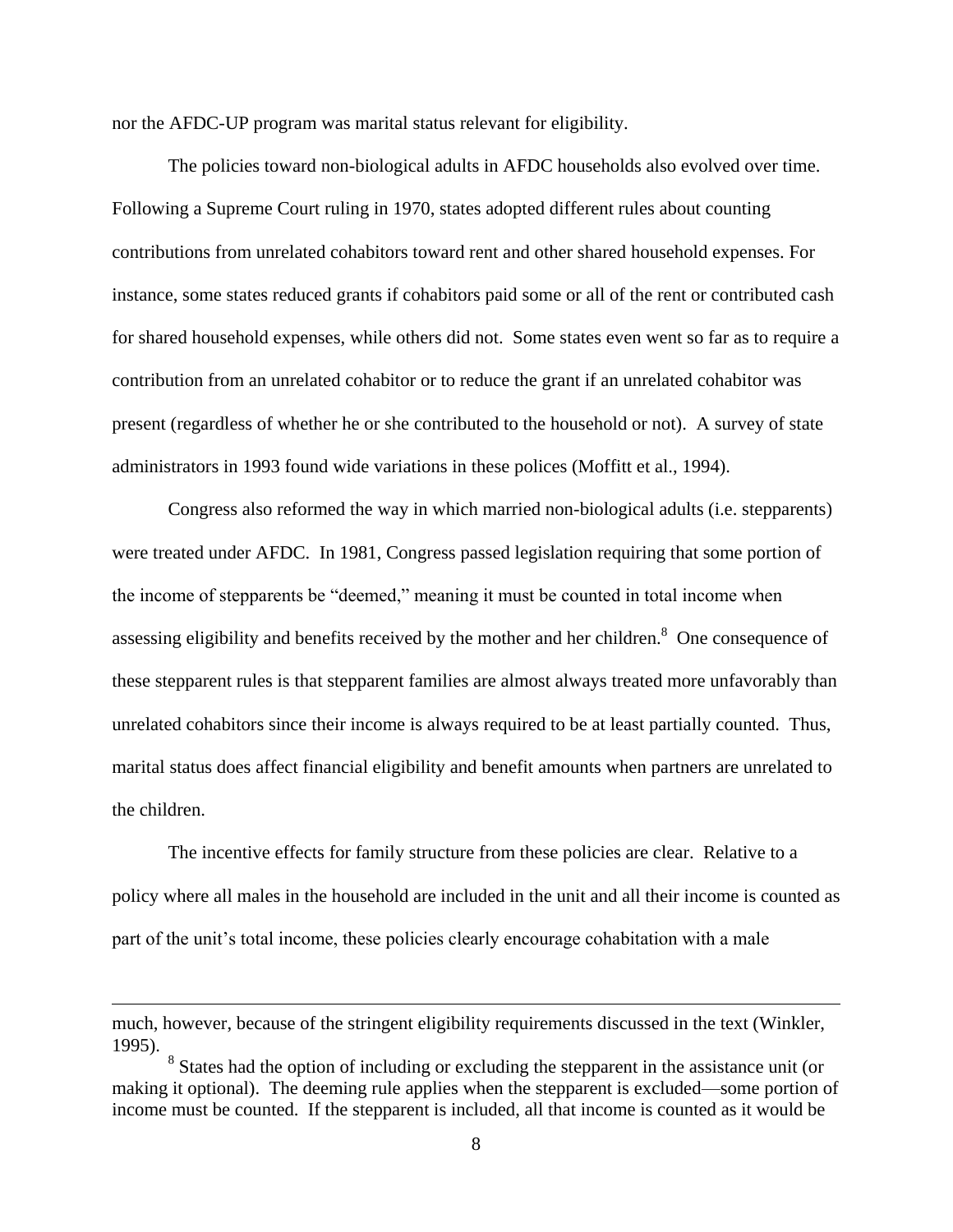unrelated to the children compared to marriage or cohabitation with a biological father. Relative to that same benchmark, they also encourage stepparent family formation because stepparents (in many states) do not have to be included in the assistance unit and hence their full income does not have to be counted, although unrelated cohabitation is encouraged relative to stepparent family formation given the somewhat more favorable treatment of the former. As for relative incentives to marry rather than cohabit with a biological father, these situations are treated identically by existing welfare rules.

While a few of the policies we have discussed have changed over time—for example, some states changed their treatment of stepparent families and of households with unrelated cohabitors—the basic rules have not changed. Instead, the major change in the program occurred in the 1990s with federal legislation in 1996 and with state reforms just prior to 1996. The 1996 legislation, which renamed the AFDC program to the TANF program, imposed a fiveyear lifetime time limit on receipt of benefits, imposed work requirements with few exemptions and with sanctions for noncompliance, imposed a separate time limit on the minimum amount of time that could pass before work requirements were mandatory, offered the states the option of disregarding more of earnings in benefit calculations (to provide work incentives), and offered states the option of not increasing the family's benefit if an additional child was born while on welfare (the "family cap"). The legislation also abolished the AFDC-UP program and allowed states to relax some or all of the restrictions governing eligibility of two-parent families (the 100 hour work rule, the work history requirement, etc.).

Of these policies, only family cap policies and the relaxation of two-parent eligibility conditions directly affect incentives for family structure. For instance, family cap policies,

for any member of the unit (although there are some special deductions for stepparents).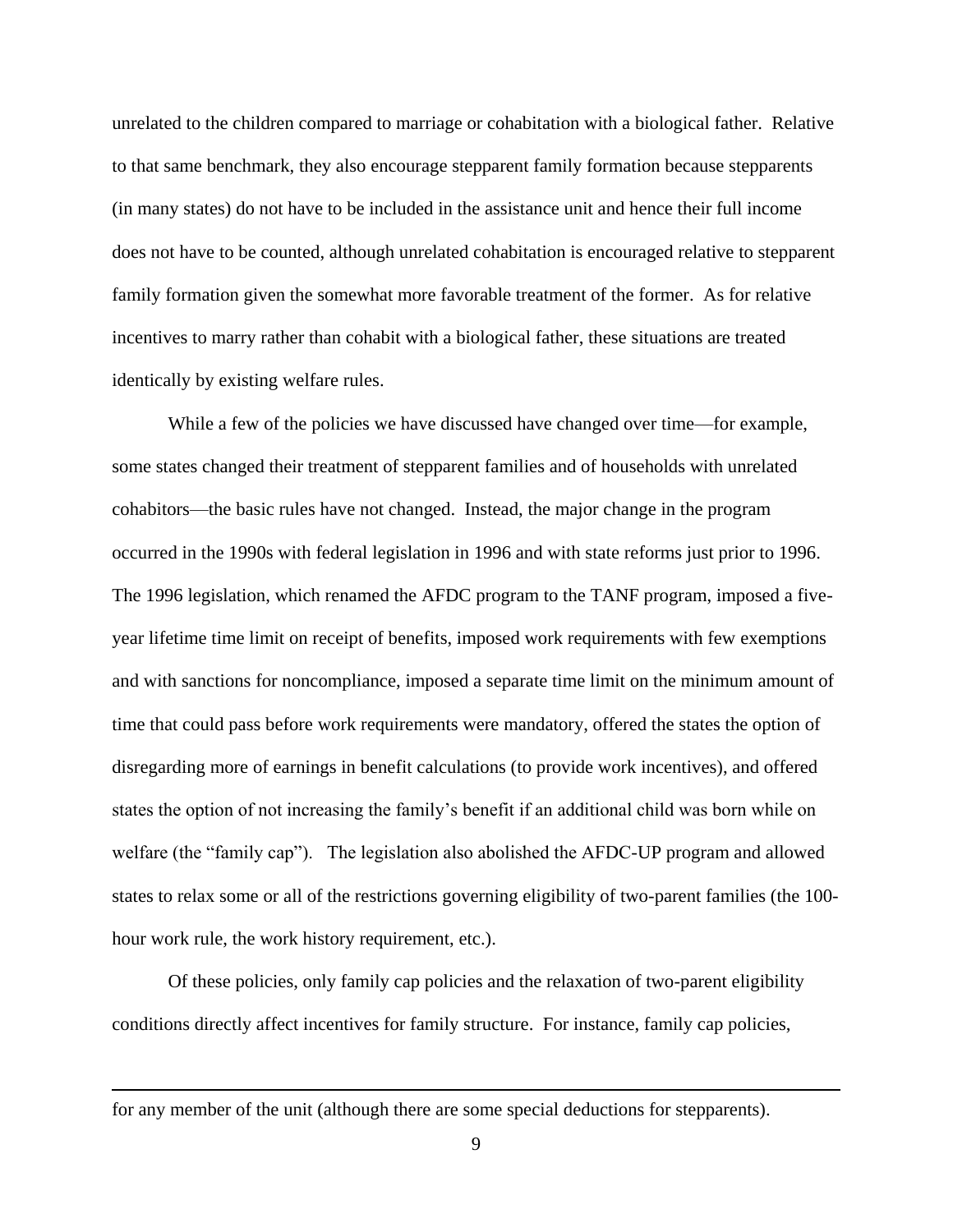ignoring effects on fertility itself, could provide mothers on welfare with an incentive to leave the program because of benefit reductions, which in turn could lead to increased partnering.<sup>9</sup> For mothers who choose to remain on welfare, one would expect the family cap to increase cohabitation with a male unrelated to the child in order to obtain additional income. However, it is also possible that even cohabitation or marriage to a biological father might be encouraged among women on welfare if the additional income brought in is important enough to outweigh the penalties from having to include the father in the assistance unit. As for two-parent rules, the relaxation of two-parent eligibility rules should encourage the creation of two biological parent households among welfare recipients. Because of this, it may attract more women to go onto welfare, thereby increasing the welfare participation rate.

Although the other TANF policies—sanctions, work requirements, earnings disregards, and time limits—are not directly related to family structure, they could have indirect effects if in no other way than through their effect on welfare participation. Indeed, the most striking effect of the 1996 legislation was to dramatically reduce the caseload of the program. Data from the SIPP show that welfare participation among low-income mothers fell from 22.7% in 1996 to 9.2% in 2004.<sup>10</sup> This indirect effect of welfare reform on family structure working through the welfare participation effects could be potentially large. A reduction in the attractiveness of welfare should encourage more women to leave welfare and to marry or cohabit, especially with biological fathers since the penalty for marrying or cohabiting with them is removed when off welfare. Mothers off welfare would presumably be more likely to seek out male partners who

 $9^9$  The reform could also have changed incentives for childbearing and hence fertility. We will ignore those effects because, like most of the previous literature cited here, we will examine only effects on women with children, not effects on the presence or number of children.

 $10$  Our sample of low income mothers are women aged 18-55 with less than a college degree who was not the primary or secondary homeowner of their place of residence. See below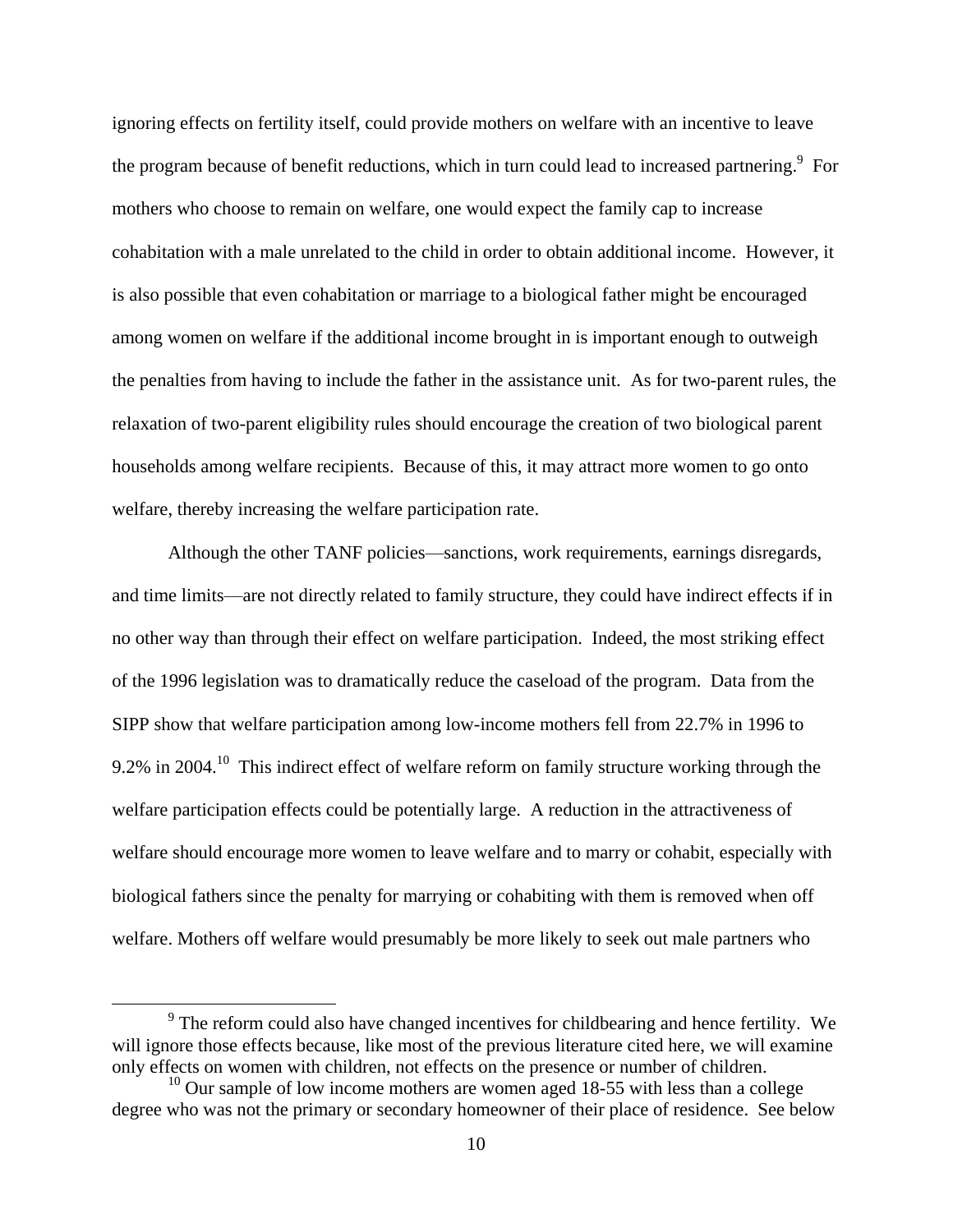have income to contribute as well, since leaving welfare results in a loss of income. Working somewhat against these effects, however, is the attempt of the reform to increase labor market earnings of disadvantaged women. Relying on one of the oldest hypotheses in the literature (the independence effect), an increase in female earnings may reduce the incentive to cohabit or marry.<sup>11</sup>

It is also possible that these non-family-oriented TANF policies could affect family structure choices among women remaining on welfare. To the extent that benefits are reduced by sanctions or other reform components, for example, one should expect an increase in cohabitation in order to obtain additional income, although only with a male unrelated to the children given the rules of the program. But, as similarly noted above for family-oriented policies, it is possible that cohabitation or marriage to a biological father might also be encouraged. However, the work rules of the program and the increase in earnings disregards may lead to increased earnings for women, which would weaken the need for supplemental income and hence for cohabitation or marriage while on the program.

Past Work and Our Approach. Our study examines the effect on family structure of the 1990s welfare reform and of those state-specific welfare rules governing unrelated cohabitors. As noted in the Introduction, our study differs from the vast majority of past studies on this topic, which have defined family structure or living arrangements based on marital status rather than the father's biological relationship to the children. However, we discuss two studies that used the biological relationship when examining 1990s welfare reform, Acs and Nelson (2004) and Blau and van der Klaauw (2013). We also briefly discuss Dunifon et al. (2009) because we

for more details.

 $11$ <sup>11</sup> The actual effect of increased female earnings could go either way, as noted in the literature; we are just reporting a possible direction of effect that would go in the opposite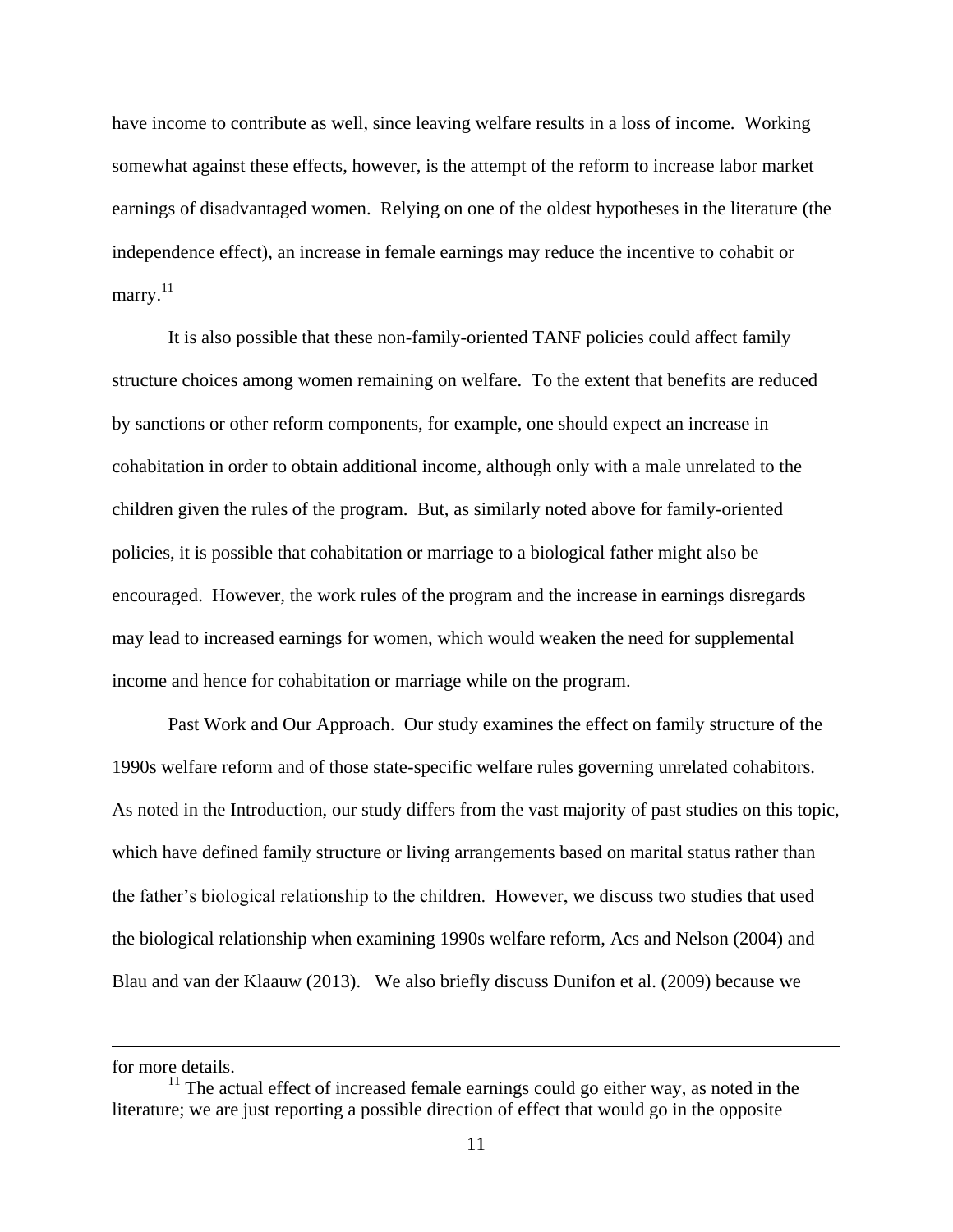loosely follow their identification strategy for the effects of 1990s welfare reform. We should note that neither these three studies nor any other studies over this time period have examined the effects of changes in state-specific unrelated cohabitor welfare rules, which is our second contribution.

Acs and Nelson examined the effects of welfare rules on the living arrangements of children. However, instead of adult union status, they defined those arrangements on the basis of the biological relationship of the adults to the children. They identified these effects using variation in TANF reform stringency. They found that family caps reduced the probability of partnering but that most of the stringency variables had no significant effect on living arrangements. These limited results may in part be a result of the data they use, which included only 13 states and only covered the years 1997 and 1999. This limited sample period means that they could not use the pre-1997 waiver variation to identify TANF effects.

Blau and van der Klaauw followed a cohort of women from 1979 through 2004 and estimated dynamic movements into and out of marriage and cohabitation and childbearing, distinguishing between whether marriage and cohabitation occurred with the father of any children born. Their controls for welfare reform were somewhat limited. They included a simple dummy for any pre-1996 waiver and a dummy for TANF implementation rather than the policy-type specification used in other analyses (including this one). Additionally, by using only specific birth cohorts who were in their 30s by the time welfare reform passed in 1996, they could not estimate its effects on younger age women who constitute the majority of welfare recipients, nor could they separate age effects from period effects. Their study found that welfare reform increased the proportion of childhood living with the married biological father for

direction as that just mentioned.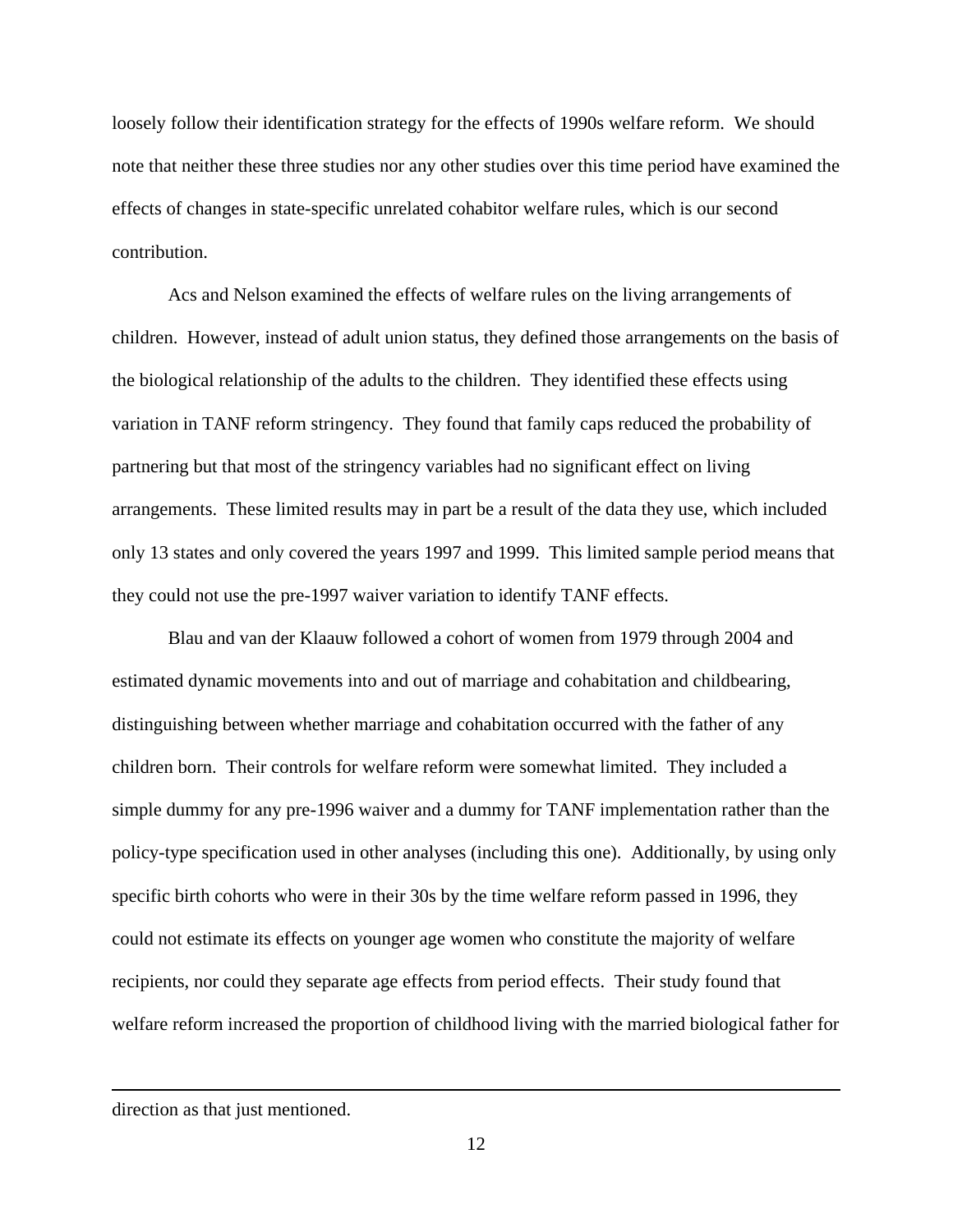some race groups, but the effect was statistically insignificant.

Dunifon et al. also examined the effect of welfare rules on children's living arrangements, although they defined family structure on the basis of marital status.<sup>12</sup> While our study focuses on the adult relationship type and differentiates these relationships by the man's biological relationship to the child, their study most closely resembles our study in terms of the type of variation in welfare reform used to estimate its effects on family structure Dunifon et al. used both variation in the implementation of specific pre-1996 waiver policies, and variation in the post-1996 strictness of TANF policies, to identify those effects (we use a somewhat different classification of those policies, but this is not a major difference). They found very few robust associations of welfare reform and living arrangements. However, like Acs and Nelson, they examined the impact of TANF policy changes over a relatively short period of time (up to 1999; our study goes through 2004).

Our study examines the effects of 1990s welfare reform and of changes in state-specific unrelated cohabitor rules on family structure, where we define family structure by the biological relationship of any male in the household to the children. For this purpose, we use data at two points in time, in 1996 before the legislation was passed and in 2004 several years afterwards, and examine how family structure changed between the two time points. This is a familiar approach in the literature, often formulated as a state fixed effects model with time-varying statespecific policy rules.

Identification of these types of models requires that there be variation in policies across states and over time. For the state-specific cohabitation rules, we will only be able to estimate the effects of those rules that actually changed over the period of analysis, which include explicit

 $12$  Their third category was not cohabitation per se, but "doubled up" households where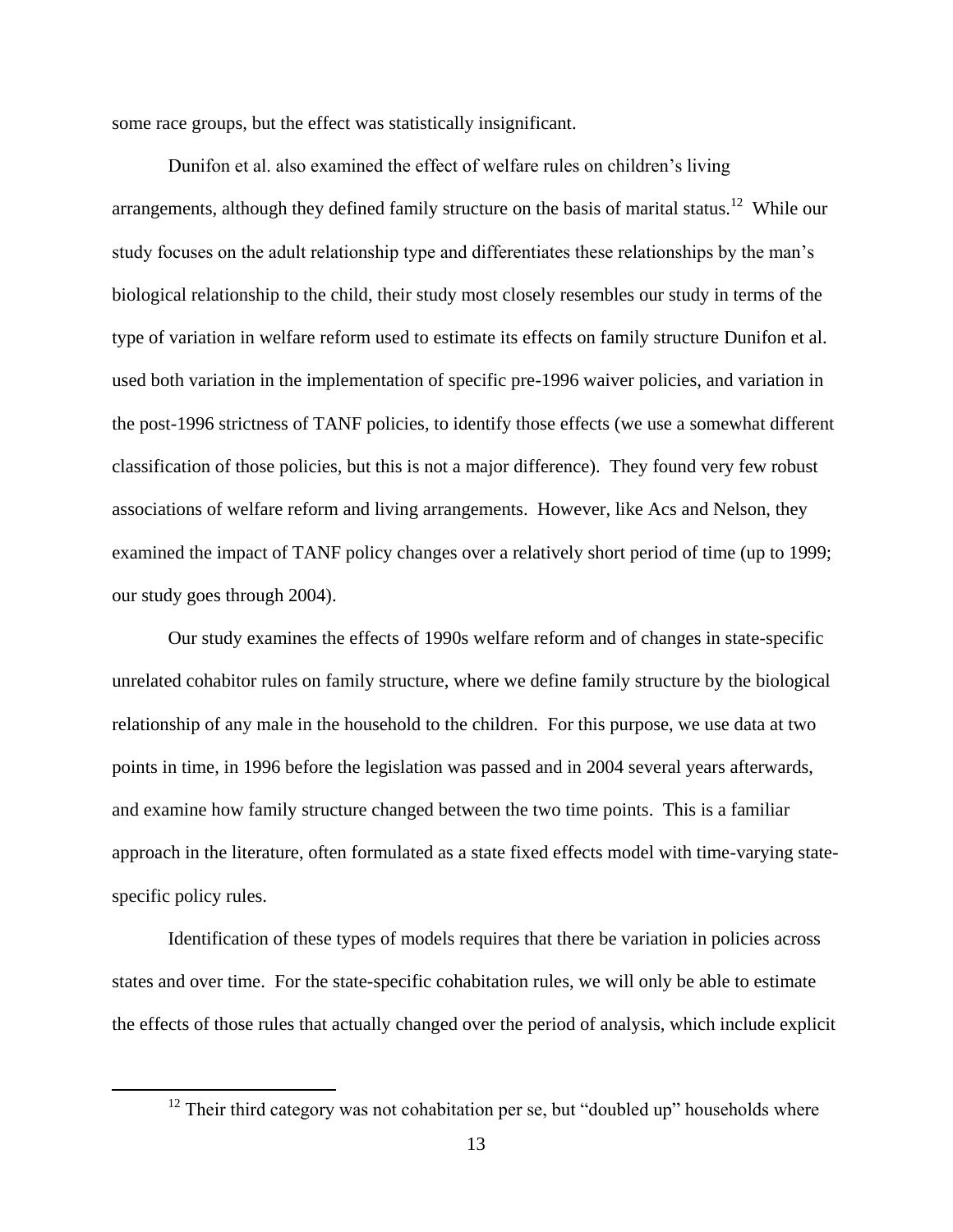cohabitation policies and how states treated cash for shared household expenditures. For the 1990s welfare reform, we make use of two types of cross-state variation. The first is that many states started introducing elements of the eventual 1996 welfare reform prior to 1996, by obtaining approval for "waivers" from federal rules to implement new work requirements, sanctions, time limits, and other policies. Consequently, even though all states had to implement the same basic elements of the reform after 1996, the change in policy differed across states depending on whether they had adopted any reform before 1996 and, if so, the type of reform.<sup>13</sup> The second source of variation we use is variation across states in those elements of reform that they were allowed to vary by the law after 1996. Many states, for example, adopted stricter time limits, stricter sanction policies, and more restrictive work requirement exemptions than those required by the legislation. We use this additional source of variation to estimate the effects of the severity of the reform on family structure. As noted, the welfare reform specification used here is closely related to that of Dunifon et al. (2009).

#### **Data and Methods**

 $\overline{a}$ 

Data. We use data from the 1996 and 2004 panels of the Survey of Income and Program Participation (SIPP) for our analysis. The SIPP is a nationally representative household survey of the U.S. civilian noninstitutional population that follows households for approximately four years. The second wave of each of the panels collects information from the reference person or householder on relationships between all members of the household to form what is called the Household Relationship Matrix (HHRM), which includes biological relationships between the

either a cohabitor, grandparent, or another type of adults was present.

<sup>&</sup>lt;sup>13</sup> States were allowed to delay their implementation of the federal legislation and there was variation in the length of delay, which some studies have used for identifying the effect of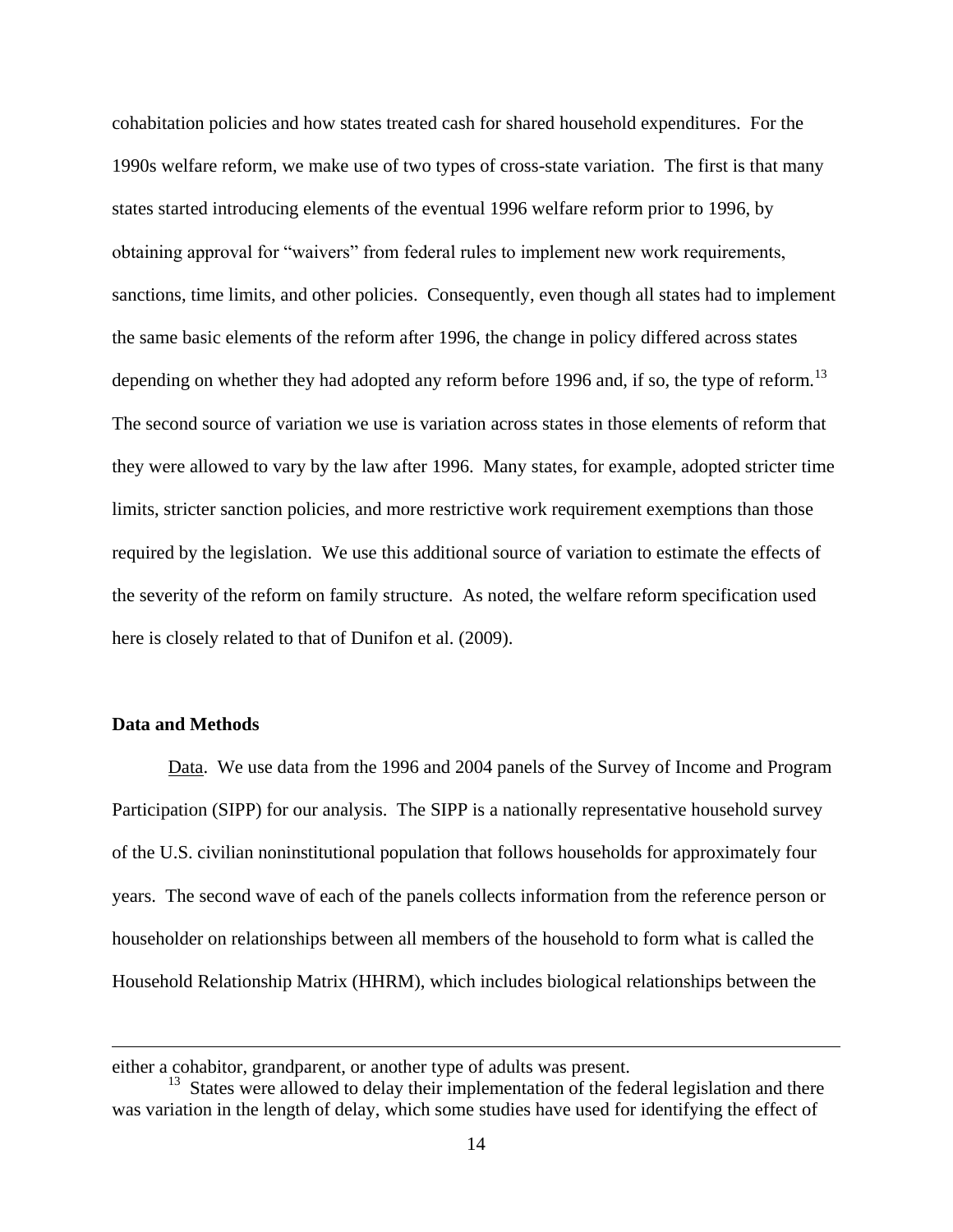children and the adults. The second wave of the 1996 panel was administered from August to November 1996 and that of the 2004 panel was administered from June to September of 2004.

We use these second-wave data to define our sample and to create variables that categorize family structure.<sup>14</sup> For our sample, we select women 18-55 with a biological child 17 or under in the household and who have less than 16 years of education and who are not primary or secondary homeowners. These sample restrictions are intended to focus on a group of women likely to be eligible for welfare. Indeed, our preliminary work showed that each of the restrictions (including the homeowner one) increases the welfare participation rate considerably (we give sample means below).

For our main categorization of family structure, we use the HHRM to determine if there is a male partner in the household, either a "spouse" or an "unmarried partner" (as identified by the use of this term by the reference person) or a male in the household with a common biological child with the mother (again according to the HHRM relationship codes).<sup>15</sup> If a male partner of any type is present, we then determine the biological relationship of this partner to each of the woman's children. We then separate women into those with a partner biologically related to all of her children ("biological"), those with a partner biologically unrelated to some or

TANF. Our second year is 2004, and all states had implemented the law by that date. <sup>14</sup> The second wave of the 1996 panel took place after the signing of the 1996 welfare reform legislation in August of that year, but family structure would not have changed that quickly in response to the law, for the states did not even begin implementation until late 1996. Earlier SIPP panels, such as the 1993 SIPP, had HHRMs but they did not have "unmarried partner" as one of the categories. This relationship designation, which we use (in part) to define cohabitors, was first included in the 1996 SIPP. The SIPP HHRM data are discussed in detail by Brandon (2007) and the Census Bureau issues periodic reports based on them (the first one, based on the 1996 panel, can be found in Fields (2001)). Another research study using the SIPP HHRM is Baughman et al. (2002).

<sup>&</sup>lt;sup>15</sup> We excluded same-sex couples of which there were very few.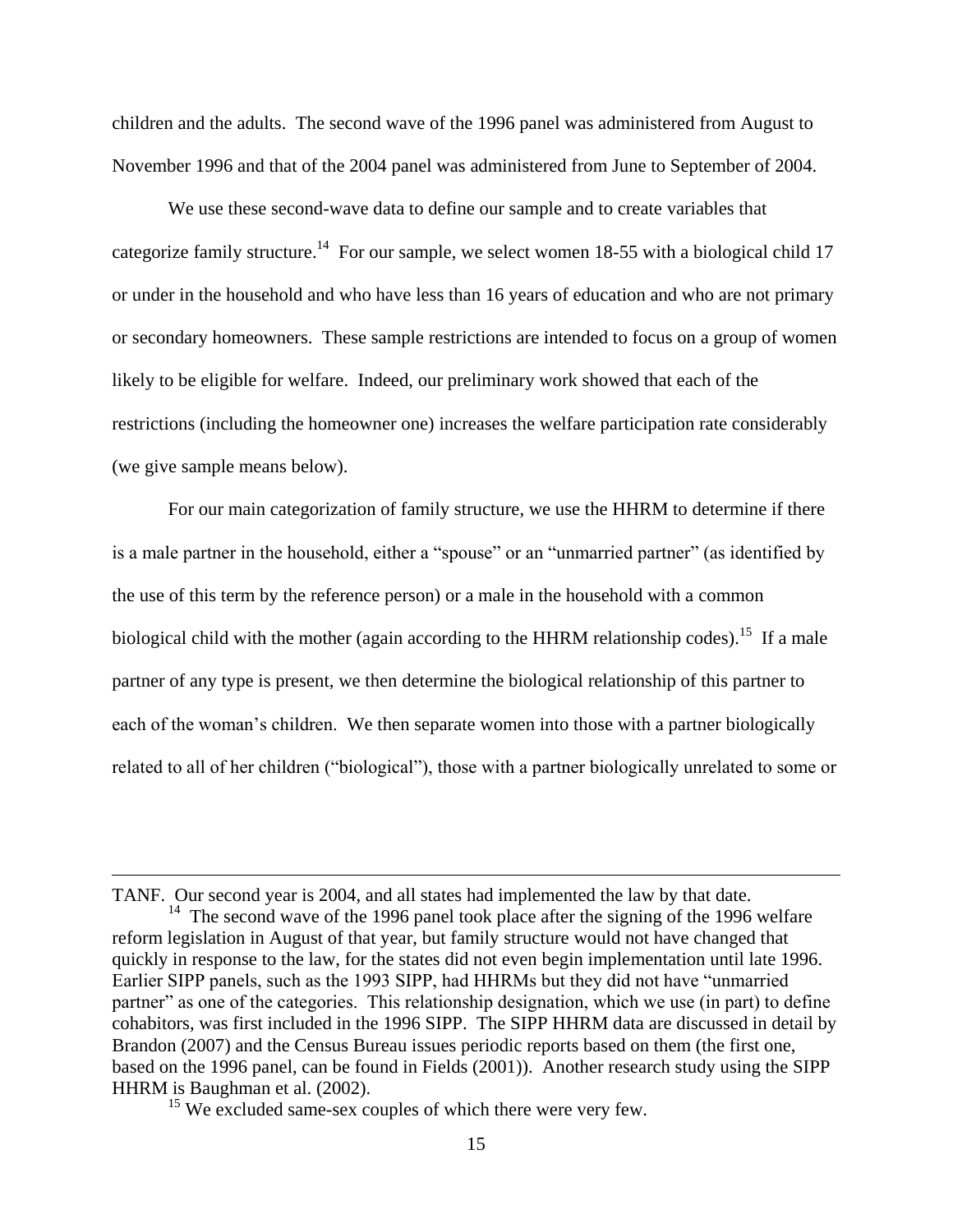all of her children ("unrelated"), and those with no partner ("single parent").<sup>16</sup> We also take all women with a male partner, as determined above, and use marital status to categorize women into those who are married and cohabiting (regardless of biological relationship to the children), which are the union status categories traditionally used in the literature. In the analysis, we compare models using the union status and biologically-defined categorizations.<sup>17</sup>

Table 1 shows the distribution of family structures in our sample, 1996 vs. 2004, and stratified by welfare participation status. In 1996, for example, 42.6 percent of the mothers in our sample had partners who were biological fathers of the children, 12.4 percent had partners who were unrelated to the children, and 45 percent had no partner and hence were single parents. Between 1996 and 2004, there was a slight drop in the percent of women with partners who were the biological father of all of their children (down to 41.6 percent), and a slight increase in the percent with unrelated partners (up to 13.1 percent). While these aggregate changes were small, the model estimated below will determine whether the changes across different states were significantly correlated with changes in policies and demographic factors.

These trends were slightly different by marital status. The percent of women who were cohabiting with biological fathers rose while the percent married to biological fathers fell. The same relative trend appears for women with unrelated partners.

Table 1 also shows that the welfare participation rate dropped dramatically between the

<sup>&</sup>lt;sup>16</sup> We categorize blended families, those where the male or female is biological to some but not all of the children in the household, as an "unrelated" family because many states allow the male to be excluded from the assistance unit in that instance. That said, blended families constitute a small minority of households, 5.5% of our sample in 1996 and 6.2% of our sample in 2004. Additionally, we include households where the male has adopted the children as "biological" families because that is how the AFDC and TANF programs treat them.

 $17$  Women are classified as "married" if they have a "spouse" in the household. Women are classified as cohabiting if they have a male "unmarried partner" in the household or if they are unmarried and reside with a male with whom they have a common biological child.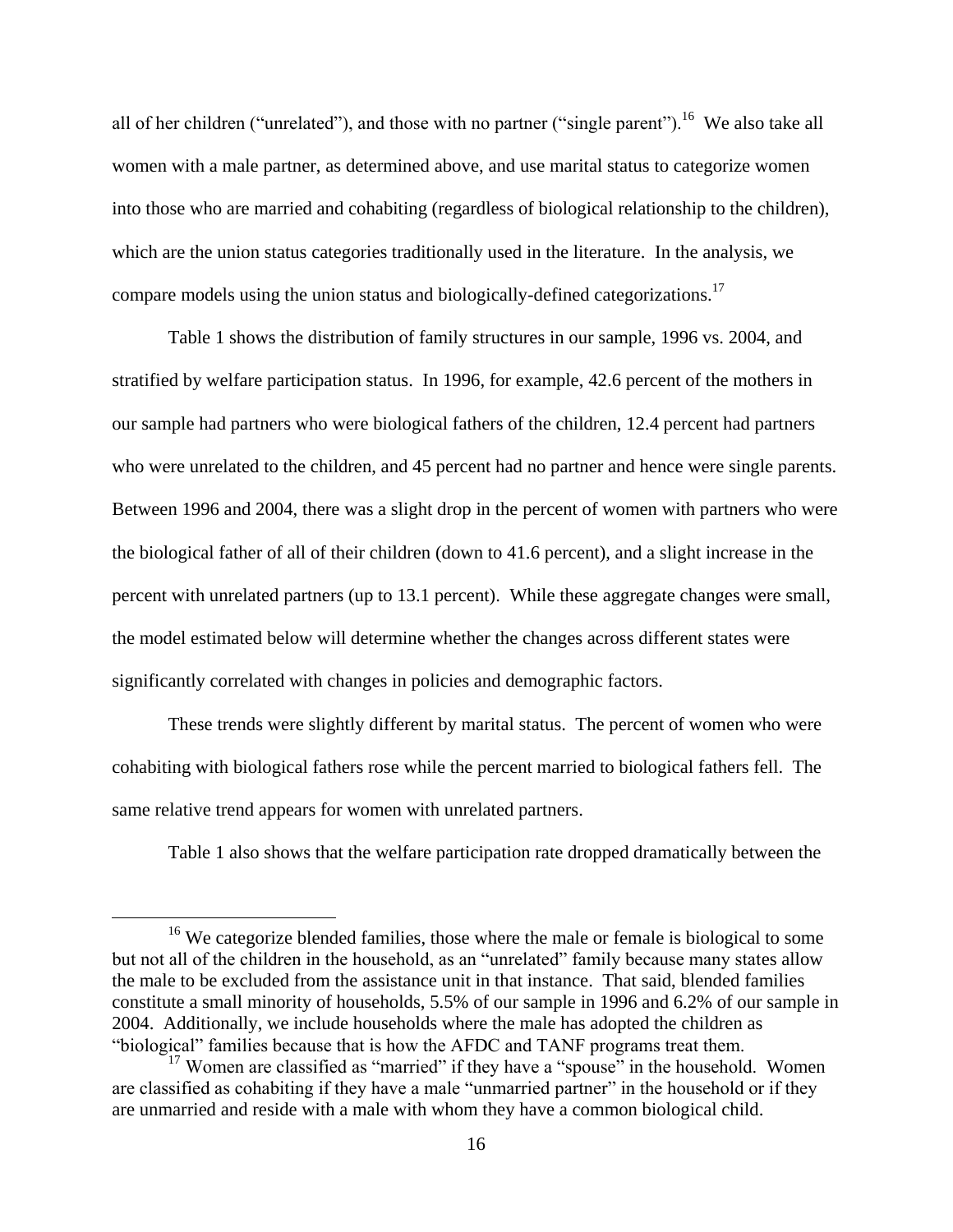years, consistent with well-known documentation of trends over this period. The distribution of family structures among the welfare and nonwelfare populations similarly exhibited marked change. Among mothers on welfare, the percent of mothers living with biological fathers fell while the percent living with unrelated partners rose. The direction of the trend was the same by marital status, albeit different in magnitude. Among mothers not on welfare, the percent living with biological fathers fell and the percent living with an unrelated partner fell slightly. The trends were larger in magnitude among married women than among those who were cohabiting.

In our multivariate analysis, we control for individual and household characteristics including the age, education, race and ethnicity of the mother, household urban residence, and several state-level measures of labor market conditions and policies other than those for AFDC/TANF. The means of these variables are shown in Appendix Table A1.<sup>18</sup>

Our major independent variables of interest are those measuring state-level 1990s welfare reform and state-specific unrelated cohabitor rules, and we code these variables separately for our two dates, 1996 and 2004. The welfare variables we employ, as shown in Table 2, are divided into four groups. The first group reflects welfare waiver policies where, following much of the literature, we use variation in state adoption of AFDC waiver policies prior to 1996 to code policy variables for the 1996 data observations. However, rather than using a single dummy for having adopted a major waiver (as much of the literature does, including Bitler et al.

<sup>&</sup>lt;sup>18</sup> It should be noted that the 1996 SIPP panel did not break out ME, VT, ND, SD, and WY as individual states because of concerns about being able to identify individuals in the data. To address this issue, we simply drop any observations from these states (or grouped states) in 1996 and 2004. This reduces the sample size of mothers by about 1%. We also exclude observations from AR and ID in both 1996 and 2004 (1.5% of sample) because preliminary analysis found that changes in welfare participation in these states from 1996 to 2004 were greater than two standard deviations from the mean, making them effectively "outlier states." Regarding sample sizes per state, they range from 14 to 740 observations in 1996 with a mean of 93 per state and from 8 to 465 observations in 2004 with a means of 90 per state.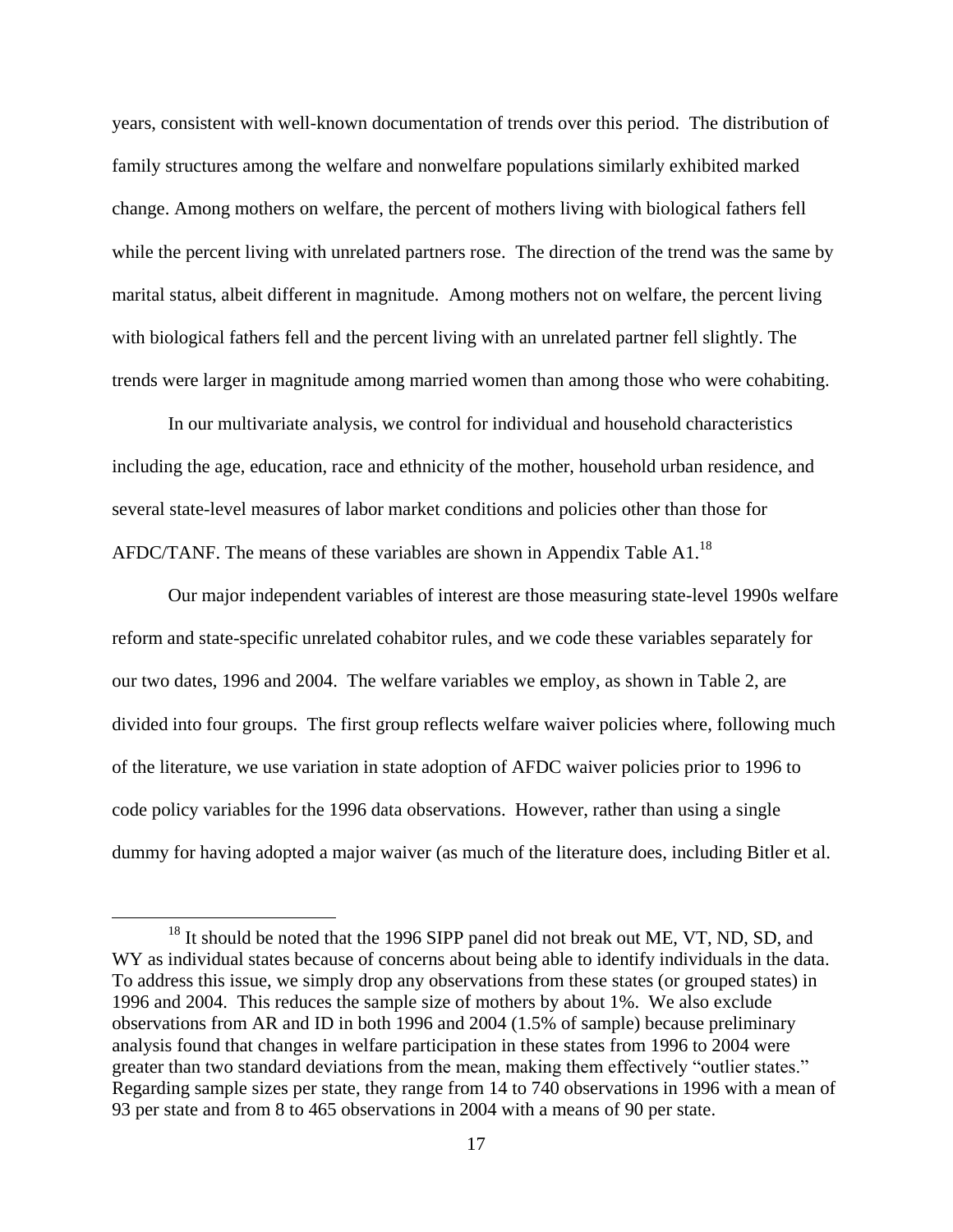(2006) and Blau and van der Klaauw (2013)), we differentiate by type of waiver adopted (for an example of this same approach, see Dunifon et al.  $(2009)$ .<sup>19</sup> Our four main waiver variables indicate whether a state implemented a sanctions policy, a work requirement policy, a time limit policy, or did *not* adopt an expanded earnings disregards policy. A sanction policy meant that families who did not comply with one or more requirement, usually work requirements, would have their benefits reduced in full or in part. A work requirement policy stipulated that mothers must begin work within a specified time period and generally had some type of minimum hours per week requirement. A time limit policy meant that the state imposed a limit on the number of years a mother could receive benefits. Earnings disregards stipulate the amount of earnings that could be deducted before counting income against the benefit and were aimed at work incentives. We code the earnings disregard variable as equal to one if the state did not enact such a waiver so that all four variables will be coded in a way that makes welfare less attractive. All the waiver variables are lagged relative to the 1996 interview date and coded as of December,  $1995.<sup>20</sup>$ 

A common finding in the literature on the 1990s welfare reforms is that the effects of each of the state policies have been difficult to detect separately, even if the overall effect of waivers is often estimated to be significant. This is in part because they were sometimes not

<sup>&</sup>lt;sup>19</sup> Bitler et al. (2006) and van der Klaauw (2013), for instance, coded a dummy of 1 if there was a major waiver in place (e.g. time limit on benefits, work exemption, sanctions, etc. but did not separately identify them). In contrast, Dunifon et al. (2009) included indicators for the adoption of specific state waivers: any time limit on benefits, any type of sanction, expansion of the earned income disregard, easing of two-parent rules, and a family cap.

<sup>&</sup>lt;sup>20</sup> Sources of all variables in the table are shown in Table 2. The waiver variables are from Crouse (1999), the TANF-period variables are from the Urban Institute's Welfare Rules Database, and the Cohabitor Policy and Treatment of Cash variables are from the 1993 and 2006 surveys noted elsewhere. The waiver variables are coded 1 if the waiver was in place during the waiver period and 0 otherwise. Similarly, the TANF period variables are coded 1 if the measure was "harsh" during the TANF period and 0 otherwise. Unless otherwise noted, the policy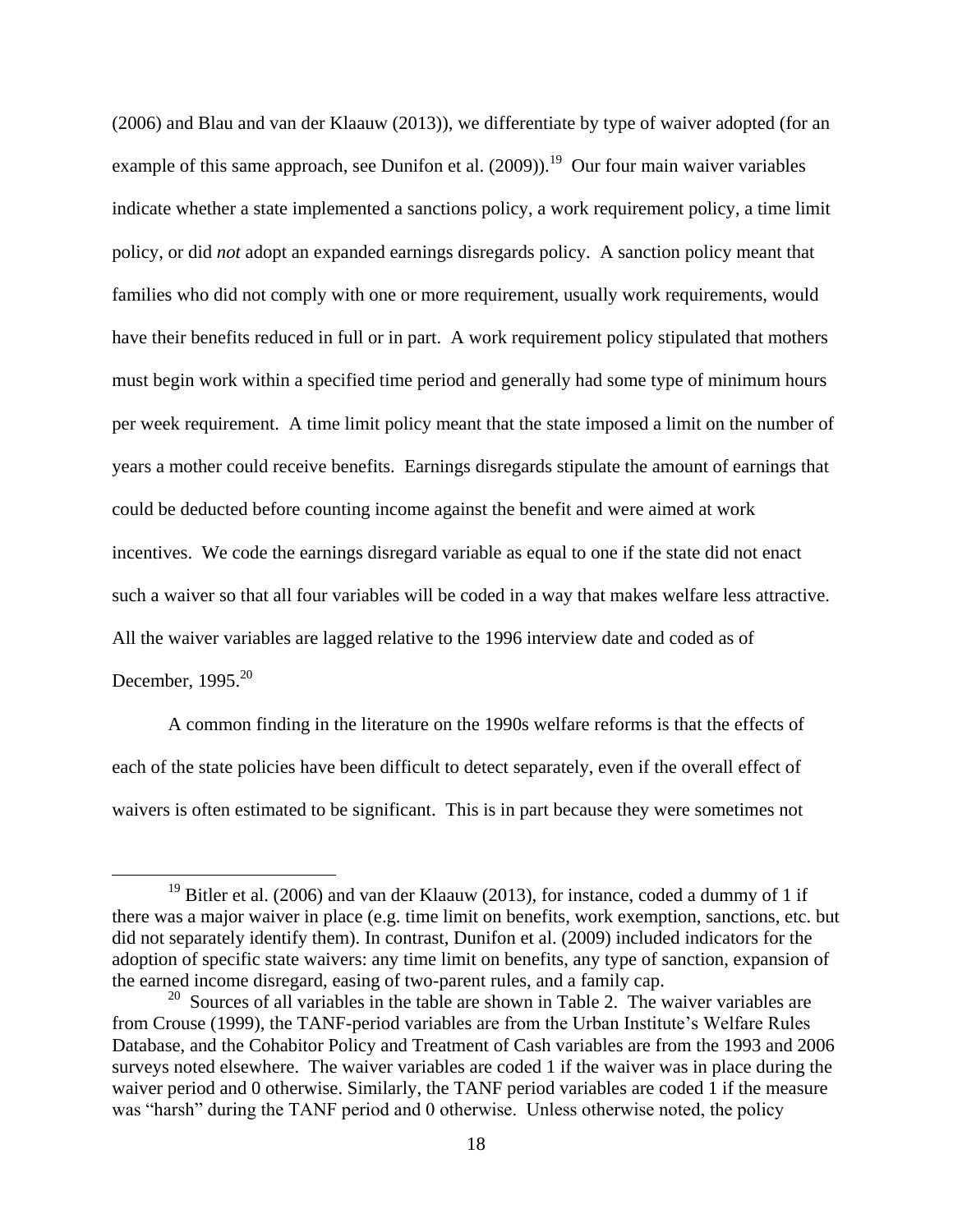adopted by many states, $^{21}$  because they are often highly correlated with one another, and because the impact of multiple policies simultaneously may have been larger than the sum of its parts. Similarly, in our own analysis, we do not generally detect effects of separate policies, so we will use a "count" policy variable equal to the Number of Waiver Policies enacted by the state as our main waiver variable. It has a mean of 1.2, as shown in Table 2.

For TANF policy variables, we begin by noting that, as a consequence of the 1996 legislation, all states were required to adopt certain types of policies (e.g. sanctions, time limits). However, states did have some leeway in the severity of the policies they implemented. Thus, for our 2004 observations, which were during the TANF period, we differentiate between states that adopted harsher versus less severe policies. A few other studies such as Acs and Nelson (2003) and Dunifon et al. (2009) similarly incorporated state-specific TANF policies.<sup>22</sup> Specifically, we construct indicators for whether the state adopted a full-benefit sanction policy, a time limit shorter than what was federally required, a more restrictive work exemption by age of the youngest child, or did not expand their earnings disregard. A full benefit sanction reduced the benefit for the entire family if noncompliance occurred, including the mother, whereas partial sanction rules only reduced the mother's portion of the benefit. As for time limits, while the federal law mandated that no state could use federal funds to pay a woman for more than 5 years of benefits, many states enacted time limits shorter than that. All states also had to specify the minimum age for the youngest child by which the mother was required to work and the median

variables are lagged one year.

 $21$  For example, only 3 percent of our sample is located in a state with a Time Limit waiver policy as of December 1995.

 $^{22}$  Acs and Nelson (2003) included indicators for adoption of a full family sanction, a family cap, or change in rule regarding two-parent families. Dunifon et al. (2009) included measures reflecting the strictness of time limits on benefits, strictness of the sanction policy, generosity of income disregards, value of the family cap, and easing of two-parent rules.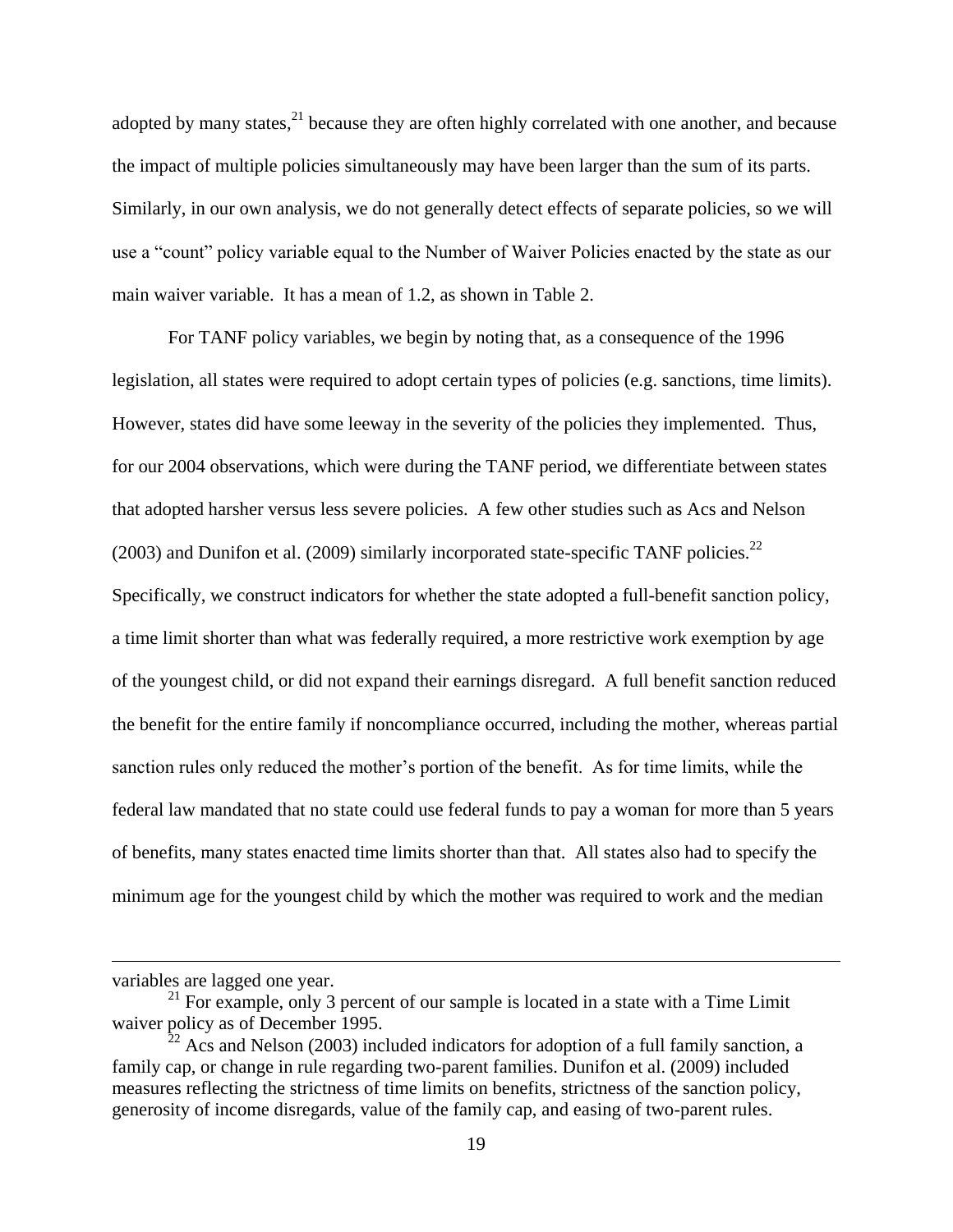age across all states was 12 months. We classify a state's policy as harsh if it required mothers to work when their child reached an age younger than 12 months. The earnings disregard variable is defined identically to that for the waiver period. For the same reasons we noted above for waiver policies, we again construct a count variable which is the sum of the four separate policy variables and this will be our main TANF variable in the analysis. It has a mean of 1.25.

We also construct a number of policy variables that directly relate to family structure and term these "Family-Oriented Policies." The first two measure state-specific unrelated cohabitor rules that changed between 1996 and 2004, which were gathered from surveys of the 51 states and jurisdictions.<sup>23</sup> The surveys indicated that a handful of states adopted an explicit rule sometime between 1996 and 2004 that requires the benefit to be reduced if an unrelated cohabitor is present. In our analysis, we code this policy as its reverse, "no explicit cohabitor policy," in order to have the variable represent a cohabitor "friendly" policy. The other cohabitor variable measures whether states disregarded some or all of cash payments for shared household expenses made by an unrelated cohabitor to the mother and the children. Some states changed this policy between 1996 and 2004 as well.<sup>24</sup> Again, we created a count variable equal to the sum of the two cohabitor policies, with a mean of 1.33.

Next, we turn to four other family-oriented variables, all of which were partly adopted in the waiver period as well as in the TANF period. The first is a family cap policy, which means that the benefit would not be raised for any children born 9 months after the time the mother

<sup>&</sup>lt;sup>23</sup> The first survey took place in 1993 (Moffitt et al., 1994) and the second took place in 2006 (Moffitt et al., 2009). These surveys do not exactly coincide with our SIPP survey dates in 1996 and 2004 but are close enough that few rule changes are likely to have occurred in the intervening periods.

 $24$  The survey also collected information about in-kind transfers (e.g. paying rent) for shared household expenses but there was not enough variation in this measure over the period to include it.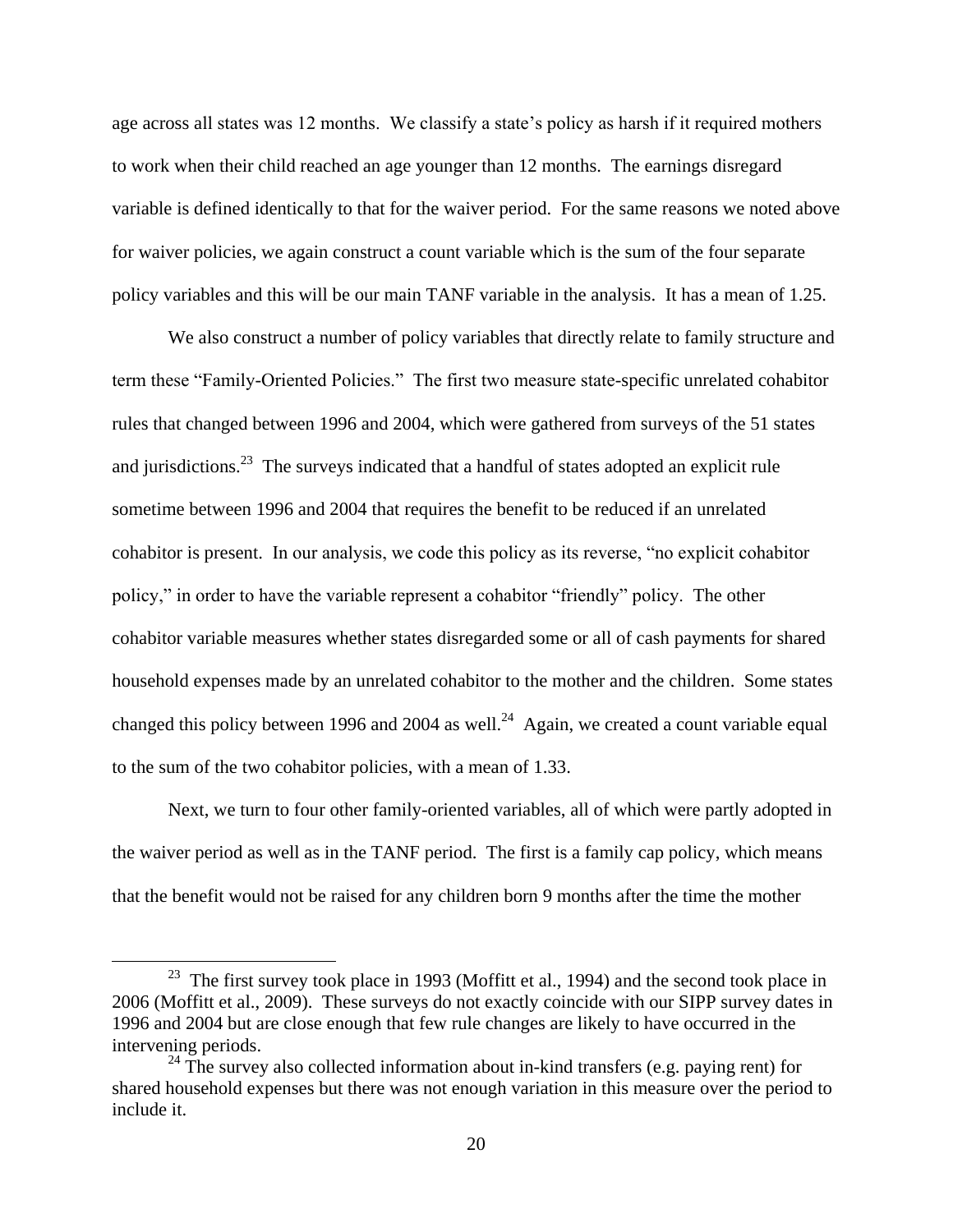entered welfare. The second measures whether the state eased the two-parent rule, which was an option that not all states exercised. States could reduce the work history requirement, reduce or eliminate the 100 hour rule, or eliminate the waiting period. The third and fourth policies relate to the stepparent rules. States could require stepparents to be included in the assistance unit, excluded from the unit, or could make inclusion optional (and hence to be decided by the caseworker). Given that there are costs and benefits associated with being included and excluded from the assistance unit, we include an indicator for whether a stepparent is included in the assistance unit and an indicator for whether inclusion is optional.<sup>25</sup>

Lastly, we also include the lagged value of the monthly welfare benefit. The monthly benefit is the so-called "guarantee," the maximum benefit that could be received which is the amount for a household with no other income. We use the inflation-adjusted benefit for a family of three as an index of relative state benefit generosity.

Methods. We estimate models for alternative family structures with multinomial logit (MNL). We begin with a three-category "biological status" classification of family structure into households where the mother has a biological partner, an unrelated partner, and no partner (i.e., single parent). We contrast the results of a model with these three outcomes with the results from a model that uses a "union status" classification (one that does not match welfare rules) and divides households into married, cohabiting, and single parent. However, as we discussed above, welfare rules do distinguish by marital status for women living with an unrelated partner, so even the proposed three-way biological-status classification is not fully accurate. In addition, mothers themselves do not consider marriage and cohabitation with a biological father to be the same, so

 $25$  Unlike the prior groups of variables, we do not create a "number of policies" count variable for these Other Family-Oriented policies because they do not have similar expected effects on welfare participation and family structure. We will instead include them separately in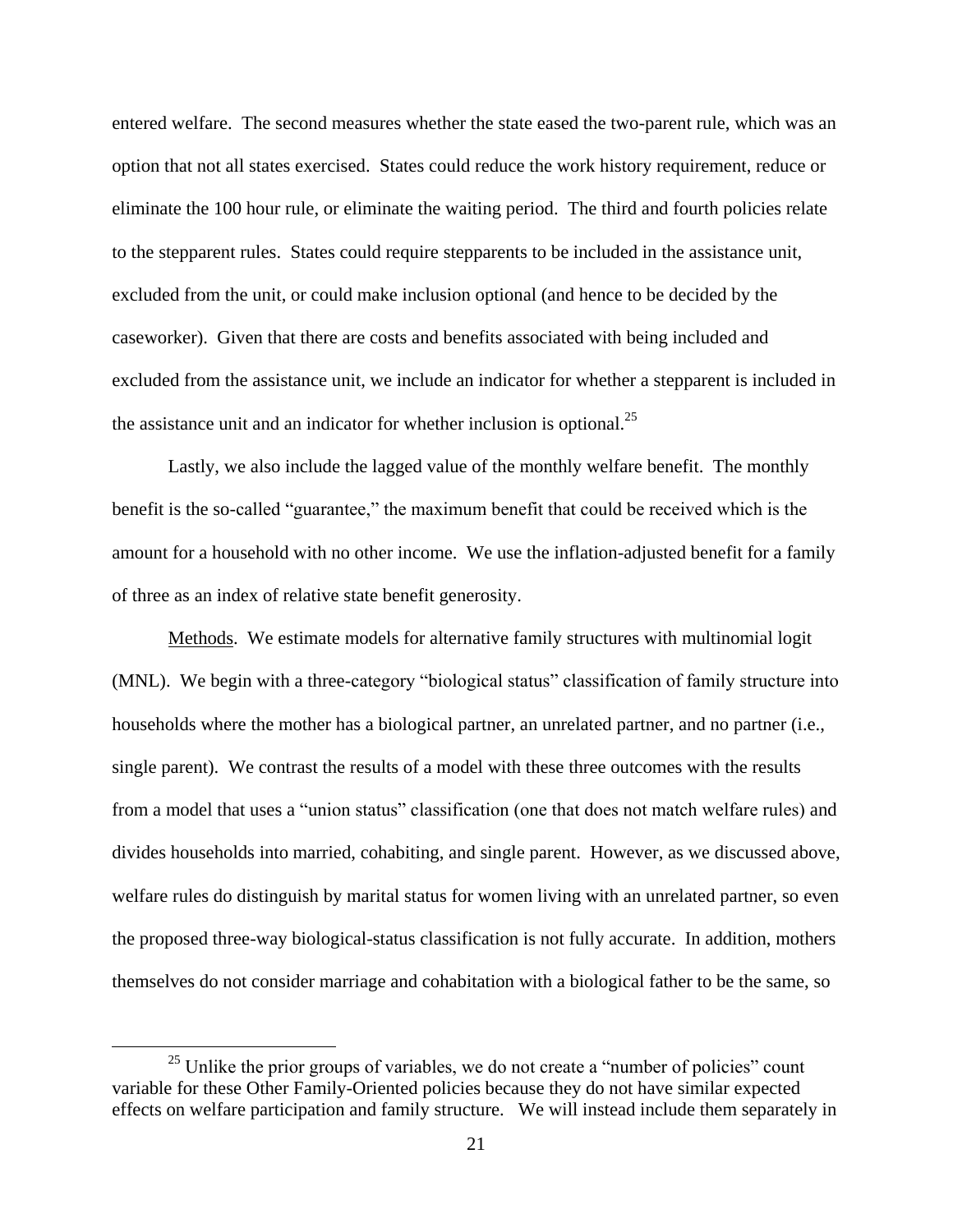the fraction of mothers in those two categories may be affected by changes to various welfare rules as well. Consequently, our preferred classification of family structure is one which distinguishes both by the biological relationship of the male to the children and by union status. Our main results, therefore, are based on a model with a five-way classification: mothers who are married to the biological father of their children, who cohabit with a biological father, who are married to an unrelated male (i.e., a stepfather), who cohabit with an unrelated male, or who are single parents (i.e., no partner).

In addition, we estimate models stratified by welfare participation status. As we argued in the previous section, much of the effect of 1990s welfare reform probably worked through lowering welfare participation, and Table 1 suggests that family structure changes may have been different for welfare participants and nonparticipants. We therefore estimate a separate model, which breaks out family structure by welfare participation status (i.e., a six-way classification, with welfare participation crossed with our 3-category biological-status classification). Unfortunately, our sample size does not permit the preferred breakout, which would have ten groups—the five-family structure classifications separately for welfare participants and nonparticipants.

In all of our MNL models, the regression vector has the same covariates but the coefficients vary depending on the outcome variable. For notational purposes, let us denote  $V_{\text{ist}}^g \alpha^g$  as the regression vector for individual i living in state s at time t (t=1996 or 2004) for outcome group  $g=1...G$  (with  $G=3, 5$ , or 6 depending on the model), where V is a vector of variables and  $\alpha$  is its coefficient vector. The elements in the regression vector appear in the following expression:

the analysis below.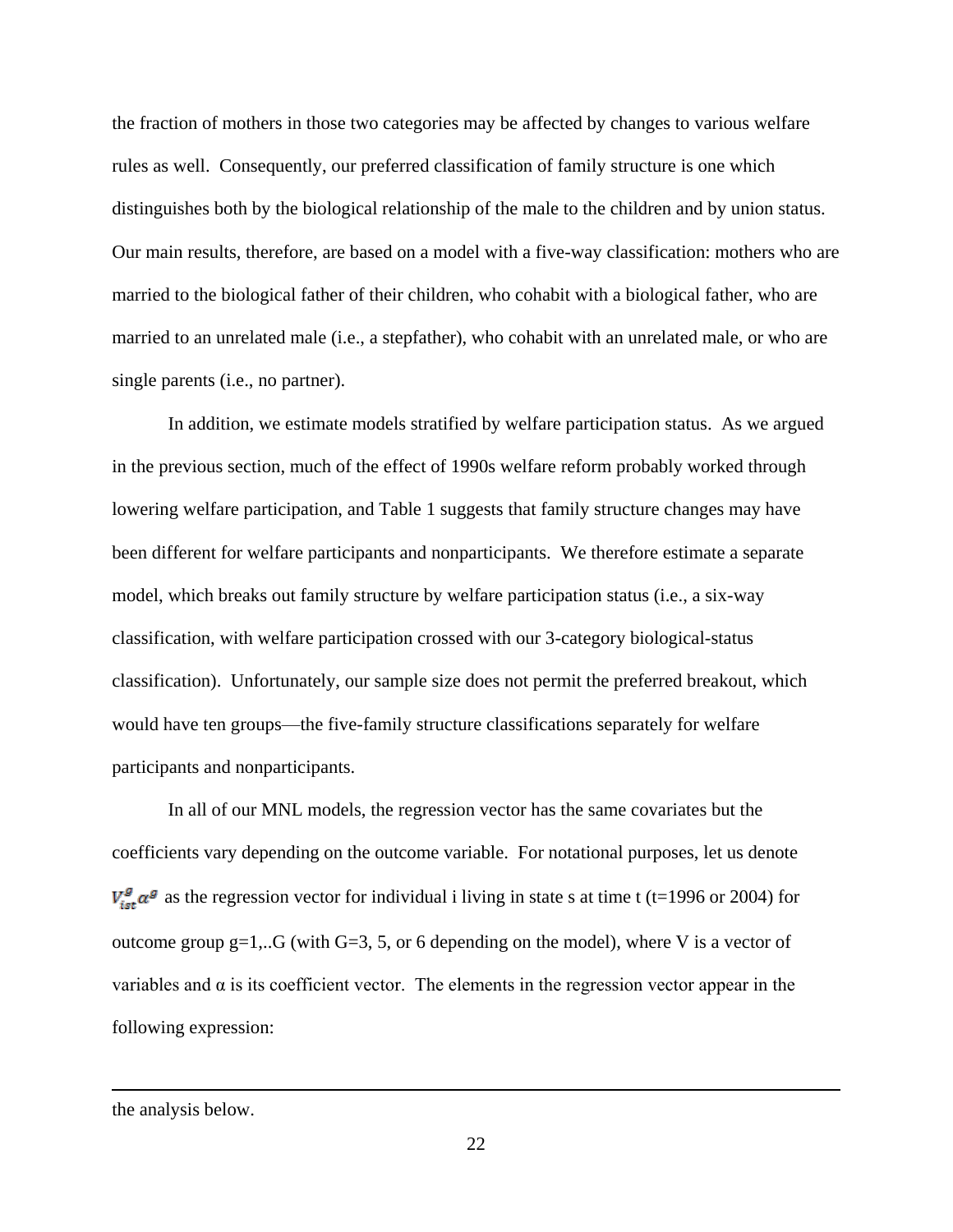$$
V_{\text{ist}}^{g} \alpha^{g} = P_{\text{st}} \beta^{g} + X_{\text{ist}} \gamma^{g} + O_{\text{st}} \delta^{g} + f_{\text{s}}^{g} + f_{\text{t}}^{g} + \varepsilon_{\text{ist}}^{g}
$$
(1)

where  $P_{st}$  are the policy variables appearing in Table 2 (whose coefficients are our main object of interest),  $X_{ist}$  is a set of individual demographic characteristics,  $O_{st}$  is a set of other state-level control variables,  $f_s^g$  is a state fixed effect,  $f_t^g$  is a period fixed effect (in our case, just a year dummy), and  $\varepsilon_{\rm tot}^g$  is a traditional MNL error term.<sup>26</sup> We pool all observations from both years in estimating equation (1) for the three different family structure classifications. In interpreting results we focus on marginal effects, which are interpreted as the effect of each of the covariates on the probability of the outcome variable, evaluated at the means. For completeness, we also provide logit coefficients, which are interpreted relative to an omitted outcome category. All specifications are estimated using sample weights and robust standard errors to correct for heteroskedasticity, i.e. the Huber-White sandwich estimator.

#### **Results**

 $\overline{a}$ 

Our initial estimates for the three-category models (i.e. based on biological relationship or based on union status) included all of the separate state policy variables in Table 2 for the vector  $P_{st}$  in equation (1). Consistent with the past literature, virtually all marginal effects and

<sup>&</sup>lt;sup>26</sup> The specific demographic variables  $(X_{ist})$  that we include in each of the specifications are: a quadratic in age, two education indicator variables for have less than a high school degree or having some college, three race indicator variables for being black, Asian, or other/non-white, an indicator for urban residence, an indicator for Hispanic ethnicity, and an interaction between black and Hispanic. The specific state-level control variables  $(O_{st})$  include the lagged unemployment rate, the lagged real minimum wage, the lagged real manufacturing wage, the lagged Medicaid eligibility threshold defined in terms of percentages above the federal poverty level, and the lagged real maximum EITC benefit for a family of three. The Medicaid and EITC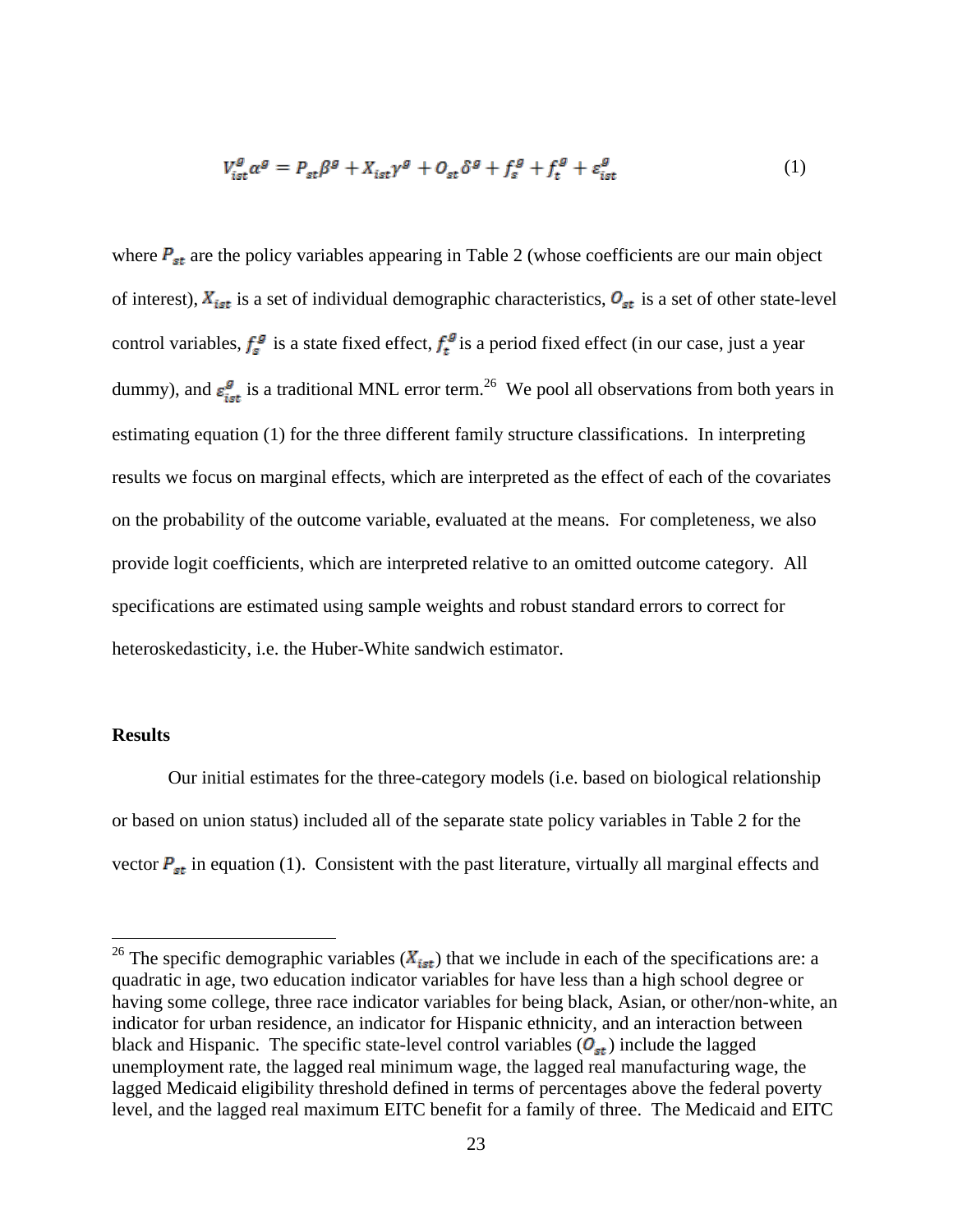logit coefficients were statistically insignificant at conventional significance levels. Several were of borderline significance. For brevity, we not discuss these results in detail, but we include them in the Appendix Table A2. Rather, we move immediately to estimates using the summary count variables.

Estimates with the three-category classification of family structure and summary count variables for welfare policies are shown in Table 3, first using the correct biological relationship of the male to the children to delineate the categories and second using union status. The correct classification shows that the Number of Harsh TANF Policies has a significant and negative marginal effect on the fraction of single parents and a significant positive effect on partnered with a biological father. Both of these effects were among those expected on the basis of prior considerations, as discussed above. In addition, the liberalization of the two parent rule also significantly affects the probability of partnering with a biological male, also as expected (its negative effect on single parenthood is of borderline significance). Lastly, there is also a significant negative effect of the optional inclusion of stepparents on the probability of remaining as a single mother. This policy should encourage stepparenthood but, contrary to expectations, it has an insignificant effect on the probability of partnering with an unrelated male. However, we will see that when the unrelated category is broken down by marital status, stronger effects on the unrelated married category (i.e., stepparenthood) emerge. Surprisingly, the results show no significant effects of waiver policies, cohabitor policies, family caps, or welfare benefit generosity. Moreover, no policies had significant effects on unrelated partnerhood.

The results in the lower panel of Table 3 show the magnitudes and significance levels of the combined effects of family-oriented policies that have the same sign but are not always

variables include state supplements in addition to federally mandated levels. Summary statistics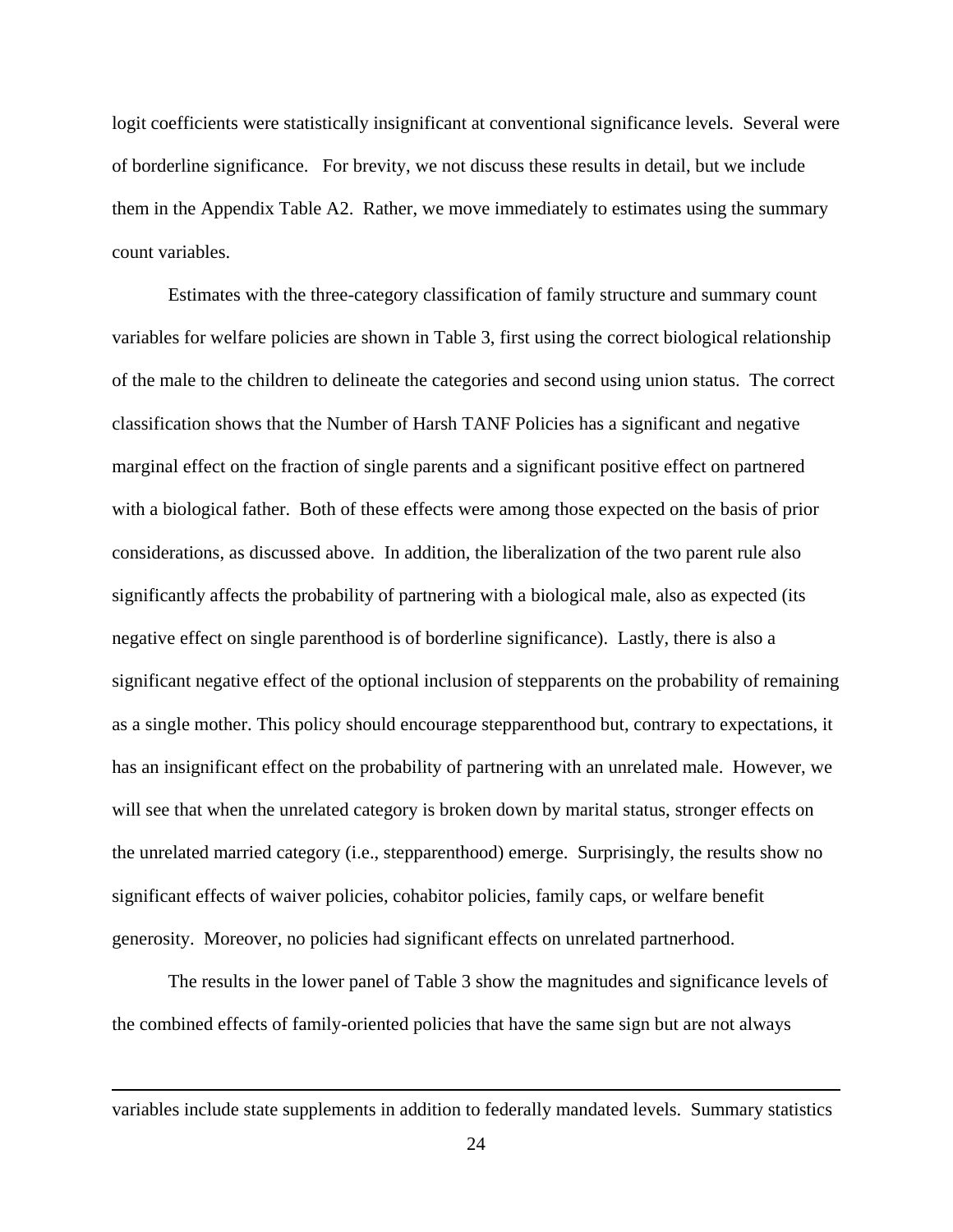significant at conventional levels when entered separately. Enacting both a Family Cap and a Two Parent Rule compared to enacting neither policy, for example, lowers the probability of single parenthood by 8 percentage points and raises the probability of partnering with a biological male by 12 percentage points relative to enacting neither policy. Adding Stepparent Rules, either Optional or Mandatory Inclusion, results in even stronger effects, both in terms of magnitude and statistical significance. These results indicate that enacting multiple familyoriented policies can indeed have non-trivial effects on family structure, mostly shifting women from single parent status to biological partnership status.

Interestingly, the results in the second set of columns, using union status, tend to yield similar results. However, where the results differ, the table that follows shows that this difference arises because some rules (e.g. two-parent rule) are not defined by marital status, while other rules (step-parent rules), depend on both the biological relationship of the male to the child and marital status. For example, the union-status specification implies a significant negative effect of a Two-Parent Rule on cohabitation but this effect turns out to operate entirely through a negative effect on cohabiting with an unrelated male. This is precisely what one would expect from that rule. We will also show that the significant positive effect of Optional Stepparent Inclusion on marriage works through marriage to an unrelated male, which is again more consistent with the nature of the policy.

The results from our preferred five-category family structure classification are presented in Table 4 and show a more detailed exposition of the effects than found in the previous table.<sup>27</sup> The positive effects of Harsh TANF policies on biological relationships, for example, are now

of these demographic variables and state-level controls are presented in the Appendix Table A1.  $27$  Coefficients on the other variables in the 5-way specification are presented in the Appendix Table A3.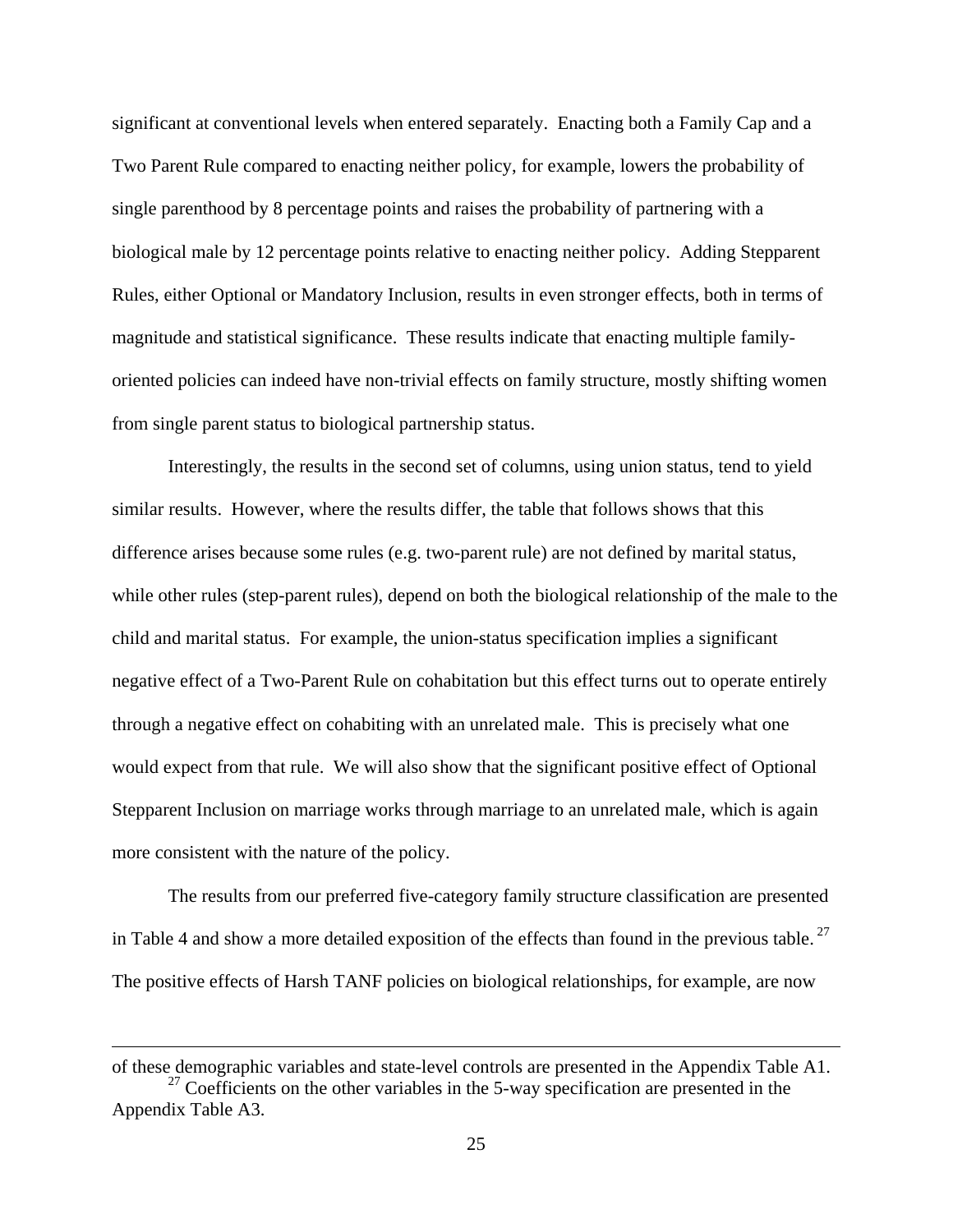seen to arise from a positive effect on marriage to a biological male. The same holds for the positive effects of the Two Parent Rule, which also are now seen to encourage marriage with, not cohabiting with, a biological male. That rule can now also be seen to significantly reduce the probability of cohabiting with an unrelated male. There are now also significant effects of a Family Cap, which appears to increase the probability of marriage to a biological male and reduce the probability of marriage to an unrelated male. The combined results in the lower panel continue to show very strong effects of enacting multiple family-oriented policies simultaneously. As compared to the combined effects in Table 4, these results – based on a more detailed categorization of family structure – show that those policies mainly shift women from single parenthood to biological marriage, and not to biological cohabitation.

The results in Table 4 also demonstrate the channels for some of the significant unionstatus effects noted above and how those effects work differently through biological and unrelated relationships. Table 4 makes abundantly clear that neither marriage nor cohabitation are adequate, as categories themselves, to properly interpret the effects of both work-related welfare rules like TANF rules or family-oriented policies. In every case, the effects depend on whether the relationship of the male to the children is or is not biological.

Our final models explore the channels by which welfare affects family structure, focusing on the impacts of such policies for those on and off welfare. In this part of the analysis, we first estimate a simple probit model for welfare participation to gauge the effect of welfare policies on the welfare participation decision. Table 5 shows the estimates of a probit equation estimated on the same pooled data set used for all our estimates and with the same specification of the covariates. Consistent with the past literature on the effects of the reforms, both waiver policies and TANF policies have a strong negative effect on participation. However, these appear to be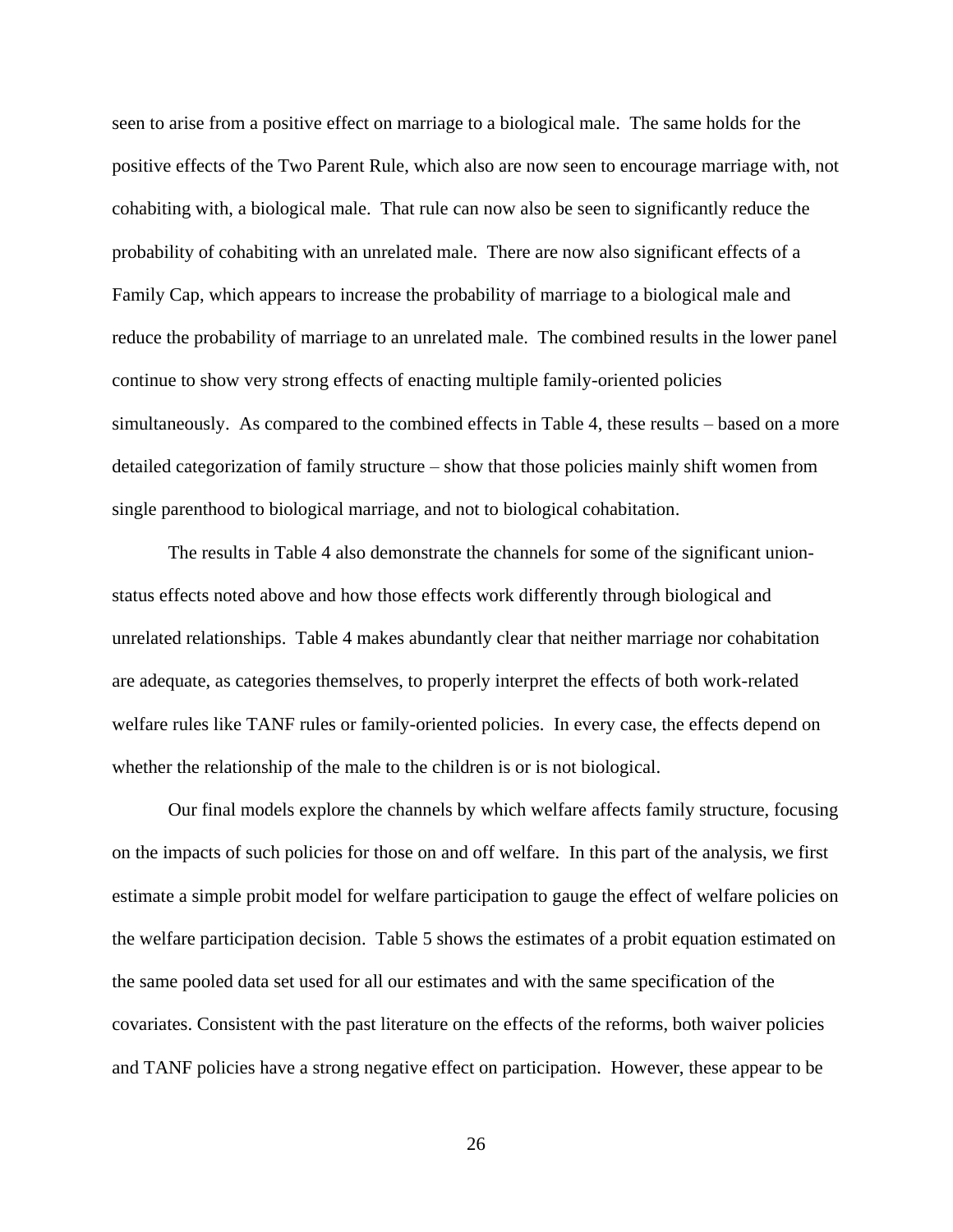the main driving forces lowering the caseload, for the other variables in the model are of low significance levels.

Table 6 next presents estimates from a MNL using our six-category dependent variable, which is an interaction of our three category biological grouping and an indicator for being on welfare.<sup>28</sup> Thus, these results describe whether the policy effects that we observe for overall family structure in Table 3 are the result of changes made jointly with the welfare participation decision. In this regard, one can think of the results in Table 6 as being a decomposition of the results in Table  $3.^{29}$ 

The results in Table 6 show that the negative effect of Harsh TANF Policies on singleparent family formation found in Table 3 arises from both fewer women choosing to be on welfare as single parents and also fewer women choosing to be single parents and off welfare. Correspondingly, the positive effects of Harsh TANF policies on biological partnership arise from more women choosing that relationship status both on welfare and off welfare. Putting these findings together, the Harsh TANF effects found in Table 3 arise from a general movement from single parenthood to biological partnering and not simply a movement of women away from welfare as single parents to off welfare with biological partners.

In contrast, Table 6 shows that the Number of Waiver policies reduced the fraction of women choosing to be on welfare as single parents and increased the fraction of women choosing to be off welfare as single parents. While the net effect was still negative, it is small

 $^{28}$  As we noted earlier, attempts to estimate a ten-category model with our five-way family structure classification stratified by welfare participation failed because of small sample sizes in many of the categories.

<sup>&</sup>lt;sup>29</sup> The logit coefficients for this six-category specification, are shown for completeness in Table 6, but are not discussed in the text. Those for welfare participants are calculated relative to welfare single parents, while the nonwelfare logit coefficients are calculated relative to nonwelfare single parents.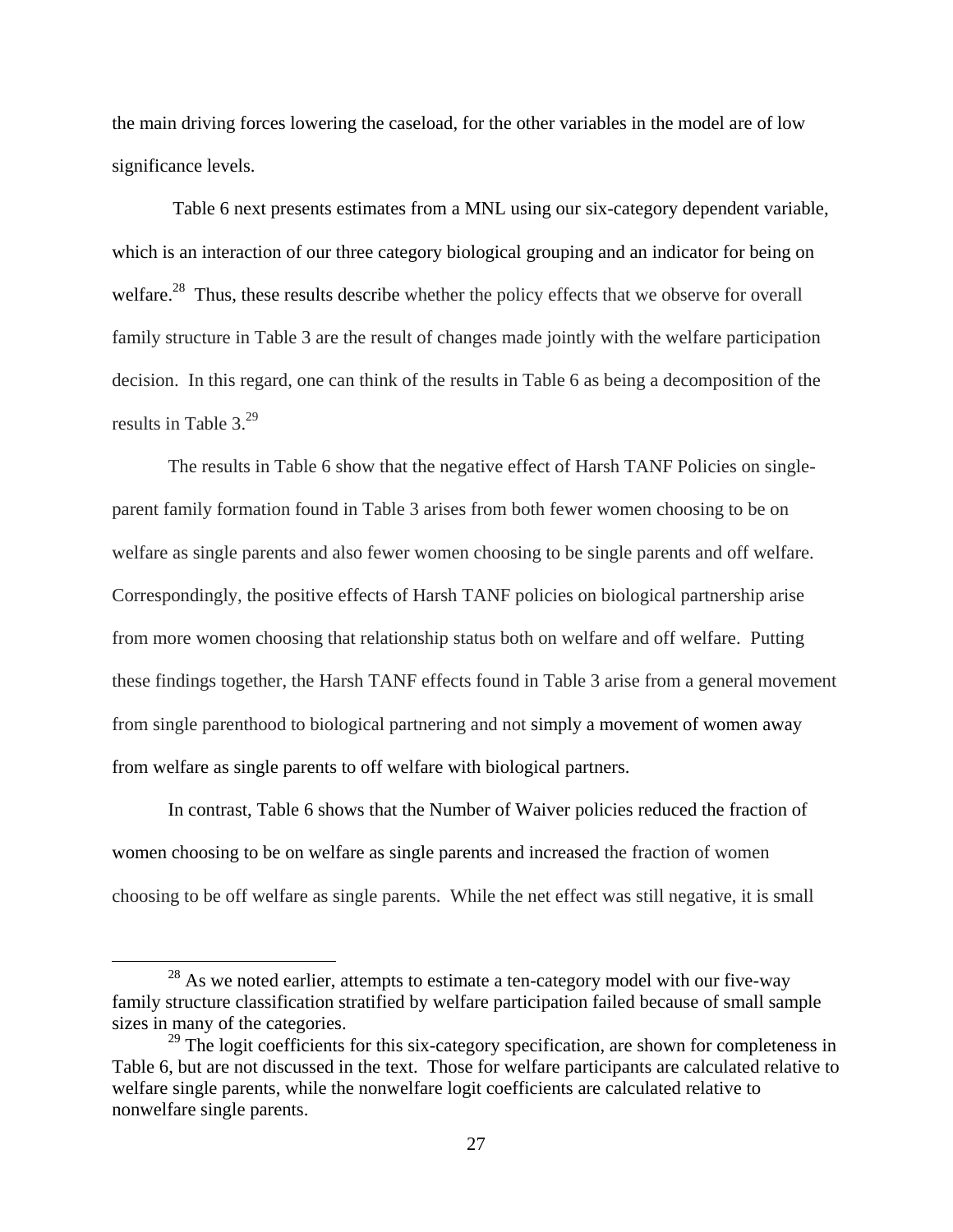and (as seen from Table 3) statistically insignificant. Consequently, the Waiver Policies tended to simply move single parents from welfare to off welfare, without any significant net effect on family structure.

The results for three family-oriented policies – family cap, two parent rule, stepparent rules – show that these policies led fewer women to choose to be off-welfare single parents but more women to engage in biological partnering both on and off welfare, although only statistically significant for the former. As we noted in our previous discussion of the expected effects of these policies, the effect of more generous welfare family-oriented policies could, in theory, lead to more women choosing to partner with males while on welfare. Our results in Table 6 support that hypothesis.

#### **Discussion and Conclusions**

The analyses we have conducted provide strong support for the main thesis of the paper, which is that, consistent with the rules of the AFDC and TANF programs (when properly understood), welfare reform and welfare variables do not have effects that apply to either marriage or cohabitation in general. Instead, the effects differ for each of these outcomes depending on the specific biological relationships of the male in the household to the children.

The strongest and most consistent effects we find are for the severity, or harshness, of TANF policies on family structure. Those policies appear to reduce the prevalence of single parenthood and to increase the prevalence of mothers partnering with males who are the biological parents of their children. Further, increases in biological partnership from Harsh TANF policies occur primarily through marriage. We also find that the combined effects of family-oriented policies (i.e. two-parent rules, family caps, and stepparent rules) have significant

28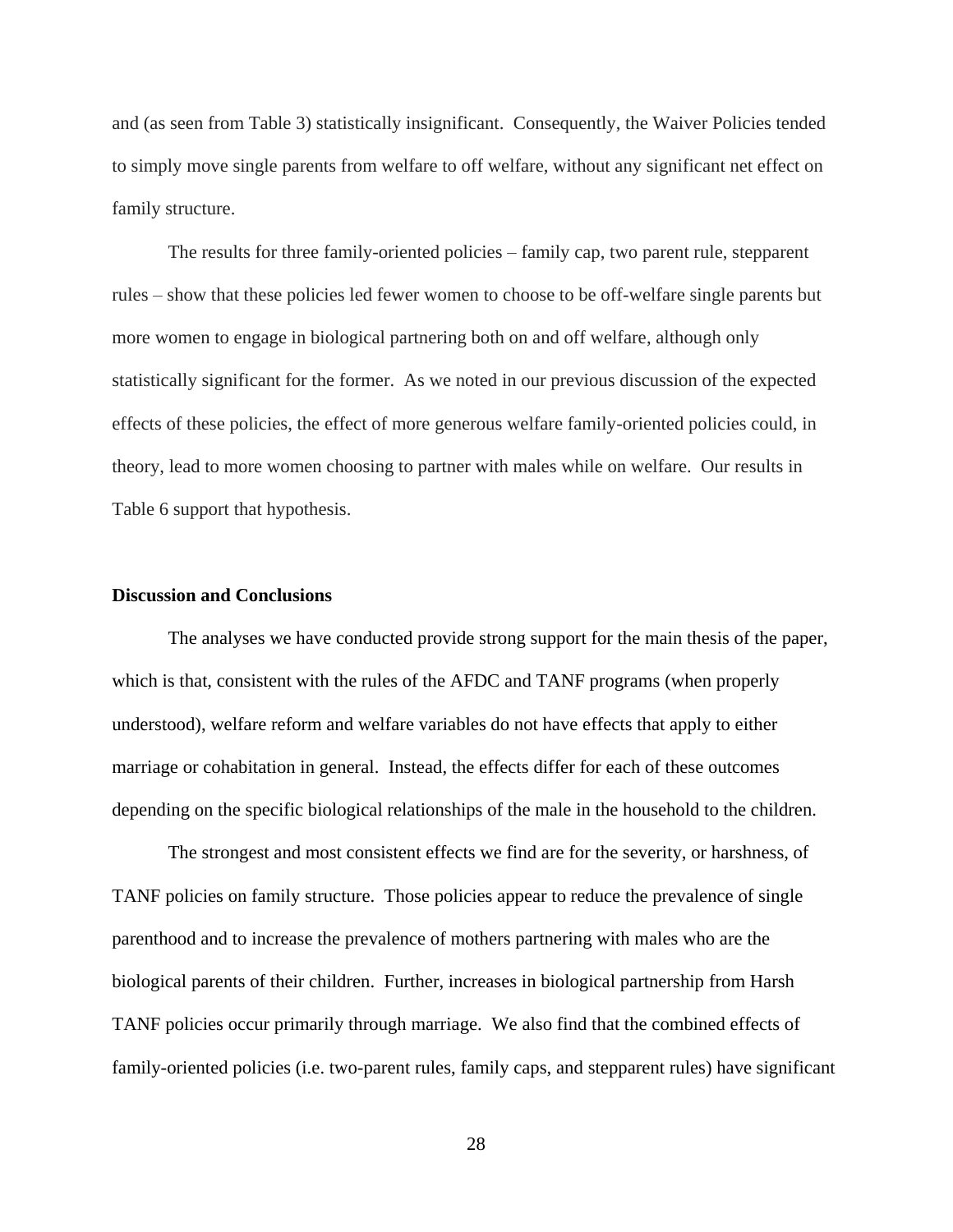negative effects on single parenthood and significant positive effects on biological partnering (primarily through marriage).

When we stratify our family structure variable by welfare participation, we find that part of these effects come from the inducement of those policies for women who are single parents to move off welfare and change family structure in the process. However, we also find that many policies encourage partnerships with biological males among mothers on welfare. One explanation for this result, hypothesized earlier, is that the benefit reductions generated by harsh TANF policies (e.g., more severe sanctions) changed the costs and benefits of having a biological male in the household, for under new TANF rules, the benefit of having an additional earner in the household may outweigh the penalties associated with having an additional biological parent in the household. An alternative explanation is that the increased earnings among welfare mothers resulting from the policies operated through the oft-mentioned mechanism of making her a more attractive mate and of stabilizing partner relationships.

Nonetheless, in some cases, despite expectations, we find statistically insignificant or at best weak effects. For instance, in no specifications do we find evidence that policies targeted at unrelated cohabitors have significant effects. One explanation may be that caseworkers do not systematically enforce those rules. Also, while we find that Waiver Policies have a significant negative effect on welfare participation, we find little evidence that these policies significantly affected family structure, with our evidence suggesting that single mothers who left welfare as a result of Waiver Policies largely remained as single mothers off welfare.

One methodological limitation of our study common to many others is a limited sample size for many of the family structure outcomes when we stratify by biological relationship of the male to the children. We were unable to stratify as fully as we would have liked in some cases

29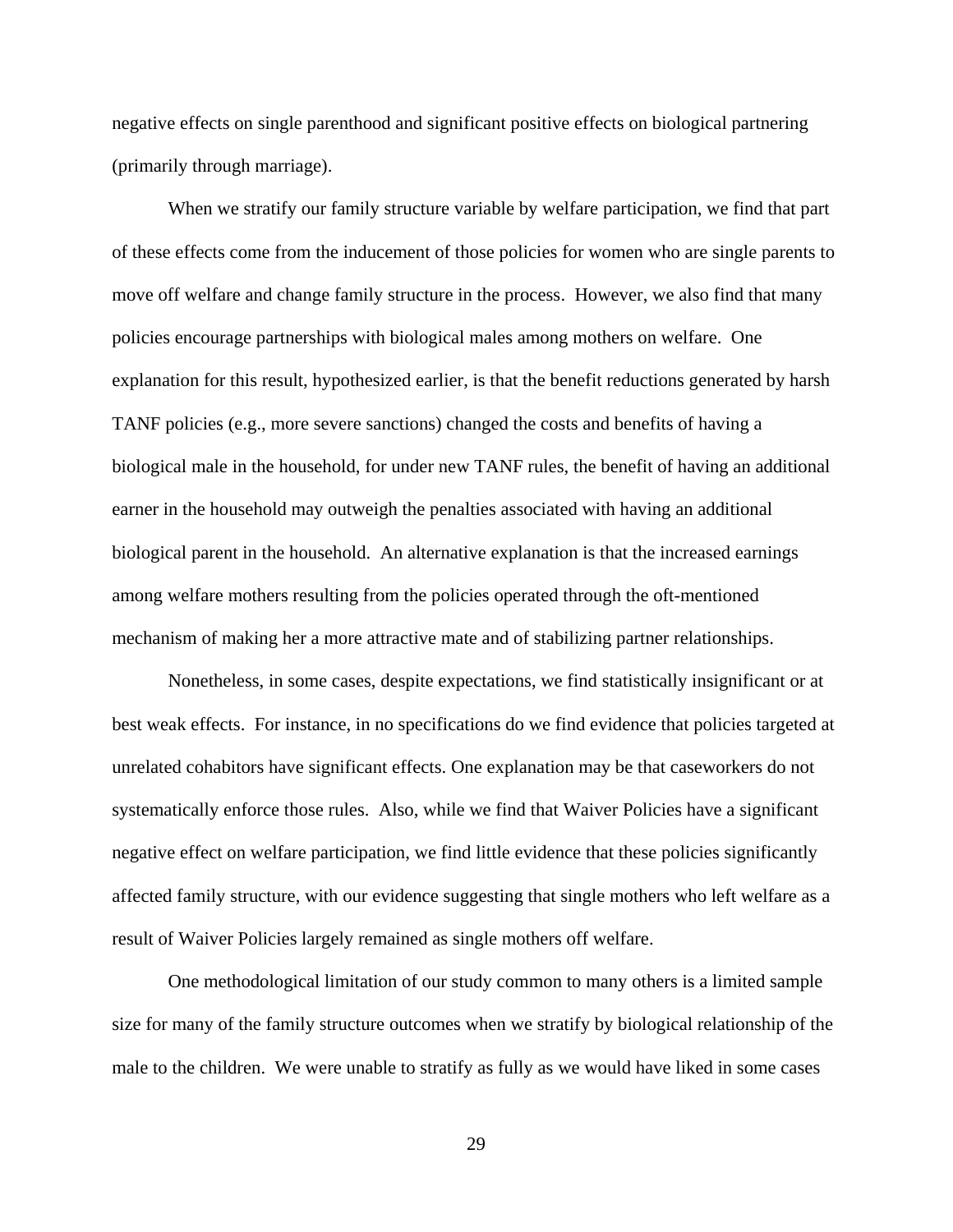(e.g., by welfare participation status plus union-biological-relationships) because of this. Some of our weak effects of some policy variables could also be a result of small sample size, particularly at our second date, 2004, when the numbers of mothers on welfare had dramatically shrunk with consequent reductions in sample size. It is possible that multiple years of the SIPP could be pooled to increase sample size, but we were prevented from doing so prior to 1996 because the critical question on unmarried partners was not asked. This problem may be relieved somewhat as more SIPP panels are produced and released, and the detailed biological relationships continue to be identified. Another promising avenue of research, albeit not for the study of 1990s welfare reforms, is the 2007 introduction into the Current Population Survey of a more comprehensive relationship set of questions which also identify biological relationships of the children to the adults (Kennedy and Fitch, 2012). Going forward, this could be a preferable data set to the SIPP for the study of the effects of welfare on detailed family structure.

However, it may be that programs other than TANF deserve priority for research on the effects of welfare on family structure. For example, the Food Stamp program, renamed the Supplemental Nutrition Assistance Program, is now the second largest means-tested transfer program in the U.S., second only to Medicaid. Unlike AFDC and TANF, it provides benefits to families of all household types and should not be expected to have large effects on family structure. Nevertheless, it has not been studied in this regard. There have been studies of the Earned Income Tax Credit, the third-largest program, on marriage and divorce (e.g., Dickert-Conlin and Houser, 2002; Herbst, 2011), generally finding few effects. While the tax code bases eligibility on marital status, it would be interesting to determine if biological relationship to the children has any effect on EITC takeup. Perhaps the most understudied but important program is the Medicaid program, the largest means-tested program in the country. Medicaid eligibility

30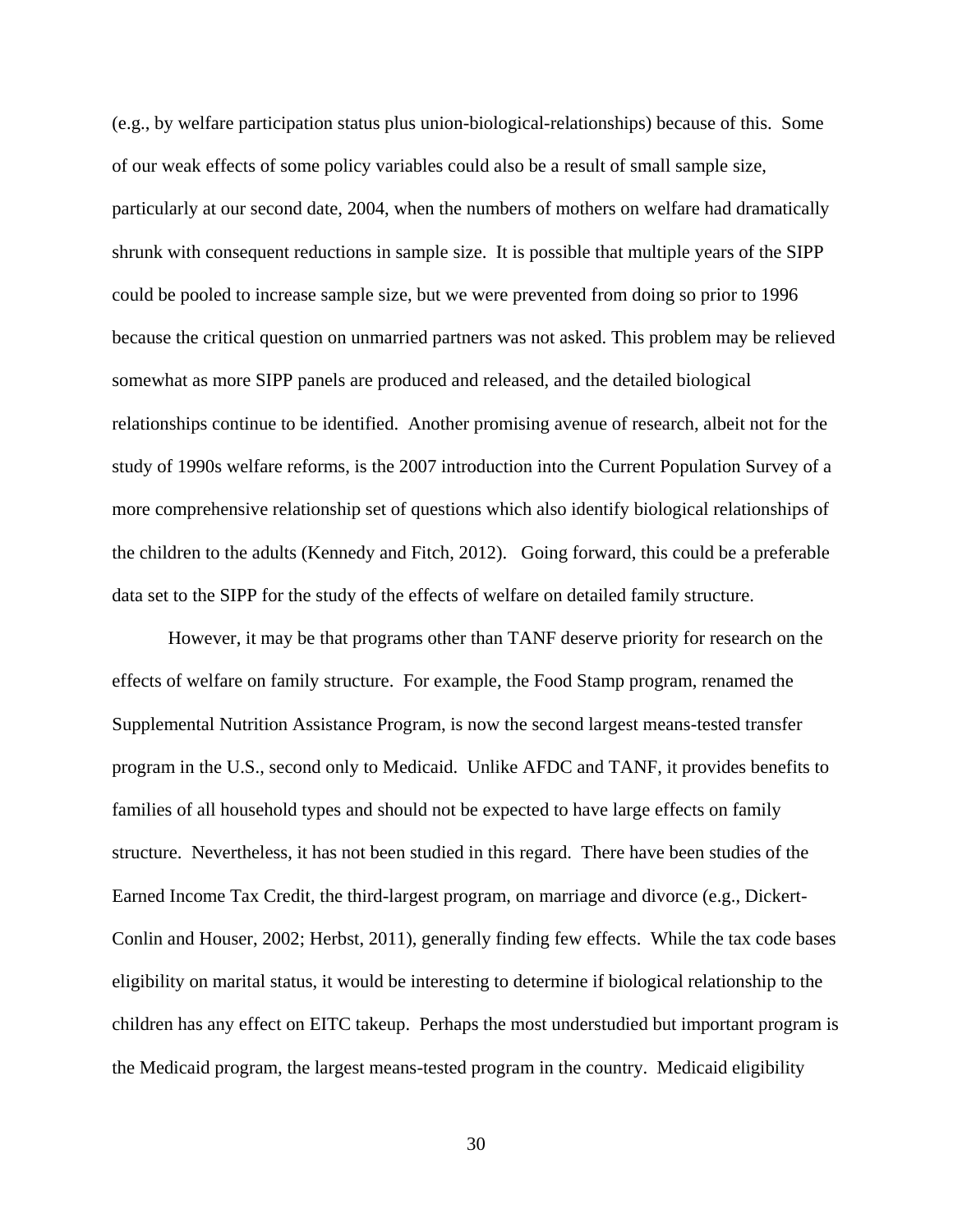with regard to family structure has evolved over time, starting first in the 1970s and early 1980s being tied closely to AFDC and hence to single mothers, then expanding in the late 1980s to children and some mothers off AFDC, then expanding again in the 1990s and 2000s to cover more adults in families with children, and now expanding in many states under the Affordable Care Act to childless adults. While there are a few studies of the effects of Medicaid on marriage and divorce in its early periods (Decker, 2000; Yelowitz, 1998), there have been no recent ones.<sup>30</sup> Studies of Medicaid and other programs should be part of the future research agenda in this area.

 $30$  This paragraph is referring to studies of the programs on marriage and cohabitation, not on fertility. There have been a few studies of some of these programs on fertility.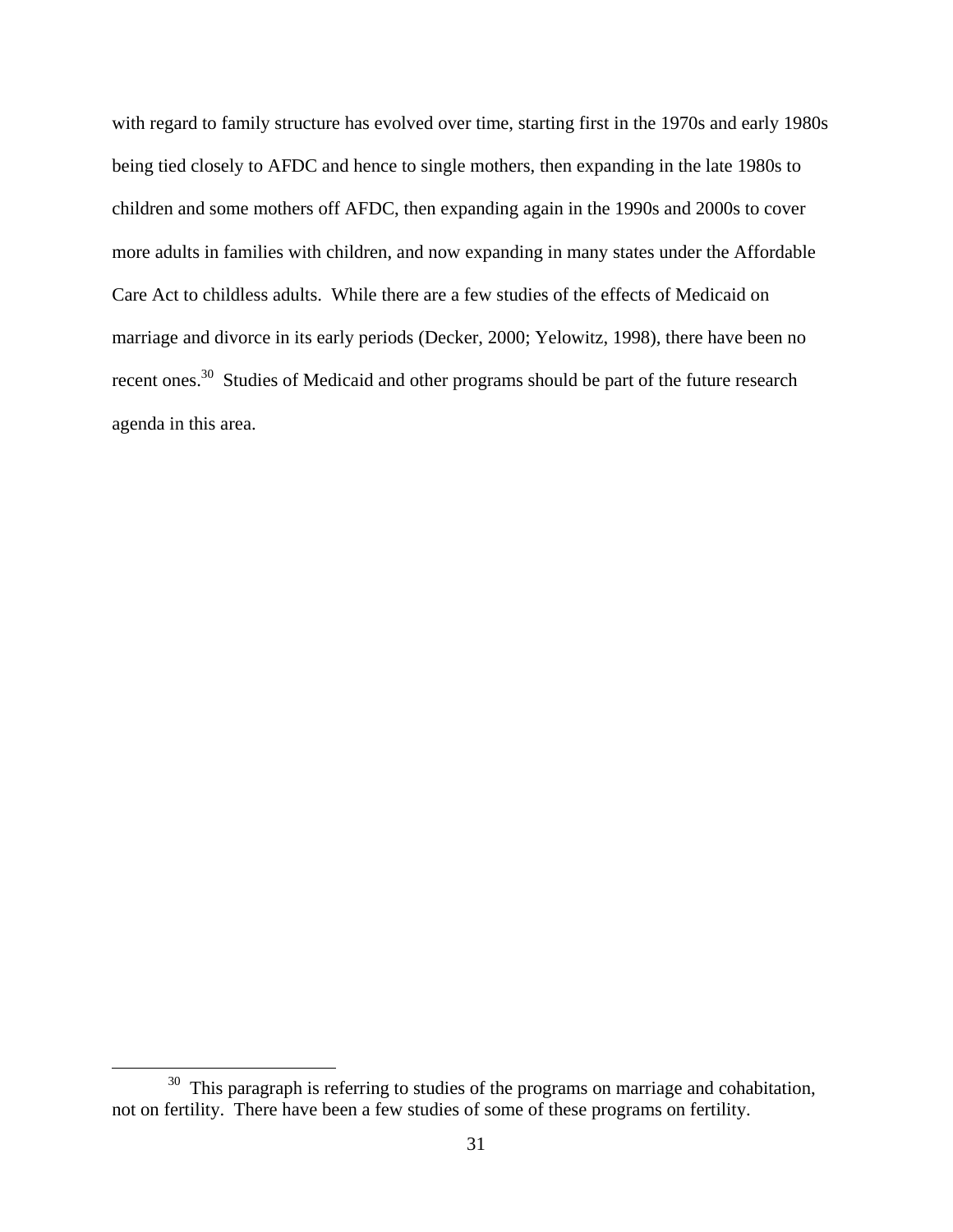#### **References**

Acs, G. and S. Nelson. 2004. "Changes in Living Arrangements during the Late 1990s: Do Welfare Policies Matter?" Journal of Policy Analysis and Management 23(2): 273-90.

Baughman, R. S. Dickert-Conlin and S. Houser. 2002. "How Well Can We Track Cohabitation Using the SIPP? A Consideration of Direct and Inferred Measures." Demography 39 (2): 455-465.

Berger, L. and C. Langton. 2011. "Young Disadvantaged Men as Fathers." Annals of the American Academy of Political and Social Science 635: 56-75.

Bitler, M.; J. Gelbach; and H. Hoynes. 2006. "Welfare Reform and Children's Living Arrangements." Journal of Human Resources 41(1):1-27.

Bitler, M.; J. Gelbach; H. Hoynes; and M. Zavodny. 2004. "The Impact of Welfare Reform on Marriage and Divorce." Demography 41 (2): 213-236.

Blackburn, M. 2003. "The Effects of the Welfare System on Marital Dissolution." J Population Economics 16 (August): 477-500.

Blank, R. 2002. "Evaluating Welfare Reform in the United States." Journal of Economic Literature 40 (December): 1105-66.

Blau, D. and W. van der Klaauw. 2013. "What Determines Family Structure?" Economic Inquiry 51(1):579-604.

Blau, F.; L. Kahn; and J. Waldfogel. 2004. "The Impact of Welfare Benefits on Single Motherhood and Headship of Young Women." Journal of Human Resources 39 (Spring): 382-404.

Brandon, Peter. 2007. "Mapping Children's Living Arrangements with a Relationship Matrix," in Sandra L. Hofferth and Lynne M. Casper, eds., Handbook of Measurement Issues in Family Research. Lawrence Erlbaum, Chapter 10.

Bumpass, L. and H-H. Lu. 2000. "Trends in Cohabitation and Implications for Childrens Family Contexts in the United States." Population Studies 54(1):29-41.

Crouse, G. 1999. "State Implementation of Major Changes to Welfare Policies, 1992 – 1998." Washington, DC: ASPE, Department of Health and Human Services.

Decker, S. 2000. "Medicaid, AFDC, and Family Formation." Applied Economics 32 (December): 1947-56.

Dickert-Conlin, S. and S. Houser. 2002. "EITC and Marriage." National Tax Journal 40: 25-39.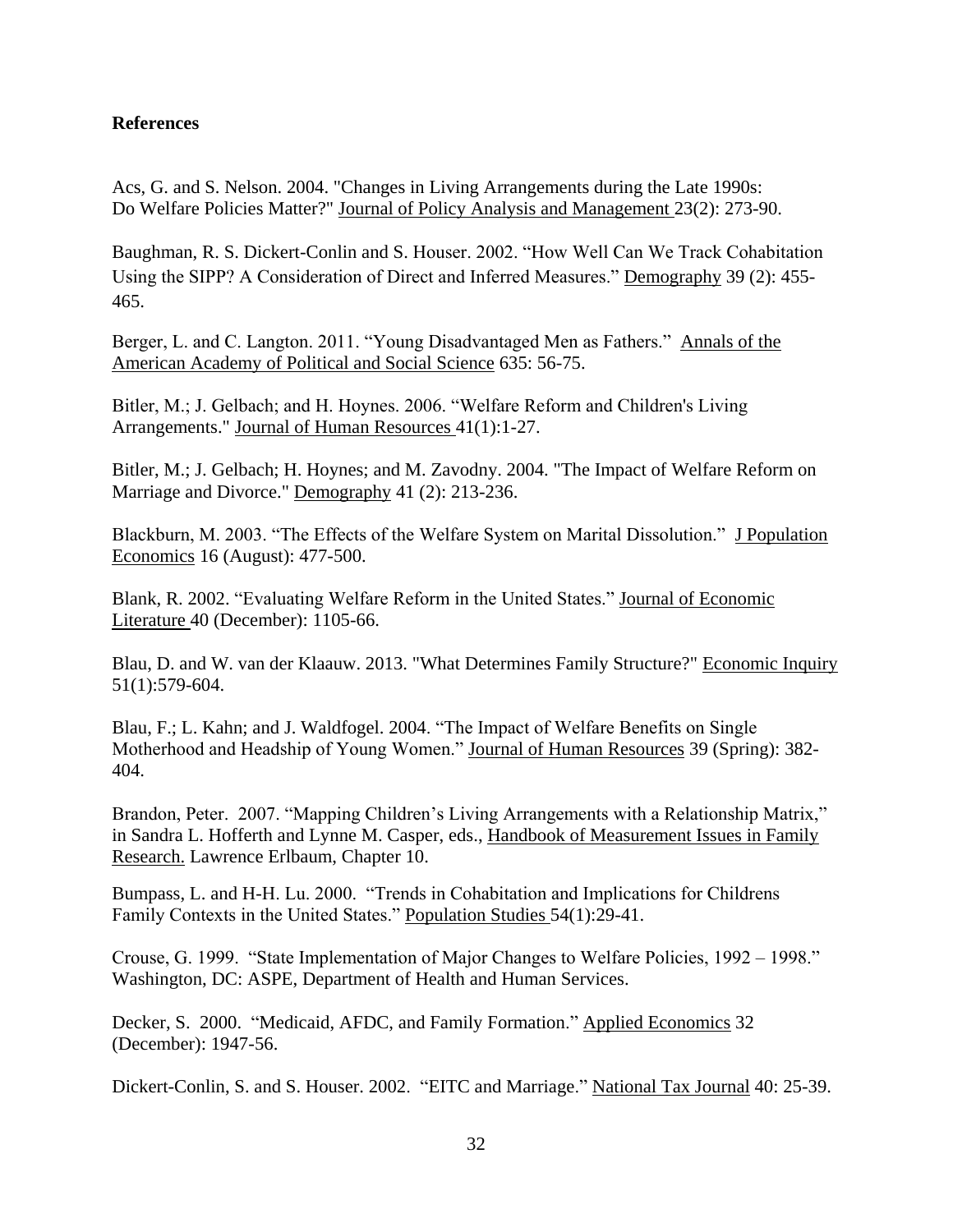Duncan, G. and S. Hoffman. 1990. "Welfare, Economic Opportunities and Out-of-Wedlock Births Among Black Teenager Girls." Demography 27 (November): 519-535.

Dunifon, R.; K. Hynes; and H. E. Peters. 2009. "State Welfare Policies and Children's Living Arrangements." Social Service Review 83 (3): 351-388.

Ellwood, D. 2000. "The Impact of the Earned Income Tax Credit and Social Policy Reforms on Work, Marriage, and Living Arrangements." National Tax Journal, 53(4, Pt 2): 1063-1105.

Ellwood, D. and C. Jencks. 2001. "The Uneven Spread of Single Parent Families: What Do We Know? Where Do We Look for Answers?" In Social Inequality, ed. K.M. Neckerman, pp.3-77. New York: Russell Sage Foundation.

Fields, J. 2001. Living Arrangements of Children: Fall 1996. Current Population Reports, P70- 74. Washington: U.S. Census Bureau.

Fitzgerald, J. and D. Ribar. 2004. "Welfare Reform and Female Headship." Demography 41(2): 189-212.

Grogger, J. and L. Karoly. 2005. Welfare Reform: Effects of a Decade of Change. Cambridge, MA: Harvard University Press.

Herbst, C. 2011. "The Impact of the Earned Income Tax Credit on Marriage and Divorce: Evidence from Flow Data." Population Research and Policy Review 30 (February): 101-28.

Hoffman, S. and E. M. Foster. 2000. "AFDC Benefits and Nonmarital Births to Young Women." Journal of Human Resources 35 (Spring 2000): 376-391.

Kennedy, S. and L. Bumpass. 2008. "Cohabitation and Children's Living Arrangements: New Estimates from the United States." Demographic Research 19(47): 1663-1692.

Kennedy, S. and C. Fitch. 2012. "Measuring Cohabitation and Family Structure in the United States: Assessing the Impact of New Data from the Current Population Survey." Demography 49 (November): 1479-98.

Lichter, D.; LeClere, F.; and D. McLaughlin. 1991. "Local Marriage Markets and the Marital Behavior of Black and White Women." American Journal of Sociology. 96 (January): 843-867.

Lopoo, L. M. and K. M. Raissian. 2014. "U.S. Social Policy and Family Complexity," The Annals of the American Academy of Political and Social Science 654 (1): 213-230.

McLaughlin, D. and D. Lichter. 1997. "Poverty and the Marital Behavior of Young Women." Journal of Marriage and the Family 59 (August): 582-594.

Moffitt, R. 1998. "The Effect of Welfare on Marriage and Fertility: What Do We Know and What Do We Need to Know?" In Welfare, the Family, and Reproductive Behavior, ed. R.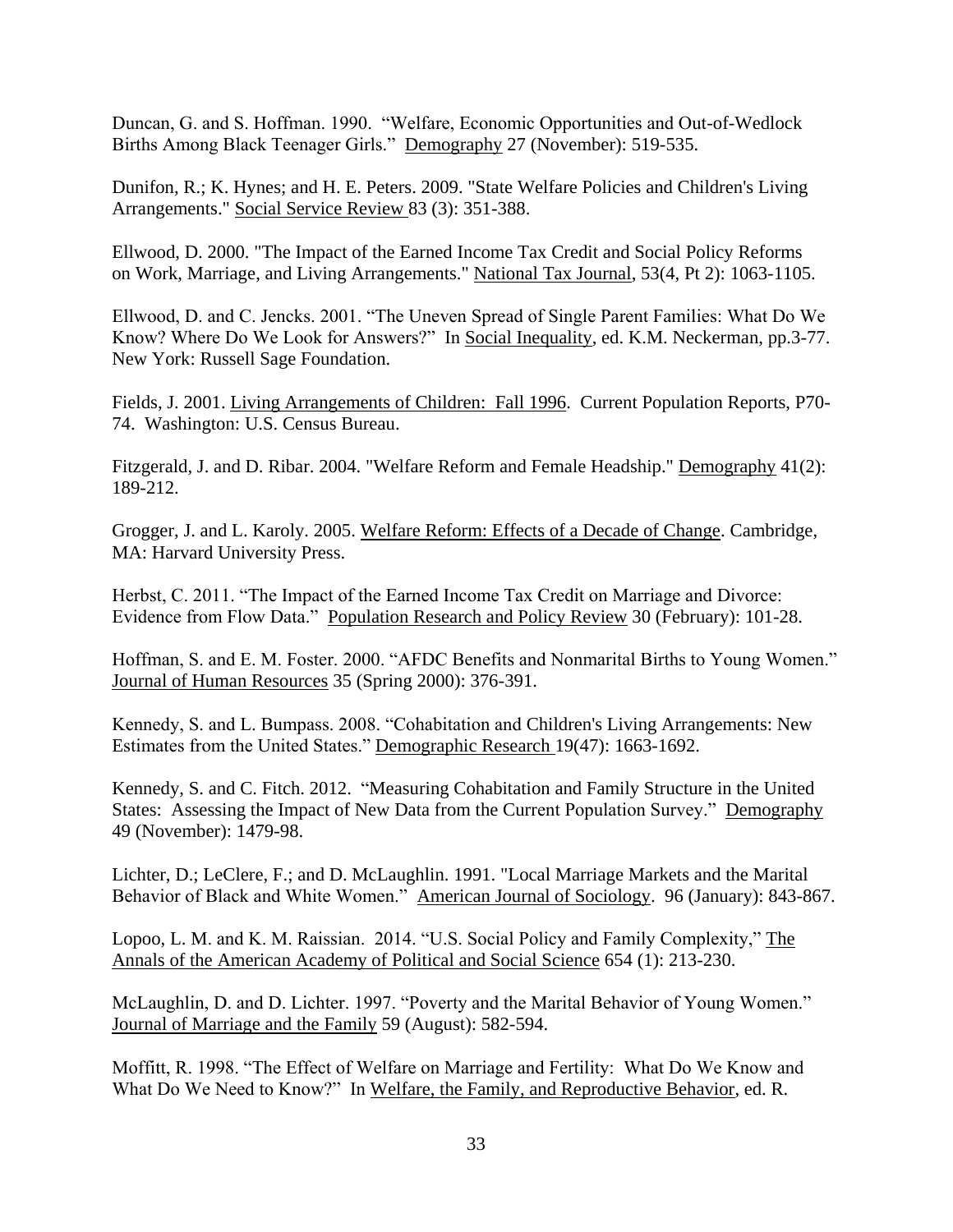Moffitt. Washington: National Research Council.

Moffitt, R. 2007. "Welfare Reform: The U.S. Experience." Swedish Economic Policy Review 14 (2): 11-47.

Moffitt, R.; R. Reville; and A. Winkler. 1994. "State AFDC Rules Regarding the Treatment of Cohabitors: 1993." Social Security Bulletin 57 (Winter): 26-33.

Moffitt, R. R. Reville; and A. Winkler. 1998. "Beyond Single Mothers: Cohabitation and Marriage in the AFDC Program." Demography 35 (3): 259-278.

Moffitt, R. A., R. T. Reville, A. E. Winkler, and J. M. Burstain. 2009. "Cohabitation and Marriage Rules in State TANF Programs" RAND Working Paper, WR-585-1.

Smock, P. 2000. "Cohabitation in the United States: An Appraisal of Research Themes, Findings, and Implications." Annual Review of Sociology 26: 1-20.

Urban Institute, *Welfare Rules Database*.

Winkler, A. 1995. "Does AFDC-UP Encourage Two-Parent Families?" Journal of Policy Analysis and Management 14 (1): 4-24.

Yelowitz, A. 1998. "Will Extending Medicaid to Two-Parent Families Encourage Marriage?" Journal of Human Resources 33: 833-65.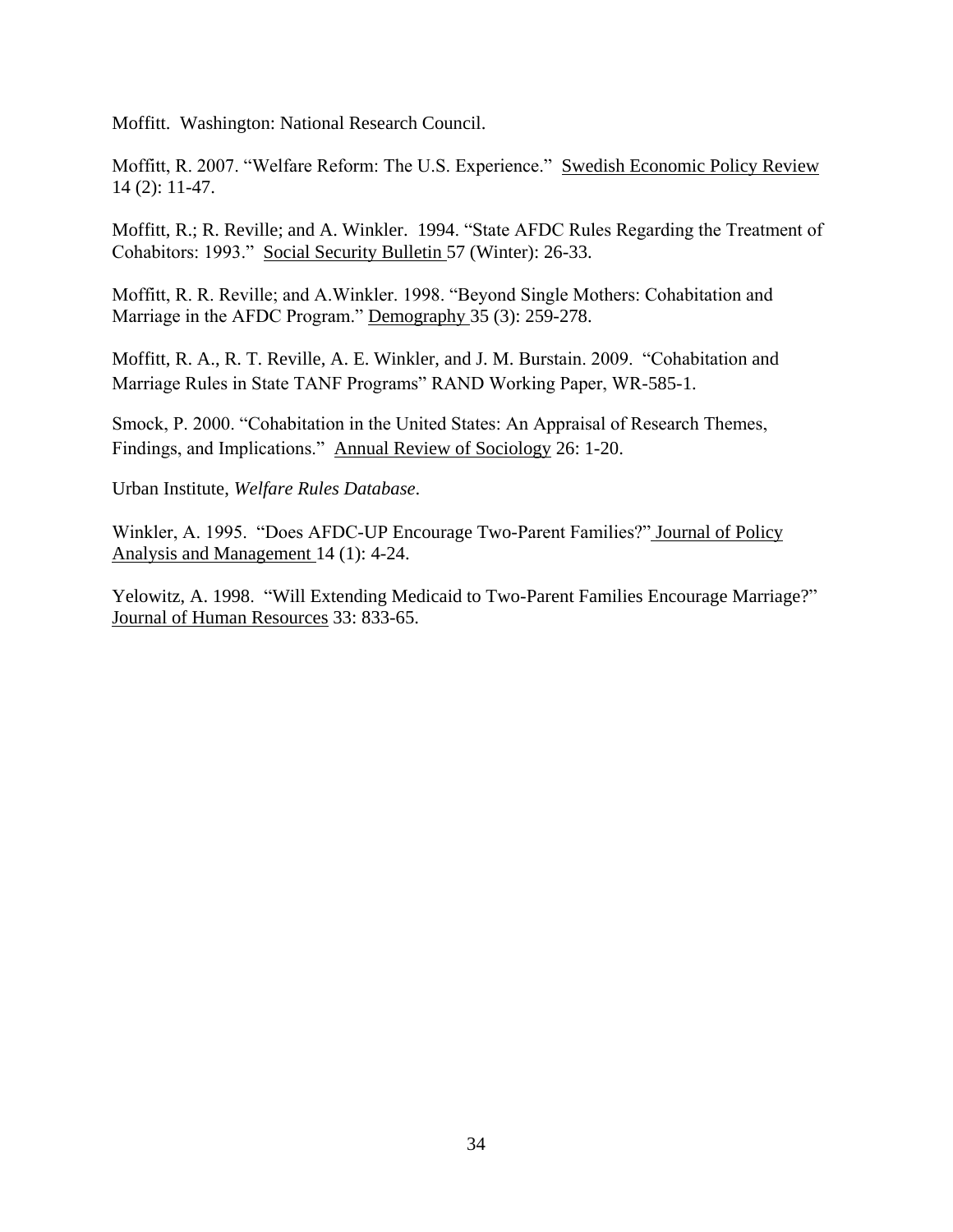|                               |       |       | Change    |
|-------------------------------|-------|-------|-----------|
|                               | 1996  | 2004  | 1996-2004 |
| <b>All Mothers</b>            |       |       |           |
| <b>Biological Partner</b>     | 42.6  | 41.6  | $-1.0$    |
| <b>Biological Married</b>     | 38.5  | 36.3  | $-2.2$    |
| <b>Biological Cohabiting</b>  | 4.1   | 5.3   | 1.3       |
| <b>Unrelated Partner</b>      | 12.4  | 13.1  | 0.7       |
| Unrelated Married             | 8.7   | 7.9   | $-0.8$    |
| Unrelated Cohabiting          | 3.7   | 5.2   | 1.4       |
| <b>Single Parent</b>          | 45.0  | 45.3  | 0.3       |
| Welfare Participation Rate    | 22.7  | 9.2   | $-13.5$   |
| <b>Welfare Recipients</b>     |       |       |           |
| <b>Biological Partner</b>     | 16.8  | 13.6  | $-3.2$    |
| <b>Biological Married</b>     | 12.7  | 10.7  | $-2.1$    |
| <b>Biological Cohabiting</b>  | 4.1   | 3.0   | $-1.1$    |
| <b>Unrelated Partner</b>      | 6.8   | 9.5   | 2.7       |
| Unrelated Married             | 3.3   | 4.5   | 1.2       |
| Unrelated Cohabiting          | 3.5   | 5.0   | 1.6       |
| <b>Single Parent</b>          | 76.4  | 76.9  | 0.5       |
| <b>Non-Welfare Recipients</b> |       |       |           |
| <b>Biological Partner</b>     | 50.1  | 44.4  | $-5.7$    |
| <b>Biological Married</b>     | 46.1  | 38.9  | $-7.2$    |
| <b>Biological Cohabiting</b>  | 4.1   | 5.6   | 1.5       |
| <b>Unrelated Partner</b>      | 14.1  | 13.5  | $-0.6$    |
| Unrelated Married             | 10.2  | 8.3   | $-2.0$    |
| Unrelated Cohabiting          | 3.8   | 5.2   | 1.4       |
| <b>Single Parent</b>          | 35.6  | 42.1  | 6.5       |
| $\mathbf N$                   | 4,112 | 3,949 |           |

Table 1: Family Structure of Mothers in the SIPP (percent distribution in each year)

Notes: The sample includes women 18-55 with less than 16 years of education, not the primary or secondary homeowner, and with at least one biological child 17 or younger in the household. Welfare is defined as having received positive AFDC (1996) or TANF (2004) income in the month prior to interview. "Biological" and "Unrelated" refer to the male's genetic relationship to the child/children in the household. All means are weighted using the SIPP sample weights.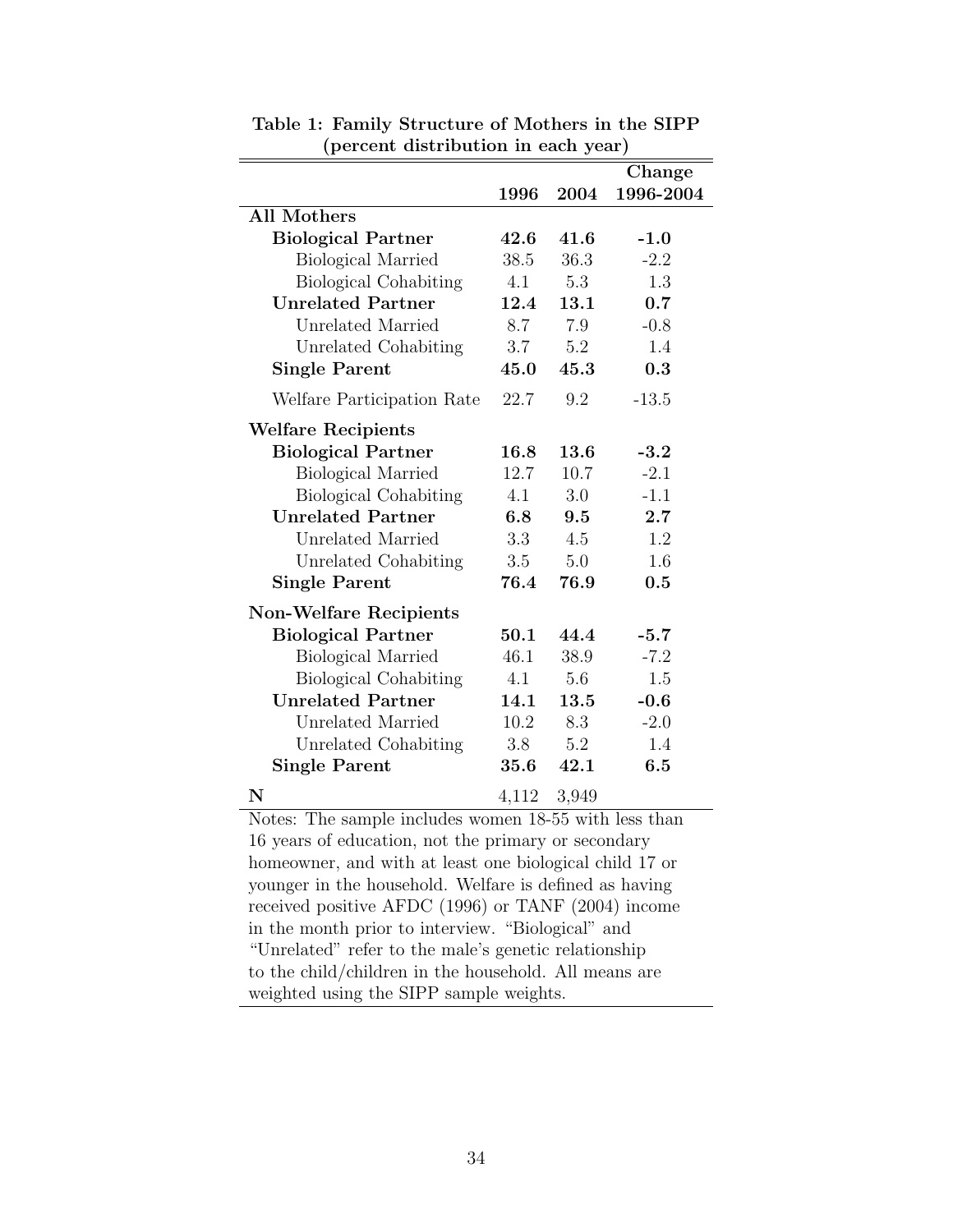|                                                                                                                                                 |                                                                                                  | 1996  | 2004  |  |  |
|-------------------------------------------------------------------------------------------------------------------------------------------------|--------------------------------------------------------------------------------------------------|-------|-------|--|--|
| Variable Name                                                                                                                                   | Definition/Measurement                                                                           | Mean  | Mean  |  |  |
| Waiver Policies <sup>1</sup>                                                                                                                    |                                                                                                  |       |       |  |  |
| Sanctions                                                                                                                                       | Statewide policy of sanctions (full or partial sanction) on unit's benefits                      | 0.23  | 0.00  |  |  |
| Work Requirement                                                                                                                                | Statewide time limit that triggers a work requirement                                            | 0.23  | 0.00  |  |  |
| Time Limit                                                                                                                                      | Statewide time limit on benefits (type/length of time limit varies)                              | 0.03  | 0.00  |  |  |
| No Earnings Disregard                                                                                                                           | No statewide policy to expand the earned income disregard                                        | 0.71  | 0.00  |  |  |
| Number of Waiver Policies                                                                                                                       | Sum (feasible range is 0 to 4, actual range is 1 to 3)                                           | 1.20  | 0.00  |  |  |
| Harsh TANF Policies <sup>2</sup>                                                                                                                |                                                                                                  |       |       |  |  |
| <b>Full Sanction</b>                                                                                                                            | Strict statewide sanction on the unit's benefits (i.e. full benefit cancelled<br>or case closed) | 0.00  | 0.50  |  |  |
| Strict Time Limit                                                                                                                               | Strict time limit policy; time limit $\lt$ median across all states (60 months)                  | 0.00  | 0.10  |  |  |
| <b>Strict Work Exemption</b>                                                                                                                    | Strict work exemption associated with age of child; child's age less than                        | 0.00  | 0.41  |  |  |
|                                                                                                                                                 | median across all states (12 months)                                                             |       |       |  |  |
| No Expanded Earnings Disregard                                                                                                                  | Strict earnings disregard; earnings disregard not increased over period                          | 0.00  | 0.24  |  |  |
| Number of Harsh TANF Policies                                                                                                                   | Sum (feasible range is 0 to 4, actual range is 0 to 4)                                           | 0.00  | 1.25  |  |  |
| <b>Family-Oriented Policies</b>                                                                                                                 |                                                                                                  |       |       |  |  |
| Unrelated Cohabitor Policies <sup>3</sup>                                                                                                       |                                                                                                  |       |       |  |  |
| Cohabitor Policy                                                                                                                                | State has no explicit rule regarding the presence of an unrelated cohabitor                      | 0.78  | 0.80  |  |  |
| Treatment of Cash                                                                                                                               | State disregards (partial or full) cash payments made by unrelated cohabitors                    | 0.68  | 0.53  |  |  |
|                                                                                                                                                 | for shared household expenses                                                                    |       |       |  |  |
| Number of Cohabitor Policies                                                                                                                    | Sum (feasible range is 0 to 2, actual range is 0 to 2)                                           | 1.46  | 1.33  |  |  |
| Other Policies <sup>4</sup>                                                                                                                     |                                                                                                  |       |       |  |  |
| Family Cap                                                                                                                                      | State has "family cap" policy on benefits                                                        | 0.27  | 0.52  |  |  |
| Two Parent Rule                                                                                                                                 | State eased the two-parent rule in any way (e.g. eliminated the waiting period)                  | 0.22  | 0.94  |  |  |
| Stepparent Inclusion Optional <sup>5</sup>                                                                                                      | State makes optional the inclusion of the stepparent in the assistance unit                      | 0.32  | 0.48  |  |  |
| Stepparent Included <sup>5</sup>                                                                                                                | State requires the inclusion of the stepparent in the assistance unit                            | 0.21  | 0.21  |  |  |
| Monthly Benefit <sup><math>6</math></sup>                                                                                                       | Monthly maximum AFDC/TANF benefit for a family of 3 (\$2007)                                     | \$405 | \$433 |  |  |
| Notes: <sup>1</sup> If implemented by December 1995 for 1996 values. All values equal to zero (by definition) in 2004. Data from Crouse (1999). |                                                                                                  |       |       |  |  |
| <sup>2</sup> By definition, the 1996 values are equal to zero. If enacted by 2003 for 2004 values. Data from Urban Institute's Welfare Rules    |                                                                                                  |       |       |  |  |

#### Table 2: State Welfare Policy Variables Used in the Analysis

Database (WRD).

<sup>3</sup> If enacted by 1993 for 1996 values. If enacted by 2006 for 2004 values. Data from Moffitt et al. (1994) and Moffitt et al. (2009).

4 If implemented by 1996 (2003) for 1996 (2004) values. Data from Urban Institute's WRD.

<sup>5</sup> The omitted category is exclusion of the stepparent from the assistance unit.

 $6$  Values as of 1996 (2003) for 1996 (2004) values. Data from Urban Institute's WRD.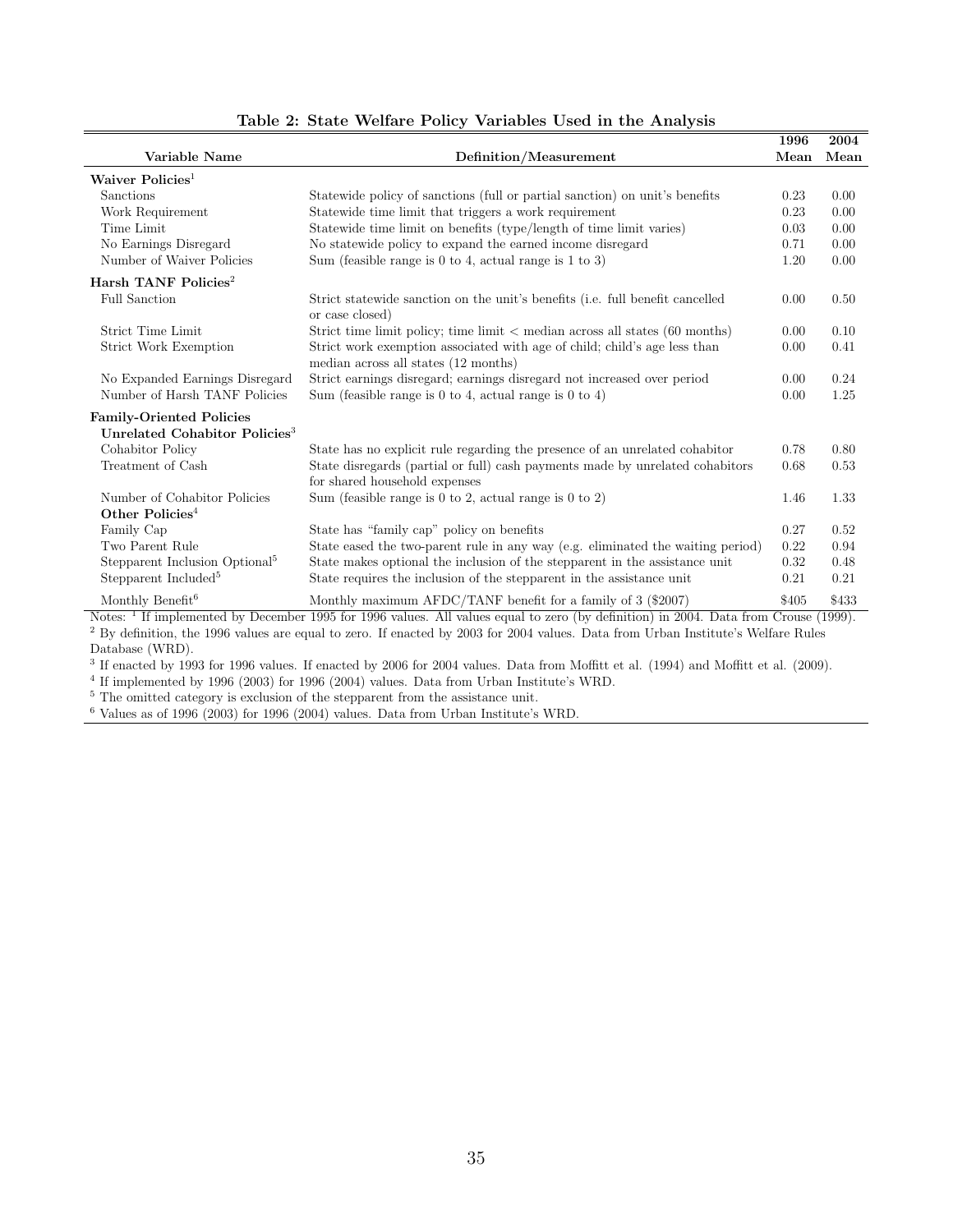|                               |              | Specification 1:                 |              |                                              | Specification 2:            |             |  |
|-------------------------------|--------------|----------------------------------|--------------|----------------------------------------------|-----------------------------|-------------|--|
|                               |              | Biological-Status Classification |              |                                              | Union-Status Classification |             |  |
|                               |              |                                  |              |                                              |                             |             |  |
|                               | Single       |                                  |              | Single                                       |                             |             |  |
|                               | Parent       | <b>Biological</b>                | Unrelated    | Parent                                       | Married                     | Cohabiting  |  |
| Number of Waiver Policies     | $-0.021$     | 0.026                            | $-0.005$     | $-0.022$                                     | 0.009                       | 0.013       |  |
|                               | (0.030)      | (0.031)                          | (0.020)      | (0.030)                                      | (0.031)                     | (0.018)     |  |
|                               |              | [0.124]                          | [0.013]      |                                              | [0.083]                     | [0.207]     |  |
| Number of Harsh TANF Policies | $-0.040$ *** | $0.031$ **                       | 0.010        | $-0.039$ ***                                 | $0.037$ ***                 | 0.002       |  |
|                               | (0.013)      | (0.014)                          | (0.009)      | (0.013)                                      | (0.014)                     | (0.008)     |  |
|                               |              | $[0.189]$ ***                    | $[0.187]$ ** |                                              | $[0.195]$ ***               | [0.128]     |  |
| Number of Cohabitor Policies  | $-0.015$     | 0.022                            | $-0.008$     | $-0.014$                                     | 0.017                       | $-0.002$    |  |
|                               | (0.022)      | (0.023)                          | (0.016)      | (0.022)                                      | (0.022)                     | (0.014)     |  |
|                               |              | [0.098]                          | $[-0.022]$   |                                              | [0.079]                     | [0.014]     |  |
| Family Cap                    | $-0.039$     | 0.063                            | $-0.024$     | $-0.036$                                     | 0.023                       | 0.014       |  |
|                               | (0.038)      | (0.040)                          | (0.026)      | (0.038)                                      | (0.039)                     | (0.023)     |  |
|                               |              | [0.269]                          | $[-0.090]$   |                                              | [0.154]                     | [0.252]     |  |
| Two Parent Rule               | $-0.042$     | $0.057*$                         | $-0.015$     | $-0.041$                                     | $0.086$ ***                 | $-0.045$ ** |  |
|                               | (0.031)      | (0.033)                          | (0.021)      | (0.031)                                      | (0.032)                     | (0.020)     |  |
|                               |              | $[0.263]$ *                      | $[-0.009]$   |                                              | $[0.316]$ **                | $[-0.395]$  |  |
| Stepparent Inclusion Optional | $-0.043$ *   | 0.025                            | 0.018        | $-0.042$                                     | $0.048*$                    | $-0.007$    |  |
|                               | (0.028)      | (0.029)                          | (0.019)      | (0.028)                                      | (0.029)                     | (0.017)     |  |
|                               |              | [0.181]                          | [0.264]      |                                              | $[0.229]$ *                 | [0.039]     |  |
| Stepparent Included           | $-0.057$     | 0.032                            | 0.025        | $-0.055$                                     | 0.040                       | $\,0.015\,$ |  |
|                               | (0.034)      | (0.036)                          | (0.023)      | (0.034)                                      | (0.035)                     | (0.020)     |  |
|                               |              | [0.237]                          | [0.359]      |                                              | [0.246]                     | [0.317]     |  |
| Monthly Benefit/100           | $-0.014$     | 0.058                            | $-0.044$     | $-0.005$                                     | 0.016                       | $-0.011$    |  |
|                               | (0.049)      | (0.050)                          | (0.031)      | (0.048)                                      | (0.049)                     | (0.030)     |  |
|                               |              | [0.189]                          | $[-0.317]$   |                                              | [0.053]                     | $[-0.106]$  |  |
|                               |              |                                  |              | Combined Effects of Family-Oriented Policies |                             |             |  |
| Family $Cap + Two$ Parent     | $-0.081$ *   | $0.120$ **                       | $-0.040$     | $-0.077$                                     | $0.109**$                   | $-0.031$    |  |
|                               | (0.049)      | (0.052)                          | (0.034)      | (0.049)                                      | (0.051)                     | (0.029)     |  |
|                               |              | $[0.532]$ **                     | $[-0.099]$   |                                              | $[0.470]$ *                 | $[-0.143]$  |  |
| Family $Cap + Two Parent +$   | $-0.124$ **  | $0.145**$                        | $-0.022$     | $-0.119$ **                                  | $0.157$ ***                 | $-0.038$    |  |
| Stepparent Inclusion Optional | (0.056)      | (0.060)                          | (0.037)      | (0.055)                                      | (0.058)                     | (0.033)     |  |
|                               |              | $[0.713]$ **                     | [0.165]      |                                              | $[0.699]$ **                | $[-0.104]$  |  |
| Family $Cap + Two Parent +$   | $-0.138$ **  | $0.152**$                        | $-0.014$     | $-0.133$ **                                  | $0.149**$                   | $-0.017$    |  |
| Stepparent Included           | (0.060)      | (0.064)                          | (0.040)      | (0.059)                                      | (0.062)                     | (0.035)     |  |
|                               |              | $[0.770]$ **                     | [0.260]      |                                              | $[0.716]$ **                | [0.174]     |  |

| Table 3: Welfare Policies and Family Structure             |
|------------------------------------------------------------|
| Three Category MNL Marginal Effects and Logit Coefficients |

Notes: Table shows marginal effects, standard error of marginal effects (in parentheses) and logit coefficients (single parent the omitted group) in brackets. List of other coefficients in the equations are shown in Appendix Table A3 for the five-way classification. The combined effect coefficients in the final three rows of the table report the coefficients and standard errors for linear combinations of policies. For example, the "Family Cap + Two Parent" coefficient describes the effect of implementing both policies on family structure relative to implementing neither. \* p<0.1; \*\* p<0.05; and \*\*\* p<0.01.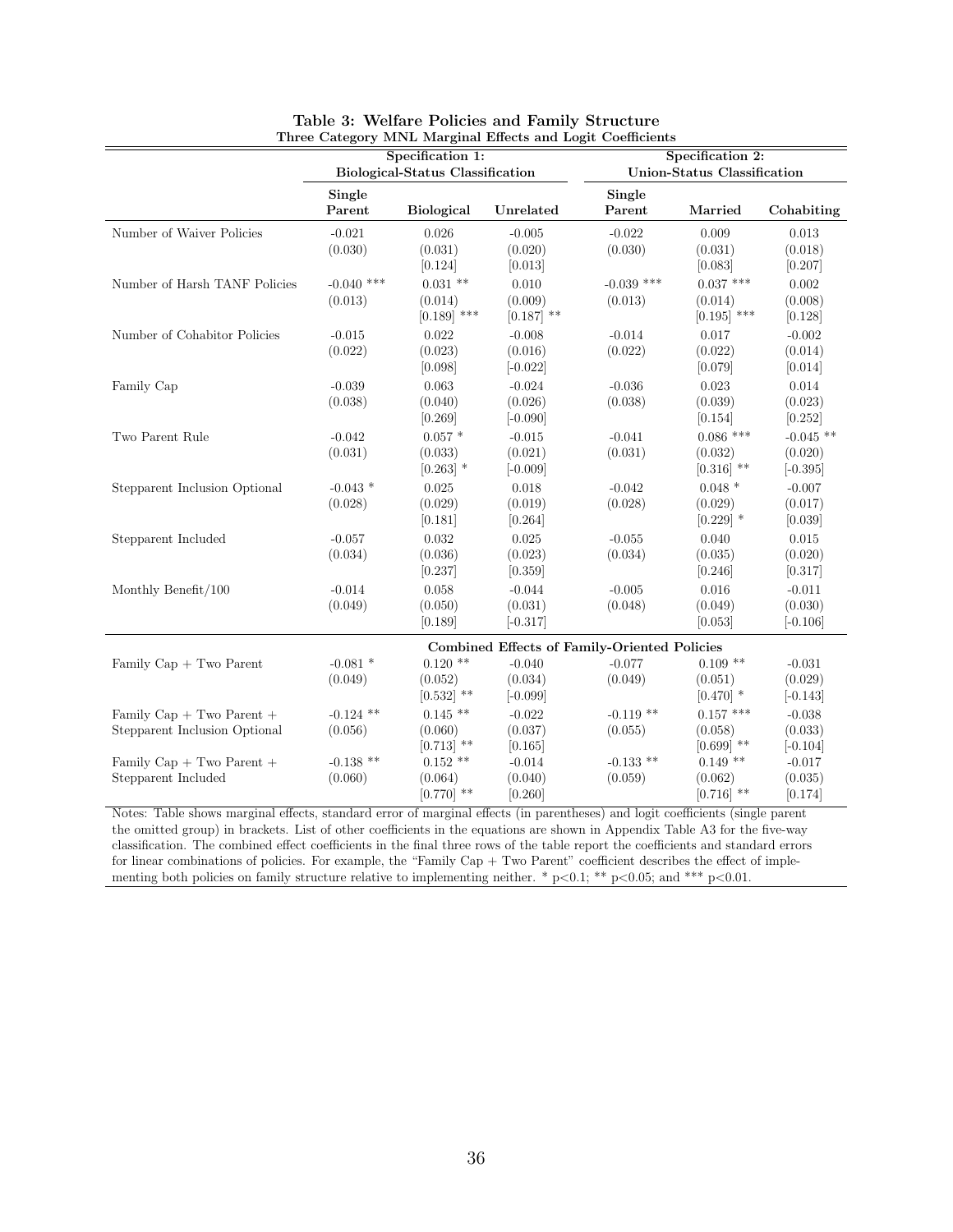|                                                                                                        | <b>Single</b><br>Parent | <b>Biological</b><br>Married                                       | <b>Biological</b><br>Cohabiting | Unrelated<br>Married   | Unrelated<br>Cohabiting |
|--------------------------------------------------------------------------------------------------------|-------------------------|--------------------------------------------------------------------|---------------------------------|------------------------|-------------------------|
| Number of Waiver Policies                                                                              | $-0.023$                | 0.022                                                              | 0.003                           | $-0.011$               | 0.010                   |
|                                                                                                        | (0.030)                 | (0.031)<br>[0.127]                                                 | (0.014)<br>[0.129]              | (0.017)<br>$[-0.078]$  | (0.013)<br>[0.031]      |
| Number of Harsh TANF Policies                                                                          | $-0.038$ ***            | $0.029$ **                                                         | 0.001                           | 0.008                  | 0.000                   |
|                                                                                                        | (0.013)                 | (0.014)<br>$[0.190]$ ***                                           | (0.006)<br>[0.116]              | (0.008)<br>$[0.210]$ * | (0.006)                 |
| Number of Cohabitor Policies                                                                           | $-0.016$                | 0.034                                                              | $-0.014$                        | $-0.014$               | [0.095]<br>0.010        |
|                                                                                                        | (0.022)                 | (0.023)<br>[0.141]                                                 | (0.011)<br>$[-0.259]$           | (0.013)<br>$[-0.124]$  | (0.010)<br>[0.235]      |
| Family Cap                                                                                             | $-0.043$                | $0.072$ *                                                          | $-0.012$                        | $-0.041$ *             | $0.024\,$               |
|                                                                                                        | (0.038)                 | (0.040)<br>[0.327]                                                 | (0.017)<br>$[-0.131]$           | (0.022)<br>$[-0.386]$  | (0.017)<br>[0.692]      |
| Two Parent Rule                                                                                        | $-0.038$                | $0.076$ **                                                         | $-0.015$                        | 0.005                  | $-0.028$ **             |
|                                                                                                        | (0.031)                 | (0.033)<br>$[0.327]$ **                                            | (0.015)<br>$[-0.231]$           | (0.017)<br>[0.173]     | (0.014)<br>$[-0.479]$   |
| Stepparent Inclusion Optional                                                                          | $-0.043$                | 0.031                                                              | $-0.004$                        | 0.021                  | $-0.005$                |
|                                                                                                        | (0.028)                 | (0.029)<br>[0.207]                                                 | (0.012)<br>[0.022]              | (0.016)<br>$[0.381]$ * | (0.012)<br>[0.054]      |
| Stepparent Included                                                                                    | $-0.055$                | 0.020                                                              | 0.008                           | 0.023                  | 0.003                   |
|                                                                                                        | (0.034)                 | (0.036)<br>[0.209]                                                 | (0.015)<br>[0.329]              | (0.019)<br>[0.431]     | (0.015)<br>[0.299]      |
| Monthly Benefit/100                                                                                    | $-0.009$                | 0.044                                                              | 0.008                           | $-0.026$               | $-0.017$                |
|                                                                                                        | (0.048)                 | (0.050)                                                            | (0.023)                         | (0.025)                | (0.021)                 |
|                                                                                                        |                         | [0.15]                                                             | $[0.21]$                        | $[-0.30]$              | $[-0.27]$               |
| Family Cap + Two Parent                                                                                | $-0.082$ *              | <b>Combined Effects of Family-Oriented Policies</b><br>$0.149$ *** | $-0.027$                        | $-0.036$               | $-0.004$                |
|                                                                                                        | (0.049)                 | (0.052)                                                            | (0.022)                         | (0.029)                | (0.021)                 |
|                                                                                                        |                         | $[0.655]$ **                                                       | $[-0.362]$                      | $[-0.212]$             | [0.122]                 |
| Family $Cap + Two Parent +$                                                                            | $-0.124$ **             | $0.179$ ***                                                        | $-0.031$                        | $-0.015$               | $-0.009$                |
| Stepparent Inclusion Optional                                                                          | (0.056)                 | (0.060)                                                            | (0.026)                         | (0.032)                | (0.024)                 |
| Family $Cap + Two Parent +$                                                                            | $-0.136$ **             | $[0.861]$ ***<br>$0.169$ ***                                       | $[-0.340]$<br>$-0.018$          | [0.169]<br>$-0.013$    | [0.124]<br>$-0.001$     |
| Stepparent Included                                                                                    | (0.060)                 | (0.065)                                                            | (0.027)                         | (0.035)                | (0.025)                 |
| Notes: Table shows marginal effects, standard even of marginal effects (in parentheses) and legit soof |                         | $[0.863]$ ***                                                      | $[-0.033]$                      | [0.219]                | [0.349]                 |

| Table 4: Welfare Policies and Family Structure            |  |
|-----------------------------------------------------------|--|
| Five Category MNL Marginal Effects and Logit Coefficients |  |

Notes: Table shows marginal effects, standard error of marginal effects (in parentheses) and logit coefficients (single parent the omitted group) in brackets. List of other coefficients in the equations are shown in Appendix Table A3 for this specification. The combined effect coefficients in the final three rows of the table report the coefficients and standard errors for linear combinations of policies. For example, the "Family Cap + Two Parent" coefficient describes the effect of implementing both policies on family structure relative to implementing neither. \*  $p < 0.1$ ; \*\*  $p < 0.05$ ; and \*\*\*  $p < 0.01$ .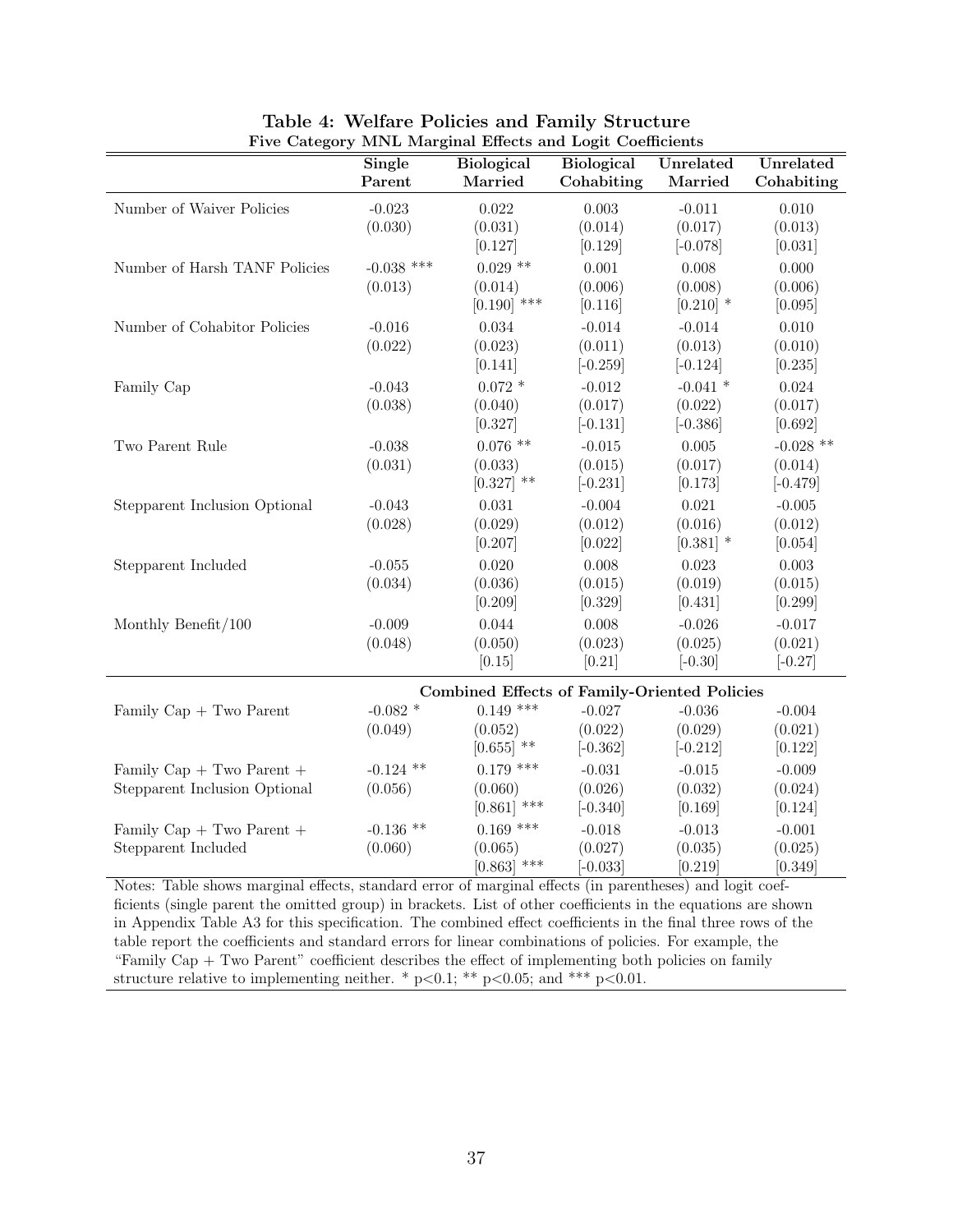| 1 TODIU IVIDI KINDI LIILLUS                                        |                       |
|--------------------------------------------------------------------|-----------------------|
| <b>Policy Variables</b>                                            | Marginal<br>Effects   |
| Number of Waiver Policies                                          | $-0.068$ ***          |
| Number of Harsh TANF Policies                                      | (0.022)<br>$-0.017$ * |
| Number of Cohabitation Policies                                    | (0.010)<br>0.006      |
|                                                                    | (0.017)               |
| Family Cap                                                         | 0.038<br>(0.029)      |
| Two Parent Rule                                                    | 0.005                 |
| Stepparent Inclusion Optional                                      | (0.028)<br>$-0.008$   |
| Stepparent Included                                                | (0.020)<br>$-0.024$   |
|                                                                    | (0.024)               |
| Monthly Benefit/ $100$                                             | 0.025<br>(0.033)      |
| Notes: Table shows marginal effects and standard error of marginal |                       |

Table 5: Welfare Rules and Welfare Participation Probit Marginal Effects

effects (in parentheses). List of other variables in the equations are shown in Appendix Table A3. \* p<0.1; \*\* p<0.05; and \*\*\* p<0.01.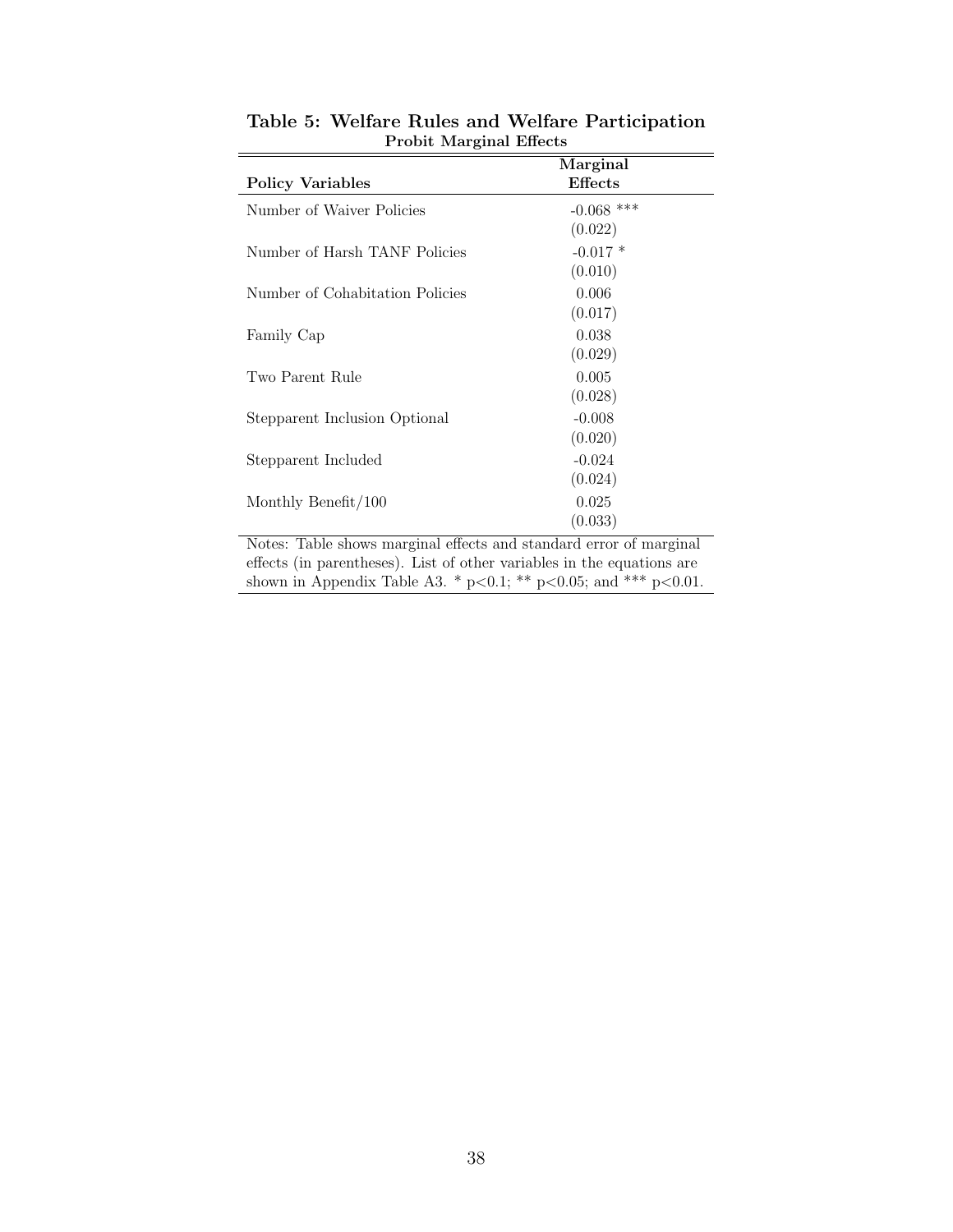|                                                                |                        | Non-welfare Participants         |                                   |                                              | <b>Welfare Participants</b>             |                                   |
|----------------------------------------------------------------|------------------------|----------------------------------|-----------------------------------|----------------------------------------------|-----------------------------------------|-----------------------------------|
|                                                                | Single<br>Parent       | <b>Biological</b>                | Unrelated                         | Single<br>Parent                             | <b>Biological</b>                       | Unrelated                         |
| Number of Waiver Policies                                      | 0.022<br>(0.029)       | $0.055*$<br>(0.032)<br>[0.080]   | $-0.002$<br>(0.019)<br>$[-0.074]$ | $-0.042$ *<br>(0.022)                        | $-0.026$<br>(0.017)<br>$[-0.708]$       | $-0.006$<br>(0.009)<br>$[-0.148]$ |
| Number of Harsh TANF Policies                                  | $-0.029$ **<br>(0.013) | 0.023<br>(0.014)<br>$[0.184]$ ** | 0.007<br>(0.009)<br>$[0.182]$ *   | $-0.026$ ***<br>(0.009)                      | $0.026$ ***<br>(0.009)<br>$[1.320]$ *** | $-0.002$<br>(0.005)<br>[0.101]    |
| Number of Cohabitor Policies                                   | $-0.014$<br>(0.021)    | 0.012<br>(0.024)<br>[0.089]      | $-0.020$<br>(0.015)<br>$[-0.122]$ | $-0.008$<br>(0.017)                          | 0.017<br>(0.013)<br>[0.762]             | 0.013<br>(0.008)<br>$[1.139]$ *   |
| Family Cap                                                     | $-0.047$<br>(0.037)    | 0.028<br>(0.041)<br>[0.247]      | $-0.021$<br>(0.025)<br>$[-0.025]$ | 0.021<br>(0.026)                             | 0.030<br>(0.021)<br>[1.060]             | $-0.012$<br>(0.010)<br>$[-1.138]$ |
| Two Parent Rule                                                | $-0.044$<br>(0.030)    | 0.047<br>(0.034)<br>$[0.306]$ *  | $-0.023$<br>(0.021)<br>$[-0.040]$ | $-0.018$<br>(0.022)                          | $0.034$ *<br>(0.020)<br>$[1.579]$ *     | 0.005<br>(0.010)<br>[0.591]       |
| Stepparent Inclusion Optional                                  | $-0.038$<br>(0.027)    | $-0.014$<br>(0.030)<br>[0.134]   | 0.024<br>(0.018)<br>$[0.367]$ *   | $-0.035$ *<br>(0.020)                        | $0.070$ ***<br>(0.019)<br>$[3.178]$ *** | $-0.006$<br>(0.008)<br>$[-0.201]$ |
| Stepparent Included                                            | $-0.018$<br>(0.032)    | $-0.007$<br>(0.038)<br>[0.085]   | 0.023<br>(0.022)<br>[0.301]       | $-0.060$ **<br>(0.025)                       | $0.054$ **<br>(0.026)<br>$[2.751]$ **   | 0.008<br>(0.012)<br>[1.201]       |
| Monthly Benefit/100                                            | $-0.020$<br>(0.046)    | $-0.007$<br>(0.052)<br>[0.082]   | $-0.033$<br>(0.030)<br>$[-0.212]$ | $-0.013$<br>(0.032)                          | $0.081$ ***<br>(0.028)<br>$[3.442]$ *** | $-0.009$<br>(0.012)<br>$[-0.603]$ |
|                                                                |                        |                                  |                                   | Combined Effects of Family-Oriented Policies |                                         |                                   |
| Family $Cap + Two$ Parent                                      | $-0.091$ **<br>(0.046) | 0.076<br>(0.053)<br>$[0.554]$ ** | $-0.044$<br>(0.033)<br>$[-0.066]$ | 0.003<br>(0.033)                             | $0.064$ **<br>(0.026)<br>$[2.639]$ **   | $-0.007$<br>(0.012)<br>$[-0.548]$ |
| Family Cap $+$ Two Parent $+$<br>Stepparent Inclusion Optional | $-0.129$ **<br>(0.052) | 0.062<br>(0.062)<br>$[0.688]$ ** | $-0.020$<br>(0.036)<br>[0.301]    | $-0.032$<br>(0.036)                          | $0.133$ ***<br>(0.038)<br>$[5.817]$ *** | $-0.013$<br>(0.012)<br>$[-0.749]$ |
| Family $Cap + Two Parent +$<br>Stepparent Included             | $-0.110*$<br>(0.056)   | 0.068<br>(0.066)<br>$[0.639]$ *  | $-0.021$<br>(0.039)<br>[0.235]    | $-0.057$<br>(0.041)                          | $0.118$ ***<br>(0.038)<br>$[5.390]$ *** | 0.001<br>(0.015)<br>[0.653]       |

#### Table 6: Welfare Policies and Family Structure Six Category MNL Marginal Effects and Logit Coefficients

Notes: Table shows marginal effects, standard error of marginal effects (in parentheses) and logit coefficients in brackets. The logit coefficients for non-welfare participants are relative to non-welfare single parents while the logit coefficients for welfare participants are relative to welfare single parents. List of other coefficients in the equations are shown in Appendix Table A3 for the five-way classification. The combined effect coefficients in the final three rows of the table report the coefficients and standard errors for linear combinations of policies. For example, the "Family Cap + Two Parent" coefficient describes the effect of implementing both policies on family structure relative to implementing neither. \*  $p<0.1$ ; \*\* p<0.05; and \*\*\* p<0.01.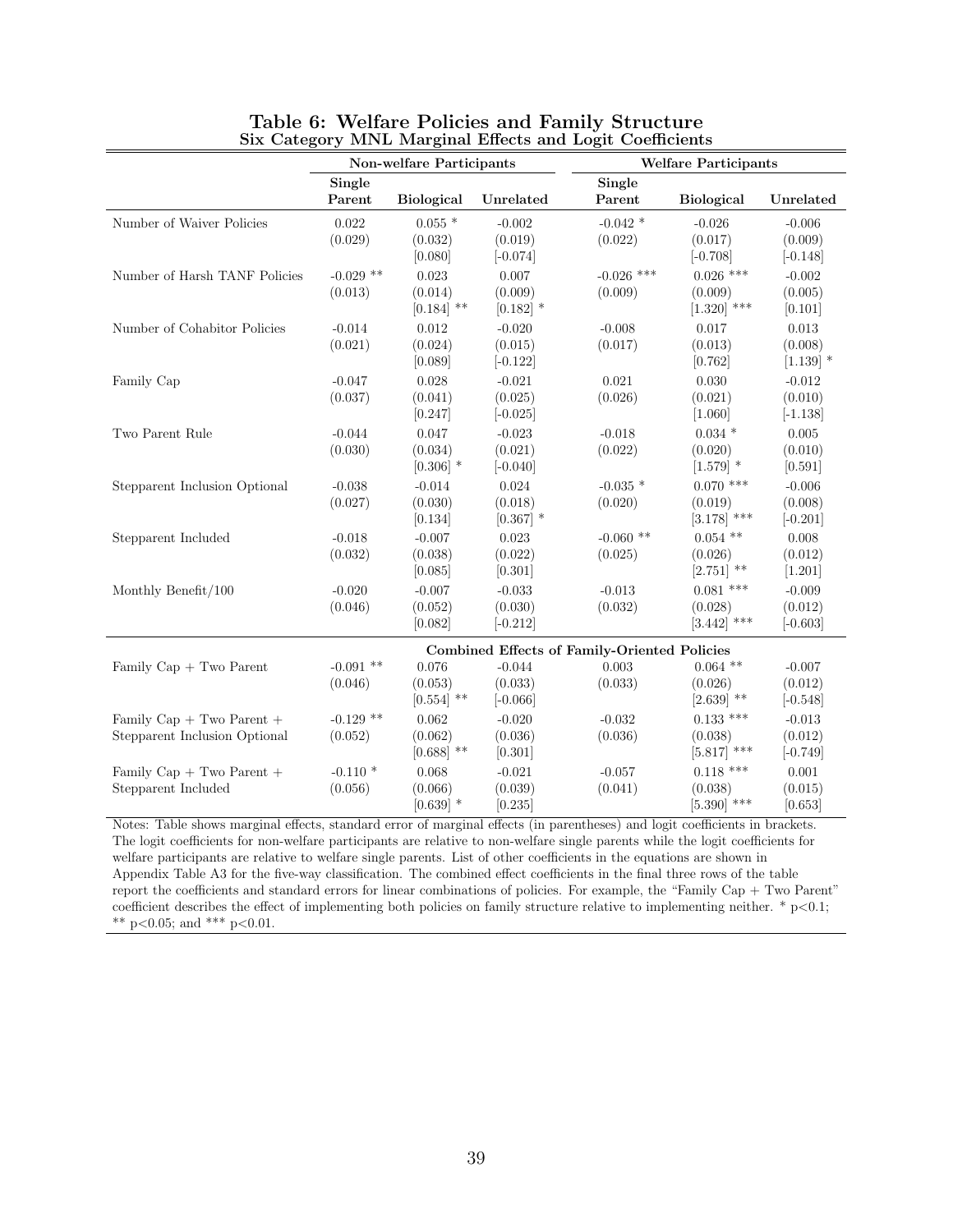## Appendix

| Demographic variables, ividiriage ividinet Conditions, and other I only variables                                                                                                                                                                                              |         |         |  |  |
|--------------------------------------------------------------------------------------------------------------------------------------------------------------------------------------------------------------------------------------------------------------------------------|---------|---------|--|--|
|                                                                                                                                                                                                                                                                                | 1996    | 2004    |  |  |
| Variable Name                                                                                                                                                                                                                                                                  | Mean    | Mean    |  |  |
| <b>Individuals-Level Variables</b>                                                                                                                                                                                                                                             |         |         |  |  |
| Age                                                                                                                                                                                                                                                                            | 32.1    | 32.7    |  |  |
| Less Than High School                                                                                                                                                                                                                                                          | 0.27    | 0.24    |  |  |
| Some College                                                                                                                                                                                                                                                                   | 0.34    | 0.42    |  |  |
| Black                                                                                                                                                                                                                                                                          | 0.26    | 0.25    |  |  |
| Asian                                                                                                                                                                                                                                                                          | 0.04    | 0.03    |  |  |
| Other Race/Non-white                                                                                                                                                                                                                                                           | 0.01    | 0.05    |  |  |
| Rural Residence                                                                                                                                                                                                                                                                | 0.17    | 0.18    |  |  |
| Hispanic                                                                                                                                                                                                                                                                       | 0.22    | 0.28    |  |  |
| Hispanic and Black                                                                                                                                                                                                                                                             | 0.02    | 0.01    |  |  |
| <b>State-Level Variables</b>                                                                                                                                                                                                                                                   |         |         |  |  |
| Unemployment Rate                                                                                                                                                                                                                                                              | 0.06    | 0.06    |  |  |
| Real Minimum Wage                                                                                                                                                                                                                                                              | \$5.86  | \$6.24  |  |  |
| Average Weekly Real Manufacturing Wage                                                                                                                                                                                                                                         | \$893   | \$1,017 |  |  |
| Percent of Federal Poverty Level Covered Under Medicaid                                                                                                                                                                                                                        | 177%    | 203\%   |  |  |
| Maximum Annual EITC Benefit (Real \$2007 for Family of 3)                                                                                                                                                                                                                      | \$4,274 | \$5,022 |  |  |
| N                                                                                                                                                                                                                                                                              | 4,112   | 3,949   |  |  |
| Notes: All demographic variables are for the mother. All marriage market and policy variables                                                                                                                                                                                  |         |         |  |  |
| are state-specific and lagged one year. Medicaid and EITC values include state supplements in                                                                                                                                                                                  |         |         |  |  |
| $\mathbf{A} \cup \mathbf{B}$ is the set of $\mathbf{A}$ in the set of $\mathbf{A}$ is the set of $\mathbf{A}$ is the set of $\mathbf{A}$ is the set of $\mathbf{A}$ is the set of $\mathbf{A}$ is the set of $\mathbf{A}$ is the set of $\mathbf{A}$ is the set of $\mathbf{A$ |         |         |  |  |

| Table A1: Other Variables in the Empirical Analysis                           |  |
|-------------------------------------------------------------------------------|--|
| Demographic Variables, Marriage Market Conditions, and other Policy Variables |  |

addition to federally mandated levels. Real values are in \$2007. All means are weighted using the SIPP sample weights. All models also include state and year dummy variables.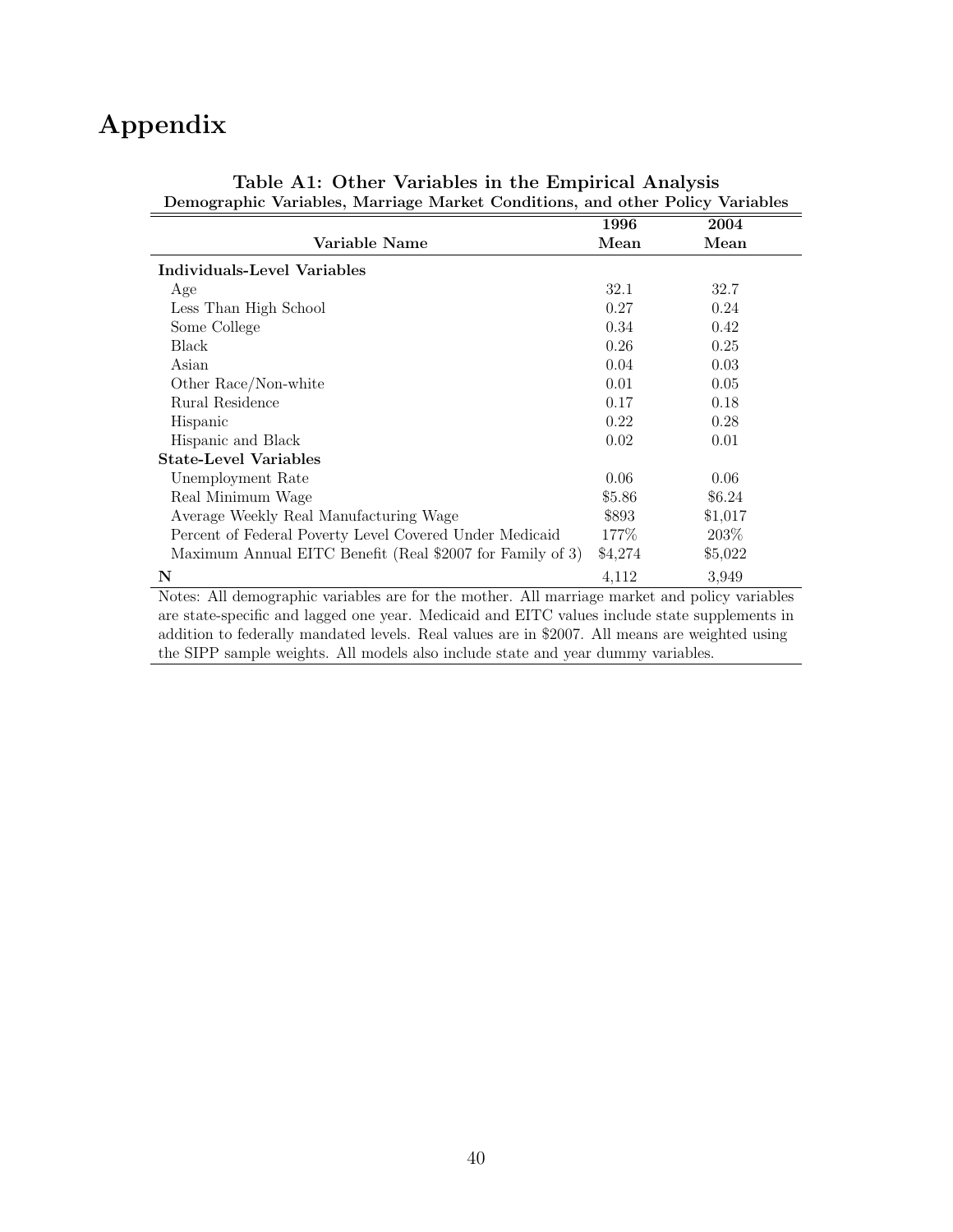|                                       |                  | Specification 1:                 | Three Category MINL Marginal Effects for All Policies |                  | Specification 2:            |             |
|---------------------------------------|------------------|----------------------------------|-------------------------------------------------------|------------------|-----------------------------|-------------|
|                                       |                  | Biological-Status Classification |                                                       |                  | Union-Status Classification |             |
|                                       | Single<br>Parent | <b>Biological</b>                | Unrelated                                             | Single<br>Parent | Married                     | Cohabiting  |
| Sanctions Waiver                      | $-0.034$         | 0.055                            | $-0.021$                                              | $-0.040$         | 0.032                       | 0.008       |
|                                       | (0.043)          | (0.044)                          | (0.029)                                               | (0.043)          | (0.044)                     | (0.027)     |
| Work Requirement Waiver               | $-0.120$         | 0.069                            | 0.051                                                 | $-0.112$         | $0.148*$                    | $-0.036$    |
|                                       | (0.083)          | (0.086)                          | (0.058)                                               | (0.083)          | (0.084)                     | (0.053)     |
| No Expanded Disregard Waiver          | $-0.048$         | 0.042                            | 0.005                                                 | $-0.040$         | 0.069                       | $-0.029$    |
|                                       | (0.064)          | (0.066)                          | (0.046)                                               | (0.064)          | (0.066)                     | (0.040)     |
| Time Limit Waiver                     | 0.047            | $-0.040$                         | $-0.006$                                              | 0.049            | $-0.112$                    | 0.062       |
|                                       | (0.074)          | (0.076)                          | (0.055)                                               | (0.075)          | (0.077)                     | (0.047)     |
| Full Sanction (TANF)                  | $-0.031$         | 0.023                            | 0.008                                                 | $-0.028$         | 0.012                       | 0.016       |
|                                       | (0.038)          | (0.038)                          | (0.025)                                               | (0.038)          | (0.039)                     | (0.023)     |
| Strict Time Limit (TANF)              | 0.041            | $-0.026$                         | $-0.015$                                              | 0.044            | $-0.008$                    | $-0.036$    |
|                                       | (0.055)          | (0.056)                          | (0.036)                                               | (0.055)          | (0.055)                     | (0.035)     |
| Strict Work Exemption (TANF)          | $-0.036$         | 0.013                            | 0.022                                                 | $-0.043$         | 0.029                       | 0.015       |
|                                       | (0.035)          | (0.037)                          | (0.024)                                               | (0.035)          | (0.036)                     | (0.022)     |
| No Expanded Earnings Disregard (TANF) | $-0.101$ **      | $0.084*$                         | 0.017                                                 | $-0.101$ **      | $0.081$ *                   | 0.020       |
|                                       | (0.045)          | (0.046)                          | (0.030)                                               | (0.045)          | (0.046)                     | (0.027)     |
| No Cohabitor Policy                   | $-0.060$         | 0.085                            | $-0.024$                                              | $-0.056$         | $0.116$ **                  | $-0.060$    |
|                                       | (0.058)          | (0.060)                          | (0.042)                                               | (0.058)          | (0.059)                     | (0.037)     |
| Treatment of Cash                     | 0.001            | 0.000                            | $-0.001$                                              | 0.004            | $-0.003$                    | $-0.001$    |
|                                       | (0.027)          | (0.027)                          | (0.018)                                               | (0.026)          | (0.027)                     | (0.016)     |
| Family Cap                            | $-0.090$         | $0.106*$                         | $-0.016$                                              | $-0.084$         | 0.075                       | 0.009       |
|                                       | (0.055)          | (0.058)                          | (0.036)                                               | (0.055)          | (0.057)                     | (0.033)     |
| Two Parent Rule                       | $-0.053$         | 0.056                            | $-0.003$                                              | $-0.051$         | $0.102$ ***                 | $-0.051$ ** |
|                                       | (0.036)          | (0.038)                          | (0.024)                                               | (0.036)          | (0.037)                     | (0.023)     |
| Stepparent Inclusion Optional         | $-0.023$         | 0.005                            | 0.018                                                 | $-0.021$         | 0.022                       | $-0.001$    |
|                                       | (0.031)          | (0.032)                          | (0.021)                                               | (0.031)          | (0.031)                     | (0.018)     |
| Stepparent Included                   | $-0.053$         | 0.036                            | 0.017                                                 | $-0.053$         | 0.039                       | 0.014       |
|                                       | (0.035)          | (0.037)                          | (0.025)                                               | (0.035)          | (0.036)                     | (0.022)     |
| Monthly Benefit/100                   | 0.002            | 0.026                            | $-0.028$                                              | 0.012            | 0.012                       | $-0.023$    |
|                                       | (0.057)          | (0.059)                          | (0.036)                                               | (0.056)          | (0.056)                     | (0.035)     |

| Table A2: Welfare Policies and Family Structure      |
|------------------------------------------------------|
| Three Category MNL Marginal Effects for All Policies |
|                                                      |

Notes: Table shows marginal effects and standard error of marginal effects (in parentheses). List of other coefficients in the equations are shown in Appendix Table A3 for the five-way bundled classification. \*  $p<0.1$ ; \*\*  $p<0.05$ ; and \*\*\*  $p<0.01$ .